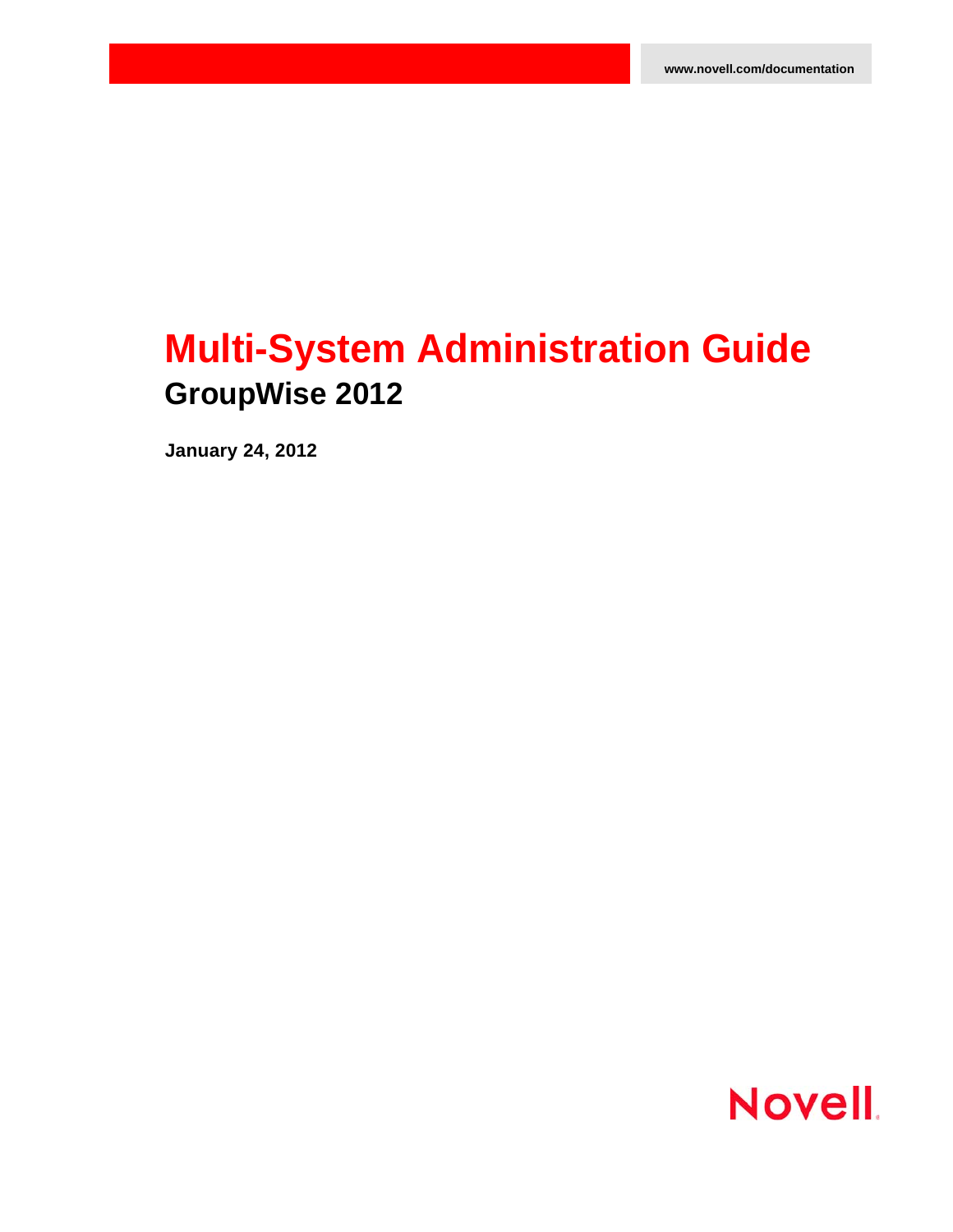#### **Legal Notices**

Novell, Inc. makes no representations or warranties with respect to the contents or use of this documentation, and specifically disclaims any express or implied warranties of merchantability or fitness for any particular purpose. Further, Novell, Inc. reserves the right to revise this publication and to make changes to its content, at any time, without obligation to notify any person or entity of such revisions or changes.

Further, Novell, Inc. makes no representations or warranties with respect to any software, and specifically disclaims any express or implied warranties of merchantability or fitness for any particular purpose. Further, Novell, Inc. reserves the right to make changes to any and all parts of Novell software, at any time, without any obligation to notify any person or entity of such changes.

Any products or technical information provided under this Agreement may be subject to U.S. export controls and the trade laws of other countries. You agree to comply with all export control regulations and to obtain any required licenses or classification to export, re‐export, or import deliverables. You agree not to export or re‐export to entities on the current U.S. export exclusion lists or to any embargoed or terrorist countries as specified in the U.S. export laws. You agree to not use deliverables for prohibited nuclear, missile, or chemical biological weaponry end uses. See the Novell [International](http://www.novell.com/info/exports/) Trade [Services](http://www.novell.com/info/exports/) Web page (http://www.novell.com/info/exports/) for more information on exporting Novell software. Novell assumes no responsibility for your failure to obtain any necessary export approvals.

Copyright © 2003‐2012 Novell, Inc. All rights reserved. No part of this publication may be reproduced, photocopied, stored on a retrieval system, or transmitted without the express written consent of the publisher.

Novell, Inc. 1800 South Novell Place Provo, UT 84606 U.S.A. www.novell.com

*Online Documentation:* To access the online documentation for this and other Novell products, and to get updates, see the Novell [Documentation](http://www.novell.com/documentation) Web site (http://www.novell.com/documentation).

#### **Novell Trademarks**

For Novell trademarks, see the Novell [Trademark](http://www.novell.com/company/legal/trademarks/tmlist.html) and Service Mark list (http://www.novell.com/company/legal/trademarks/ tmlist.html).

#### **Third-Party Materials**

All third‐party trademarks are the property of their respective owners.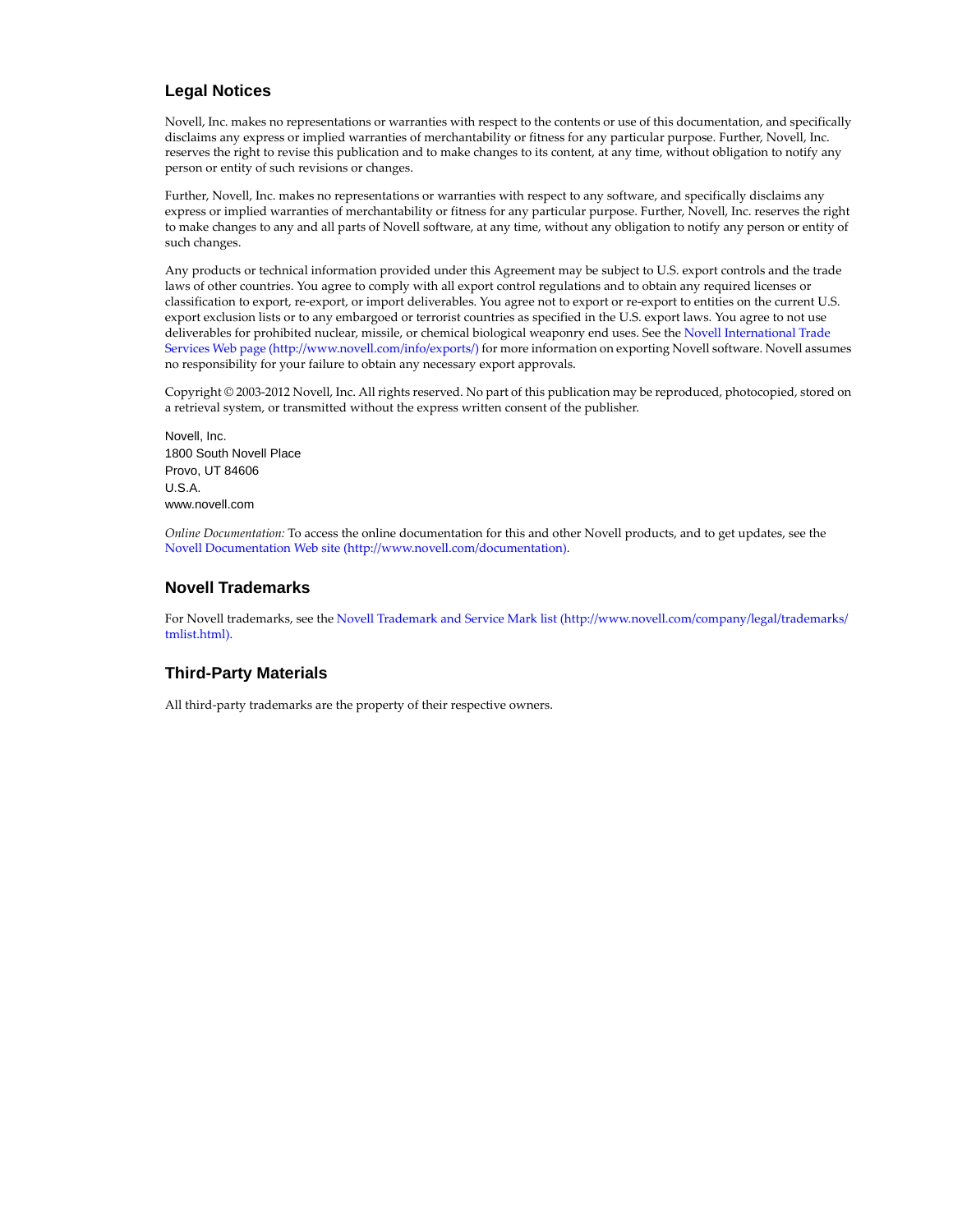# **Contents**

|   |     | <b>About This Guide</b>                                                                                            | 5              |
|---|-----|--------------------------------------------------------------------------------------------------------------------|----------------|
|   |     | <b>Part I Connecting to Other GroupWise Systems</b>                                                                | $\overline{7}$ |
| 1 |     | <b>Understanding Connection Options</b>                                                                            | 9              |
|   | 1.1 |                                                                                                                    |                |
|   | 1.2 |                                                                                                                    |                |
|   | 1.3 |                                                                                                                    |                |
|   | 1.4 |                                                                                                                    |                |
|   |     | 2 Using External System Links                                                                                      | 13             |
| 3 |     | <b>Using Dynamic Internet Links</b>                                                                                | 15             |
|   | 3.1 |                                                                                                                    |                |
|   | 3.2 |                                                                                                                    |                |
|   | 3.3 |                                                                                                                    |                |
|   | 3.4 |                                                                                                                    |                |
|   |     | 3.4.1                                                                                                              |                |
|   |     | 3.4.2                                                                                                              |                |
|   | 3.5 |                                                                                                                    |                |
|   |     | 3.5.1                                                                                                              |                |
|   |     | 3.5.2                                                                                                              |                |
|   | 3.6 | 3.6.1                                                                                                              |                |
|   |     | 3.6.2<br>Enabling/Disabling DNS Lookups for Individual MTAs 20                                                     |                |
|   | 3.7 |                                                                                                                    |                |
|   |     | 3.7.1                                                                                                              |                |
|   |     | 3.7.2                                                                                                              |                |
|   |     | Stage 3: GroupWise MTA in the Sending System22<br>3.7.3                                                            |                |
|   |     | Stage 4: GroupWise MTA in the Sending System22<br>3.7.4                                                            |                |
|   |     | 3.7.5<br>Stage 5: GroupWise MTA in the Sending System22<br>3.7.6<br>Stage 6: GroupWise MTA in the Sending System22 |                |
|   |     | 3.7.7<br>Stage 7: GroupWise Internet Agent in the Sending System 22                                                |                |
|   |     | Stage 8: GroupWise Internet Agent in the Sending System 23<br>3.7.8                                                |                |
|   |     | 3.7.9                                                                                                              |                |
|   |     | 3.7.10                                                                                                             |                |
|   |     | Stage 11: GroupWise MTA in the Receiving System 23<br>3.7.11                                                       |                |
|   |     | 3.7.12                                                                                                             |                |
| 4 |     | <b>Using Direct Links</b>                                                                                          | 25             |
|   | 4.1 |                                                                                                                    |                |
|   | 4.2 |                                                                                                                    |                |
|   | 4.3 |                                                                                                                    |                |
|   | 4.4 |                                                                                                                    |                |
|   | 4.5 |                                                                                                                    |                |
|   | 4.6 |                                                                                                                    |                |
|   |     |                                                                                                                    |                |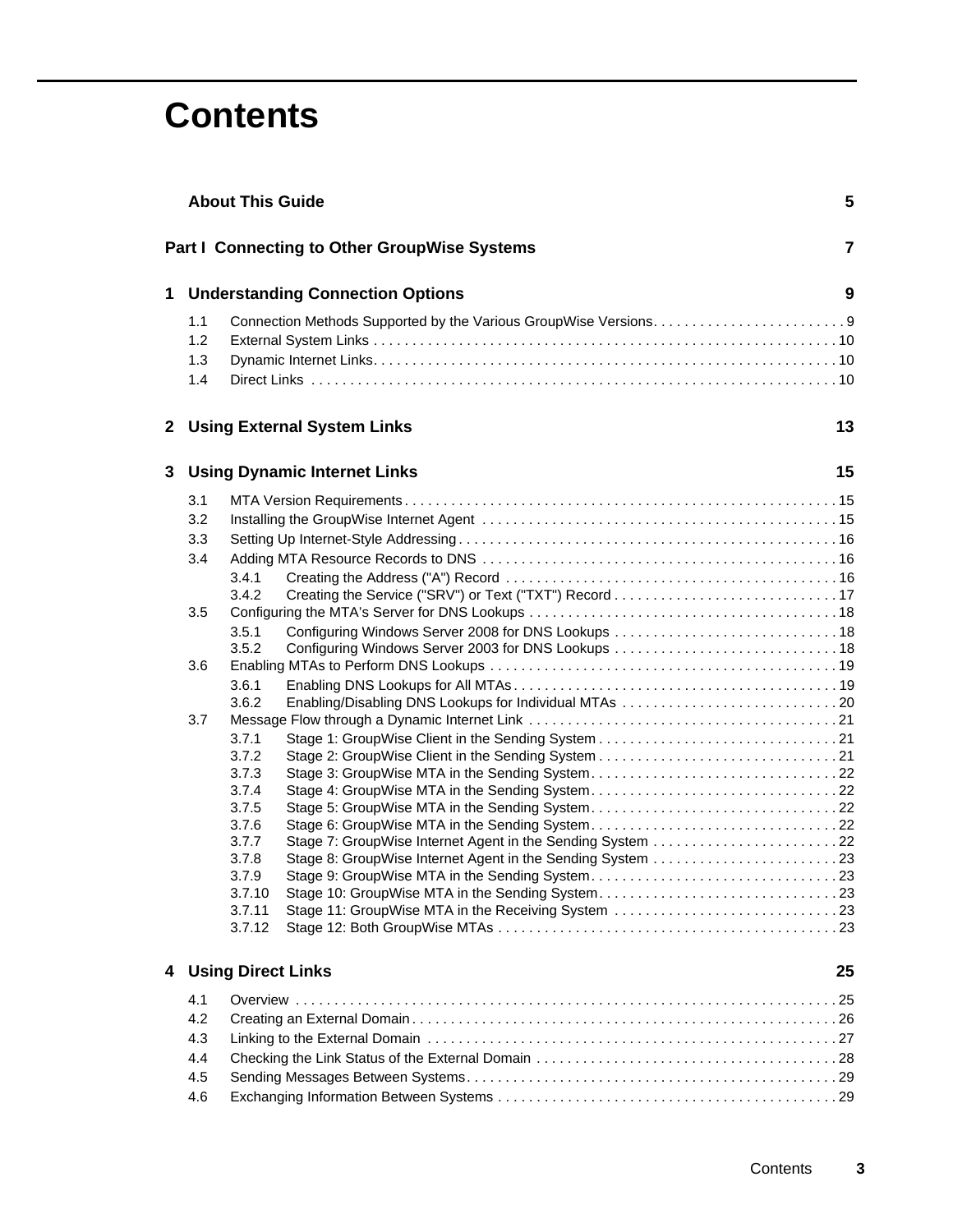|   | 4.7  |                                                                             |    |
|---|------|-----------------------------------------------------------------------------|----|
| 5 |      | <b>Using Gateway Links</b>                                                  | 31 |
| 6 |      | <b>Synchronizing External GroupWise Systems</b>                             | 33 |
|   |      | <b>Part II Merging GroupWise Systems</b>                                    | 37 |
| 7 |      | <b>Why Merge GroupWise Systems?</b>                                         | 39 |
| 8 |      | <b>Planning the Merge</b>                                                   | 41 |
|   | 8.1  |                                                                             |    |
|   | 8.2  |                                                                             |    |
|   | 8.3  |                                                                             |    |
|   | 8.4  | Planning the Location of the Domain Database Backup Directories  44         |    |
|   | 8.5  |                                                                             |    |
|   |      | 8.5.1                                                                       |    |
|   |      | 8.5.2                                                                       |    |
|   | 8.6  | 8.5.3                                                                       |    |
|   |      | 8.6.1                                                                       |    |
|   |      | 8.6.2                                                                       |    |
|   | 8.7  |                                                                             |    |
|   |      |                                                                             |    |
| 9 |      | <b>Preparing for the Merge</b>                                              | 55 |
|   | 9.1  |                                                                             |    |
|   | 9.2  |                                                                             |    |
|   | 9.3  |                                                                             |    |
|   | 9.4  |                                                                             |    |
|   |      |                                                                             | 57 |
|   |      | 10 Merging the GroupWise Systems                                            |    |
|   |      |                                                                             |    |
|   |      |                                                                             |    |
|   | 10.2 | Configuring Links Between Site #2 Domains and Site #1 Secondary Domains. 59 |    |
|   | 10.3 |                                                                             |    |
|   |      | 10.3.1                                                                      |    |
|   |      | 10.3.2                                                                      |    |
|   | 10.4 |                                                                             |    |
|   | 10.5 |                                                                             |    |
|   | 10.6 |                                                                             |    |
|   | 10.7 |                                                                             |    |
|   | 10.8 |                                                                             |    |
|   | 10.9 |                                                                             |    |
|   |      |                                                                             |    |
|   |      |                                                                             |    |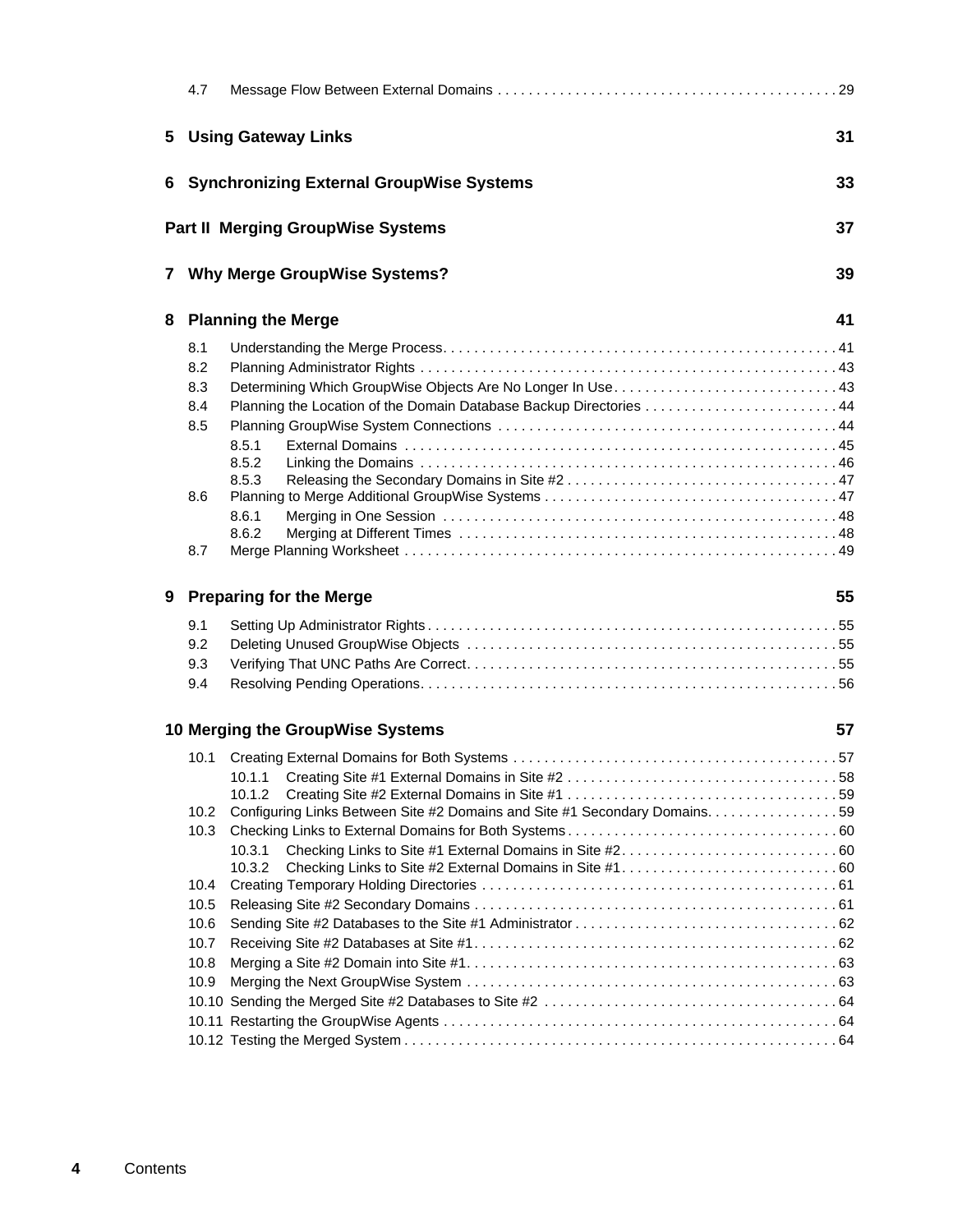# <span id="page-4-0"></span>**About This Guide**

This Novell *GroupWise 2012 Multi‐System Administration Guide* helps you connect your GroupWise system to other GroupWise systems or non‐GroupWise messaging systems, and helps you merge your GroupWise system with another GroupWise system to create one system. The guide is divided into the following sections:

- Part I, ["Connecting](#page-6-1) to Other GroupWise Systems," on page 7
- Part II, "Merging [GroupWise](#page-36-1) Systems," on page 37

For troubleshooting assistance, see:

- *GroupWise 2012 Troubleshooting 1: Error Messages*
- *GroupWise 2012 Troubleshooting 2: Solutions to Common Problems*
- *GroupWise 2012 Troubleshooting 3: Message Flow and Directory Structure*
- Novell Support and [Knowledgebase](http://www.novell.com/support) (http://www.novell.com/support)

To search the GroupWise documentation from the Novell Support Web site, click *Advanced Search*, select *Documentation* in the *Search In* drop‐down list, select *GroupWise* in the *Products* drop‐down list, type the search string, then click *Search*.

- [GroupWise](http://forums.novell.com/forumdisplay.php?&f=356) Support Forums (http://forums.novell.com/forumdisplay.php?&f=356)
- GroupWise Support [Community](http://www.novell.com/support/products/groupwise) (http://www.novell.com/support/products/groupwise)
- [GroupWise](http://www.novell.com/coolsolutions/gwmag/index.html) Cool Solutions (http://www.novell.com/coolsolutions/gwmag/index.html)

#### **Audience**

This guide is intended for network administrators who install and administer GroupWise.

#### **Feedback**

We want to hear your comments and suggestions about this manual and the other documentation included with this product. Please use the User Comment feature at the bottom of each page of the online documentation.

#### **Additional Documentation**

For additional GroupWise documentation, see the following guides at the Novell [GroupWise](http://www.novell.com/documentation/groupwise2012) 2012 [documentation](http://www.novell.com/documentation/groupwise2012) Web site (http://www.novell.com/documentation/groupwise2012):

- *Installation Guide*
- *Server Migration Guide*
- *Administration Guide*
- *Multi‐System Administration Guide*
- *Interoperability Guide*
- *Troubleshooting Guides*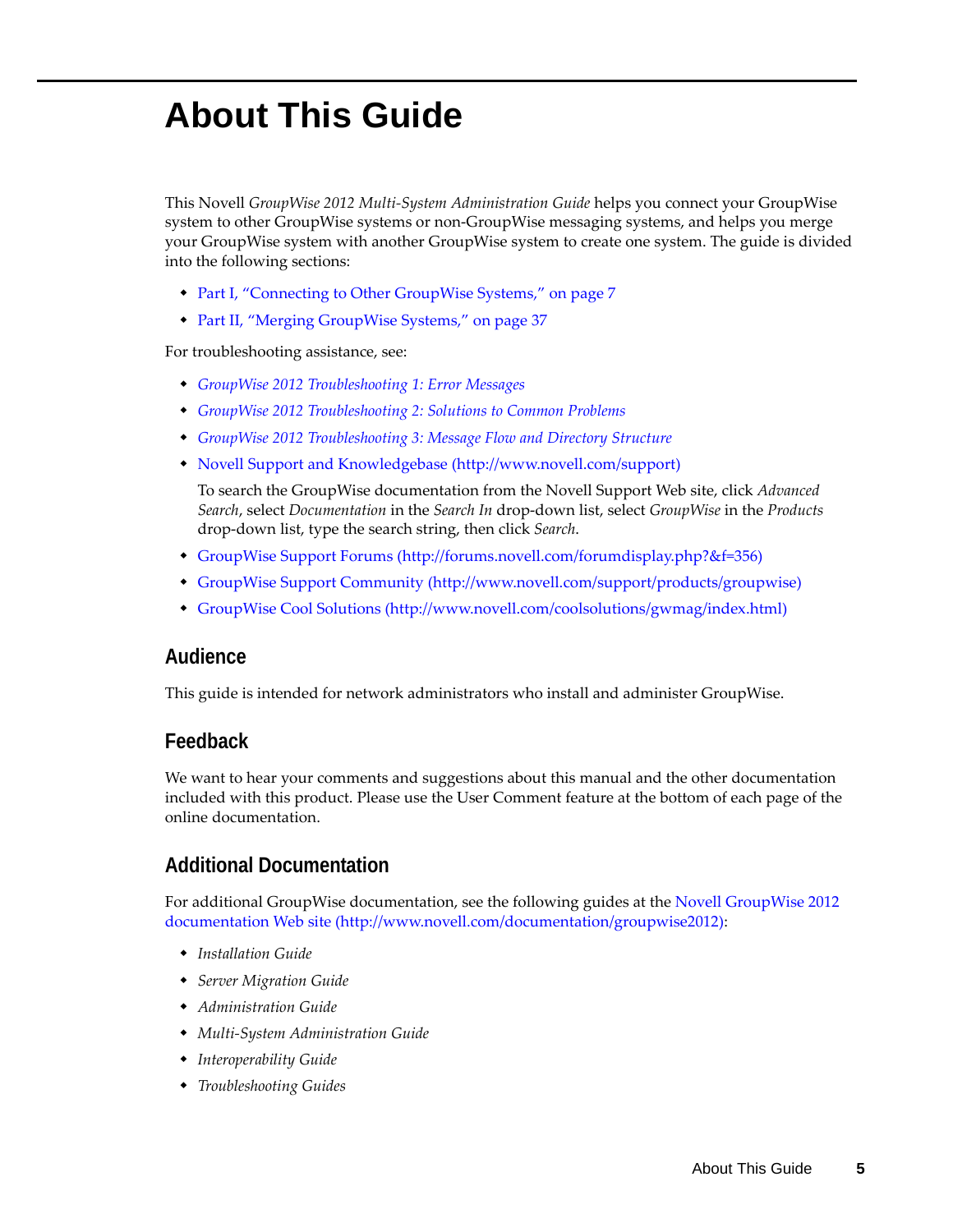- *GroupWise User Frequently Asked Questions (FAQ)*
- *GroupWise User Guides*
- *GroupWise User Quick Starts*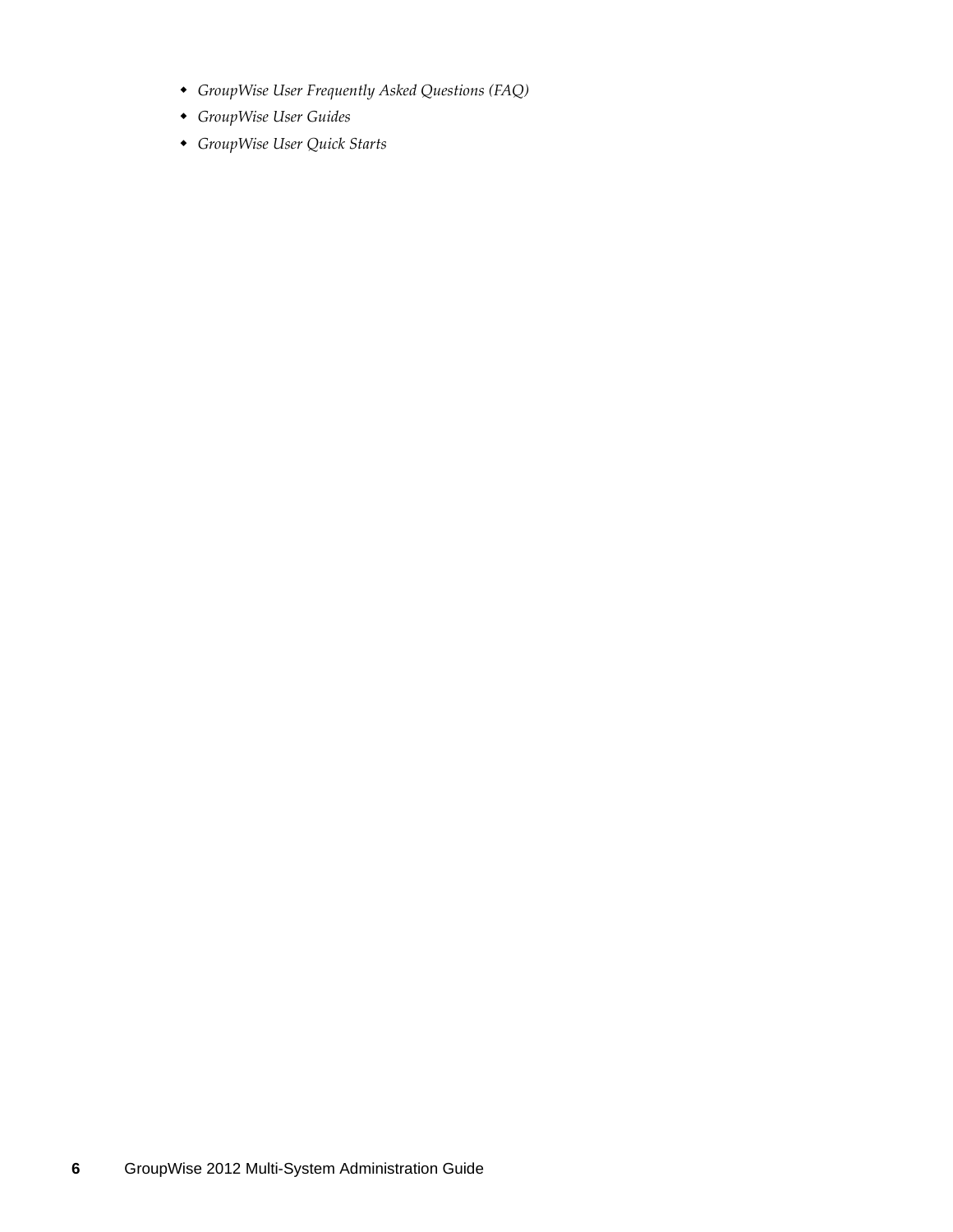### <span id="page-6-2"></span><span id="page-6-1"></span><span id="page-6-0"></span>I **Connecting to Other GroupWise Systems**

- Chapter 1, ["Understanding](#page-8-2) Connection Options," on page 9
- [Chapter 2,](#page-12-1) "Using External System Links," on page 13
- [Chapter 3,](#page-14-3) "Using Dynamic Internet Links," on page 15
- [Chapter 4,](#page-24-2) "Using Direct Links," on page 25
- [Chapter 5,](#page-30-1) "Using Gateway Links," on page 31
- Chapter 6, ["Synchronizing](#page-32-1) External GroupWise Systems," on page 33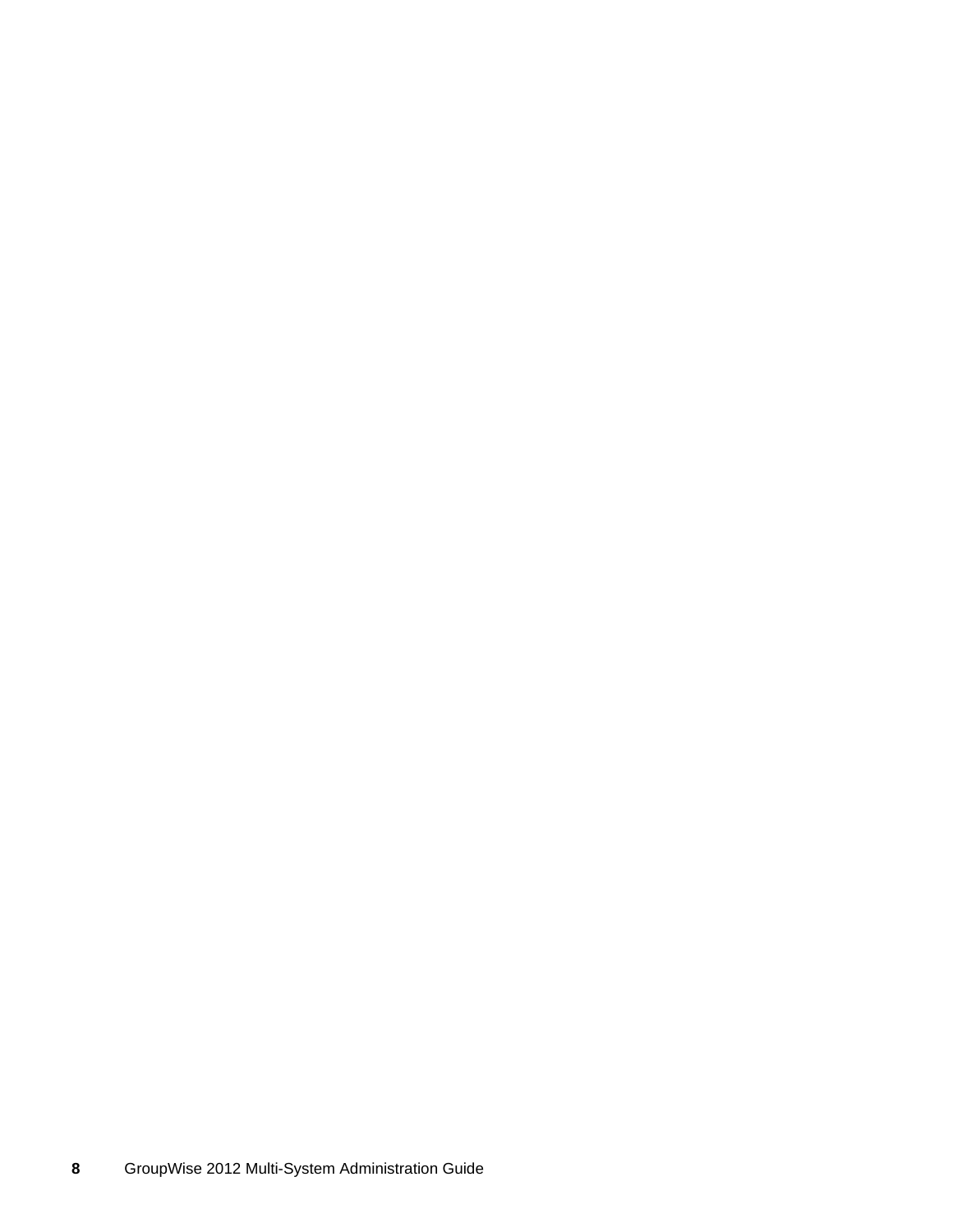# <span id="page-8-2"></span><span id="page-8-0"></span>1 <sup>1</sup>**Understanding Connection Options**

When connecting your GroupWise 2012 system with another GroupWise 6.*x*, 7, 8, or 2012 system, you can choose from several connection methods. To help you choose the best method for your system, the following sections provide brief summaries:

- \* Section 1.1, ["Connection](#page-8-1) Methods Supported by the Various GroupWise Versions," on page 9
- [Section 1.2,](#page-9-0) "External System Links," on page 10
- [Section 1.3,](#page-9-1) "Dynamic Internet Links," on page 10
- [Section 1.4,](#page-9-2) "Direct Links," on page 10

Depending on the versions of the two GroupWise systems you are trying to connect, some of the methods might not be available. For information about methods available for the two systems you are connecting, see Section 1.1, ["Connection](#page-8-1) Methods Supported by the Various GroupWise [Versions,"](#page-8-1) on page 9.

### <span id="page-8-1"></span>**1.1 Connection Methods Supported by the Various GroupWise Versions**

The following chart lists the GroupWise 6.*x*, 7, 8, and 2012 versions and the methods that can be used when connecting systems that are these versions:

KEY

D = Direct Link

G = Gateway Link

I = Dynamic Internet Link

E = External System Link

| <b>GroupWise</b><br><b>Version</b> | 6.x   | 7     | 8     | 2012 |
|------------------------------------|-------|-------|-------|------|
| 6.x                                | D G I | D G I | D G I | DΙ   |
| 7                                  | D G I | D G I | D G I | DΙ   |
| 8                                  | D G I | D G I | DGIE  | DIE  |
| 2012                               | DΙ    | DΙ    | DIE   | DIE  |

To use the chart, locate your system's version in the first column, then read across the row until you reach the version of the system you are connecting to. The methods listed are the methods supported when connecting the two systems.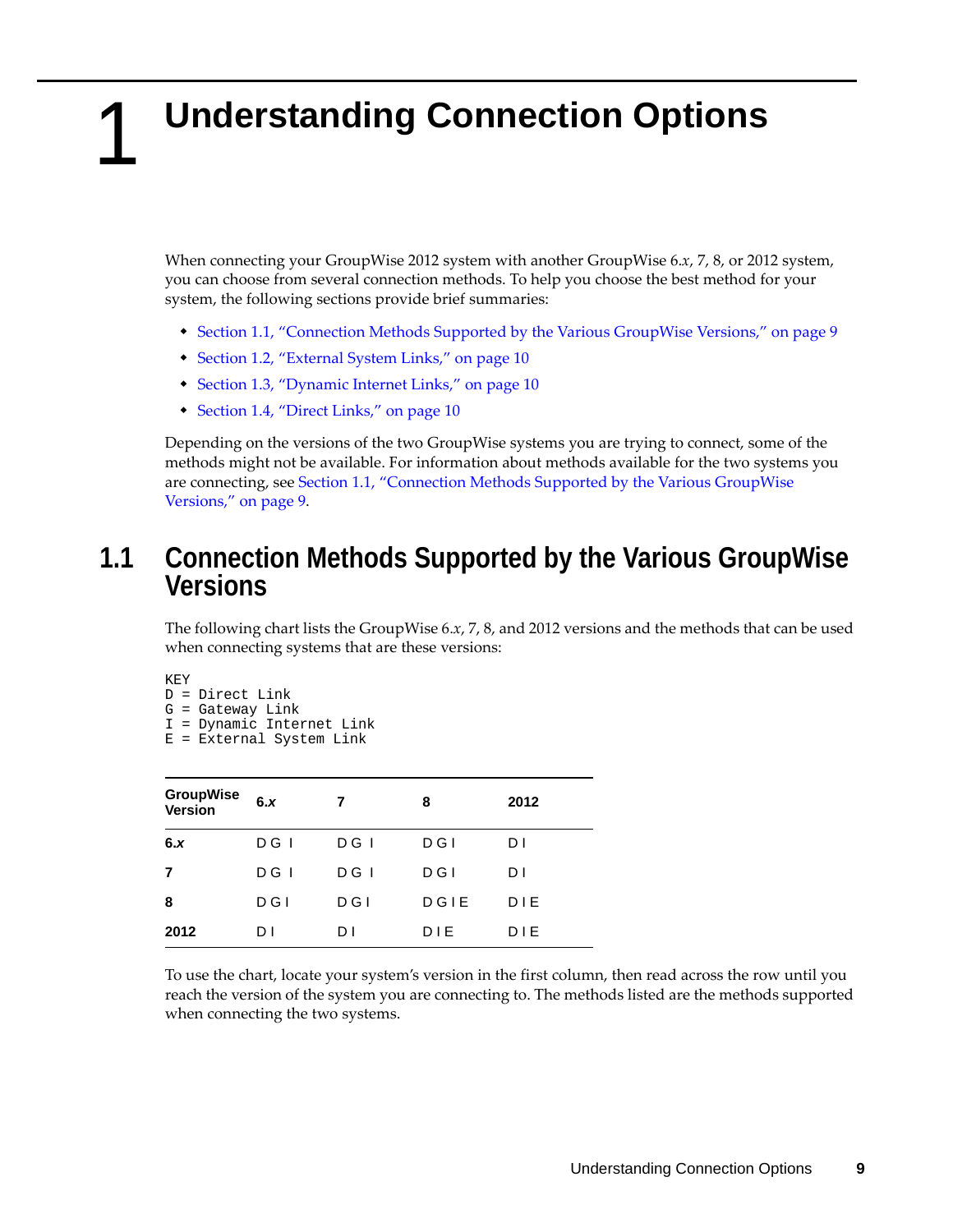**IMPORTANT**: A GroupWise system's version is determined by the version of the Message Transfer Agent (MTA) running in the system. If your system includes multiple versions of the MTA, determine which MTA will be used when connecting to the other system and use that MTA's version when reading the table.

# <span id="page-9-0"></span>**1.2 External System Links**

Before GroupWise 8, if you wanted users in your GroupWise system to be able to exchange messages conveniently with users in another GroupWise system, you needed to set up external domains, external post offices, and external users, or use dynamic Internet links, as described in later sections.

Starting with GroupWise 8, you can set up an Internet domain in GroupWise to represent the other GroupWise system. As a result, messages are routed to the other GroupWise system based on links set up in the Link Configuration Tool, rather than through the Internet Agent (GWIA).

For information about connecting GroupWise systems via external system links, see [Chapter 2,](#page-12-1) "Using [External](#page-12-1) System Links," on page 13.

# <span id="page-9-1"></span>**1.3 Dynamic Internet Links**

The dynamic Internet link capability of the GroupWise Message Transfer Agent (MTA) enables it to use Domain Name Service (DNS) to associate the domain name in an Internet‐style address (for example, jsmith@novell.com) to an MTA assigned to receive messages for that domain name. After the address has been resolved, the sending MTA uses the GroupWise Message Transfer Protocol (GWMTP) to connect with and transfer messages to the destination MTA.

Because messages are transferred directly from one MTA to another, no GroupWise client functionality is lost. Users can perform Busy Searches, retract sent messages, and see the status of their outgoing messages, just as if the recipient were in the same GroupWise system. In addition, users are able to use well‐known Internet‐style address syntax (for example, jsmith@novell.com).

Administratively, using dynamic Internet links enables you to avoid defining users from other GroupWise systems in your GroupWise system. As long as the sender knows the recipient's Internet‐ style address, and the recipient's domain name is registered in DNS and associated with an MTA, the message is properly routed to the recipient.

For information about connecting GroupWise systems via dynamic Internet links, see [Chapter 3,](#page-14-3) "Using [Dynamic](#page-14-3) Internet Links," on page 15.

## <span id="page-9-2"></span>**1.4 Direct Links**

The direct link capability of the MTA enables it to use a mapped or UNC path to access a domain directory in another GroupWise system or to use TCP/IP to connect to the domain's MTA. This is the same functionality that enables two domains in the same GroupWise system to be connected.

Because messages are transferred directly from one MTA to another, no GroupWise client functionality is lost.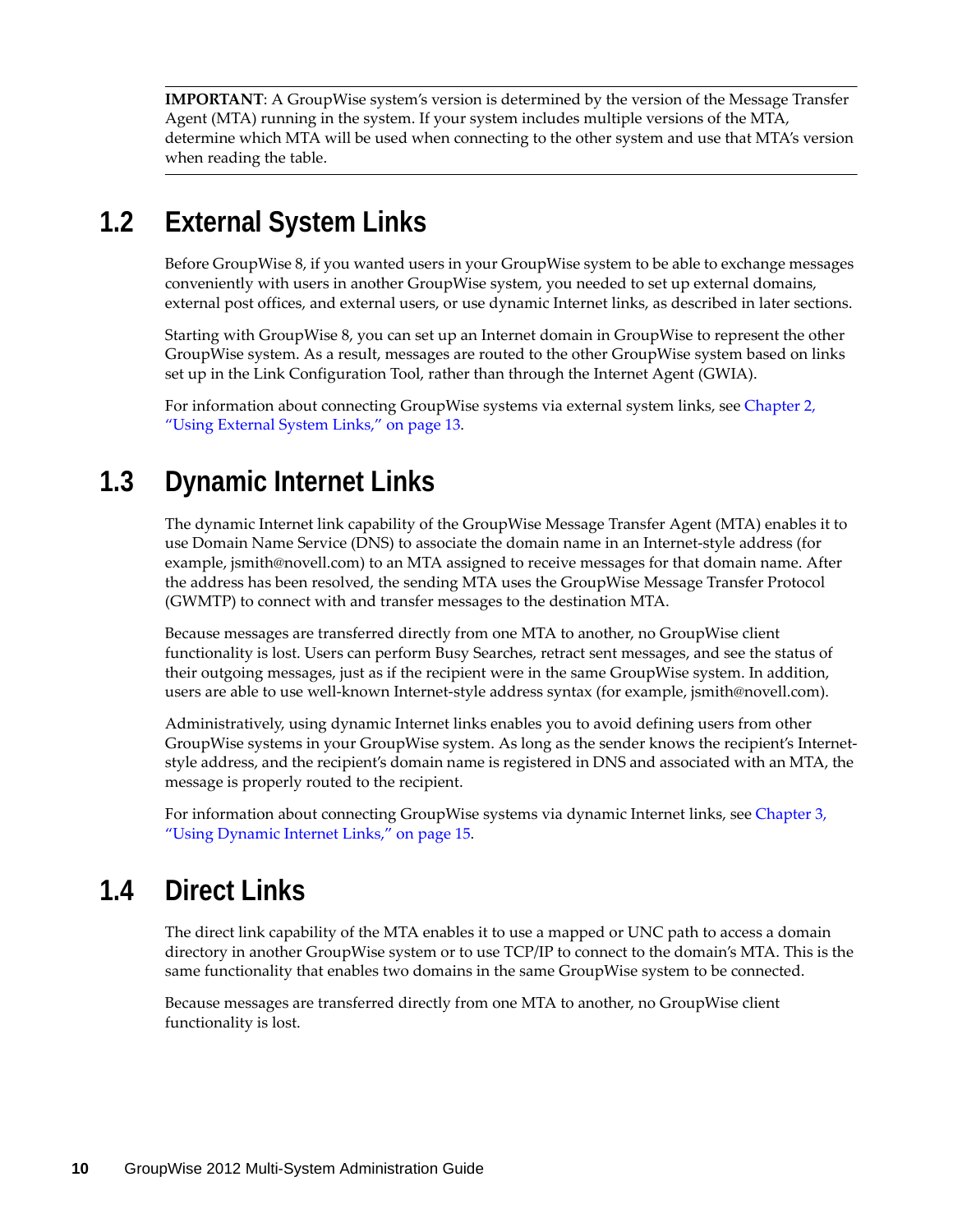Administratively, you can use the External System Synchronization feature to exchange information between the two systems and enable users to select addresses from the Address Book, or you can choose to not exchange information and require users to enter a fully‐qualified address (*userID*.*post\_office*.*domain* or *user*@*internet\_domain*).

For information about connecting GroupWise systems via direct links, see [Chapter 4,](#page-24-2) "Using Direct Links," on [page 25](#page-24-2).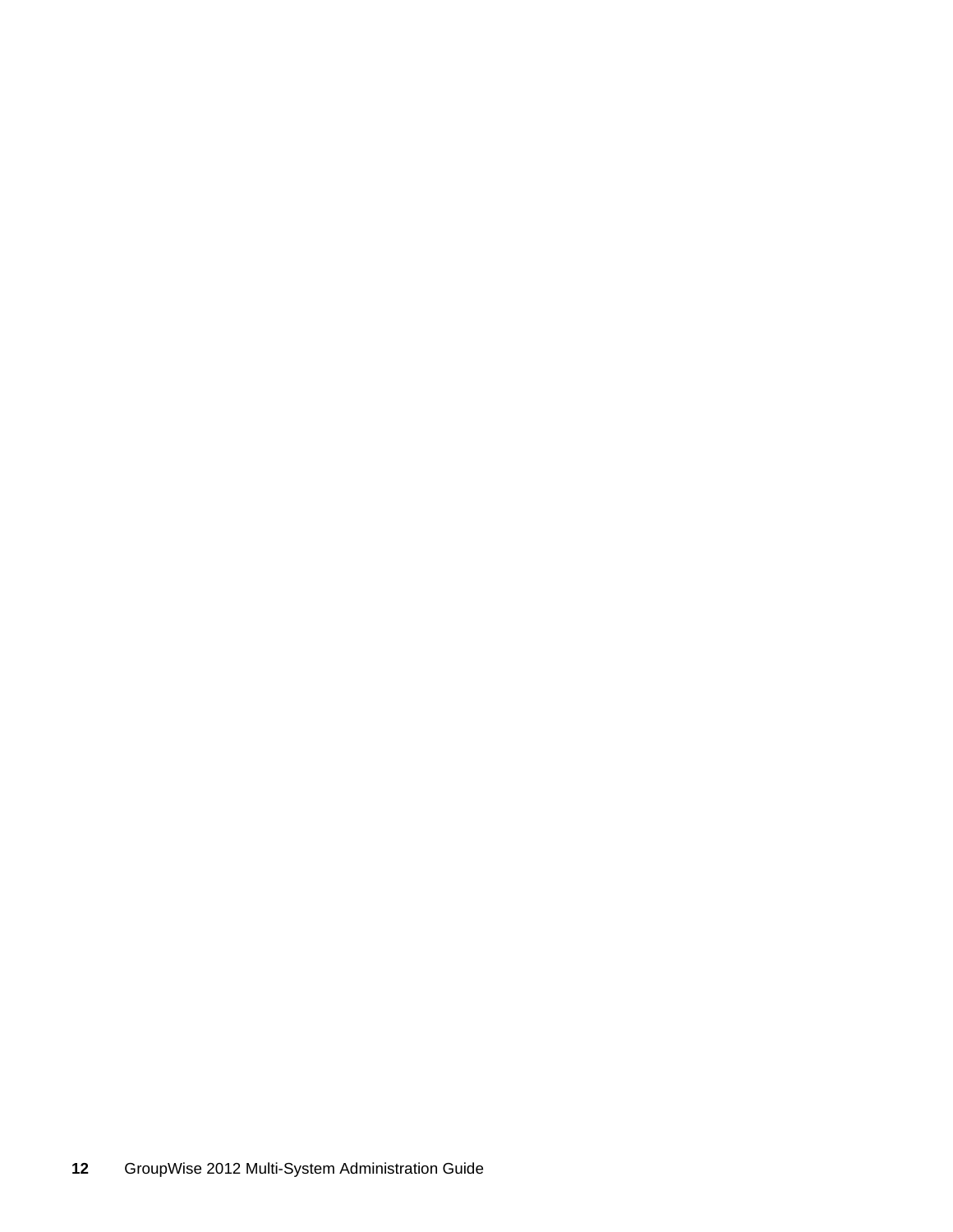# <span id="page-12-1"></span><span id="page-12-0"></span> **Using External System Links**

To set up an Internet domain that represents an external GroupWise system:

- In ConsoleOne, click *Tools > GroupWise System Operations > Internet Addressing*.
- On the *Internet Domains* tab, click *Create*.

| <b>C</b> Internet domain name            |        |
|------------------------------------------|--------|
| Internet Domain Name:                    | OK     |
| Description:                             | Cancel |
|                                          | Help   |
|                                          |        |
|                                          |        |
|                                          |        |
|                                          |        |
| Used for external GroupWise systems only |        |

- Specify the Internet domain name for the external GroupWise system, then provide a description if desired.
- Select *Used for External GroupWise Systems Only*, then click *OK*.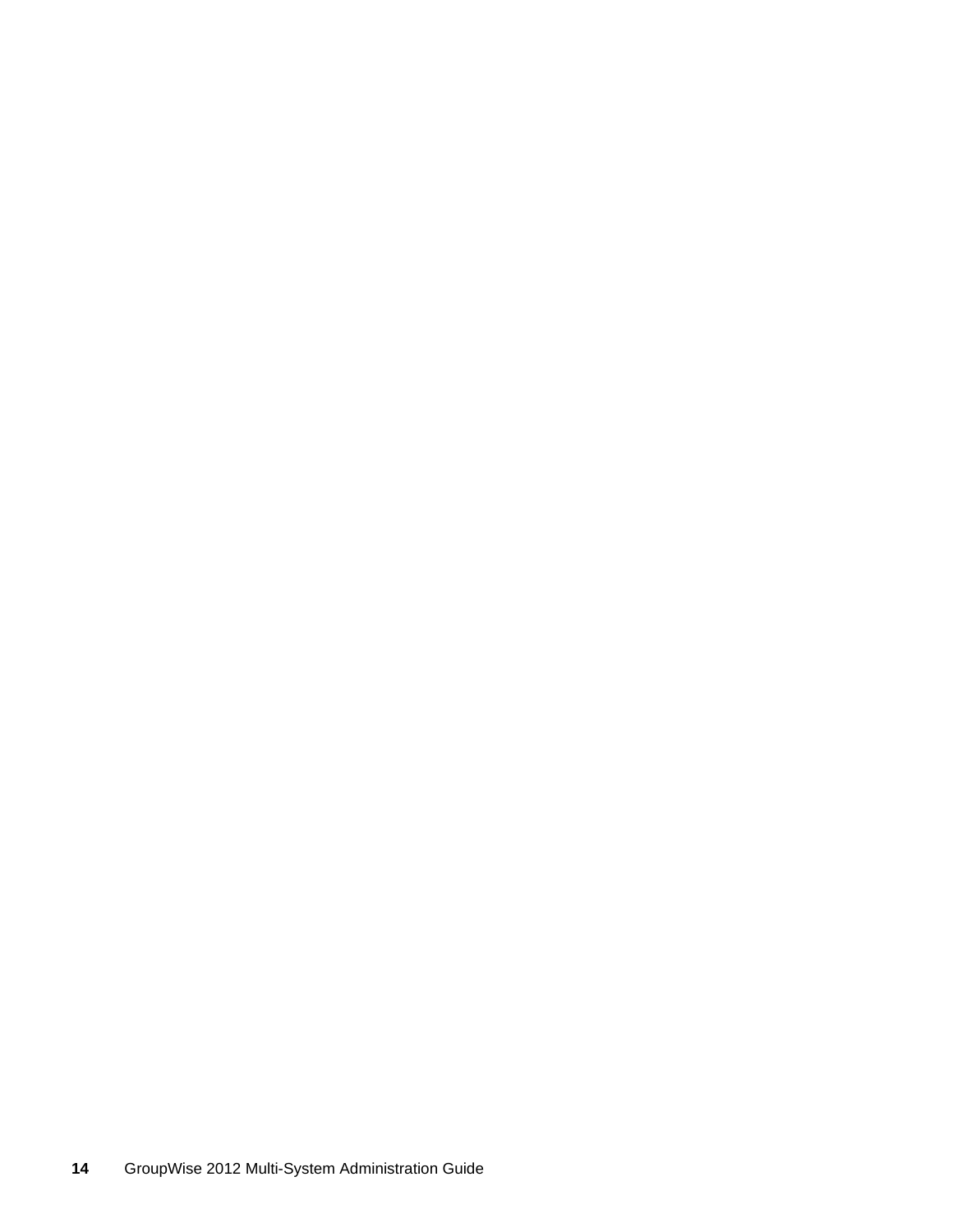# <span id="page-14-3"></span><span id="page-14-0"></span>3 **Using Dynamic Internet Links**

You can connect two GroupWise systems through dynamic Internet links. Dynamic Internet links enable a GroupWise Message Transfer Agent (MTA) to use Domain Name Service (DNS) and GroupWise Message Transfer Protocol (GWMTP) to send messages from one system to anther. For an overview of dynamic Internet links, see Chapter 1, ["Understanding](#page-8-2) Connection Options," on page 9.

To use dynamic Internet links, complete the tasks in the following sections:

- Section 3.1, "MTA Version [Requirements,"](#page-14-1) on page 15
- Section 3.2, "Installing the [GroupWise](#page-14-2) Internet Agent," on page 15
- ◆ Section 3.3, "Setting Up Internet-Style [Addressing,"](#page-15-0) on page 16
- [Section 3.4,](#page-15-1) "Adding MTA Resource Records to DNS," on page 16
- Section 3.5, ["Configuring](#page-17-0) the MTA's Server for DNS Lookups," on page 18
- [Section 3.6,](#page-18-0) "Enabling MTAs to Perform DNS Lookups," on page 19
- [Section 3.7,](#page-20-0) "Message Flow through a Dynamic Internet Link," on page 21

## <span id="page-14-1"></span>**3.1 MTA Version Requirements**

To use dynamic Internet links to connect your GroupWise system with another GroupWise system, both GroupWise systems must have at least one domain that is running one of the following versions of the GroupWise MTA:

- GroupWise 6.*x*
- GroupWise 7
- GroupWise 8
- GroupWise 2012

# <span id="page-14-2"></span>**3.2 Installing the GroupWise Internet Agent**

Before configuring your GroupWise system to use dynamic Internet links, you need to make sure that the GroupWise Internet Agent (GWIA) has been installed. Dynamic Internet links require your GroupWise system to use Internet‐style addressing, which is only available if you've installed the GWIA and created one or more Internet domains for your GroupWise system.

The only requirement for dynamic Internet links is that the GWIA be installed, so that a GWIA object is created in Novell eDirectory. The GWIA does not actually need to be configured correctly or to be running. However, if there are GroupWise systems that you need to connect to but cannot do so through dynamic Internet links, you can use the GWIA to connect to those systems while using dynamic Internet links to connect to supported GroupWise systems.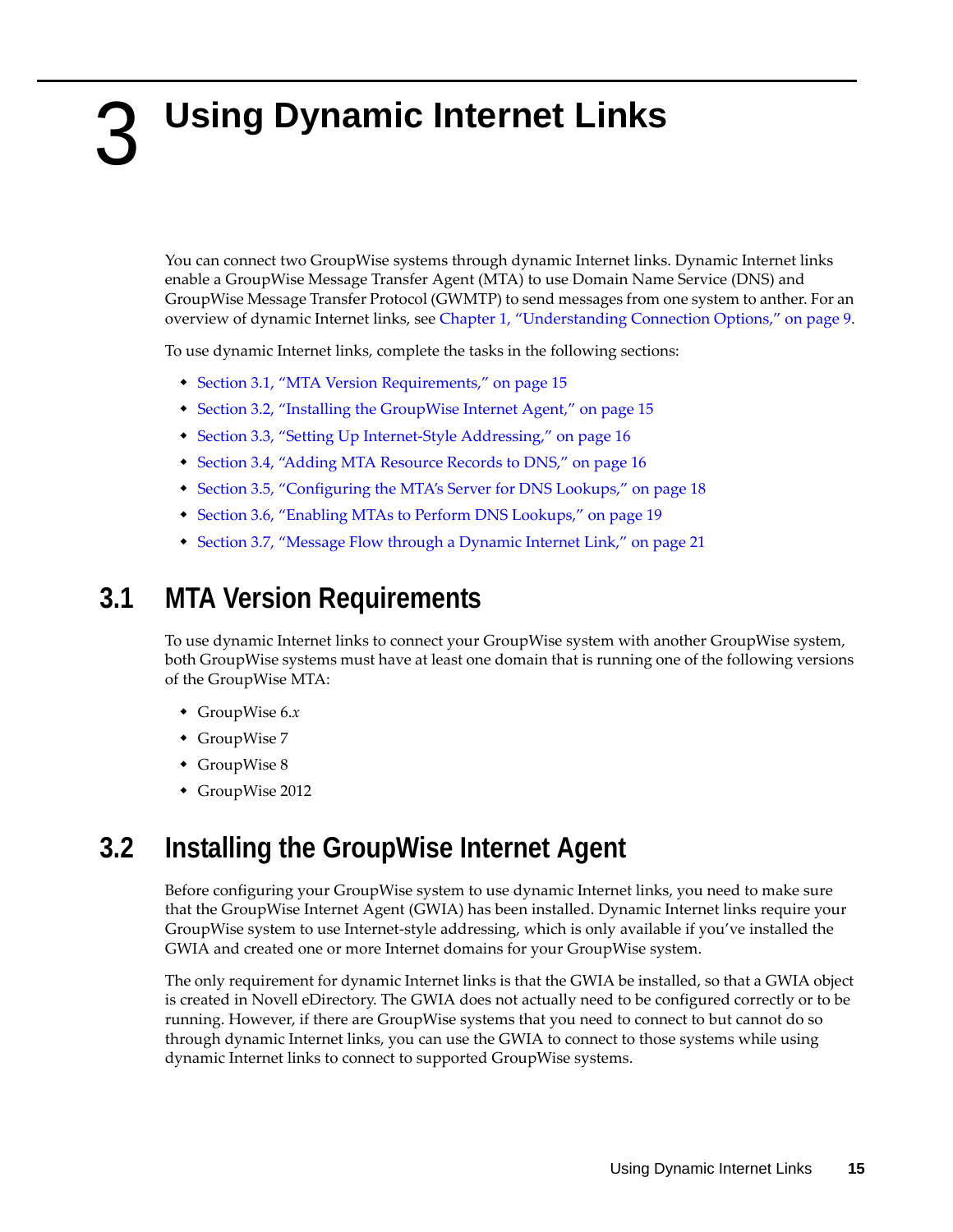For information about installing the GWIA, see "Installing the GroupWise Internet Agent" in the *GroupWise 2012 Installation Guide*.

## <span id="page-15-0"></span>**3.3 Setting Up Internet-Style Addressing**

Dynamic Internet links require your GroupWise system to be configured to use Internet‐style addressing (*user*@*internet\_domain*) rather than standard GroupWise addressing (*userID*.*post\_office*.*domain*). If you have not enabled Internet‐style addressing and defined at least one Internet domain for your GroupWise system, see "Configuring Internet Addressing" in the *GroupWise 2012 Administration Guide*.

The Internet domains you establish when setting up Internet‐style addressing (for example, novell.com, groupwise.novell.com, and support.novell.com) are the key to enabling dynamic Internet links. Each MTA that will receive messages must be defined in DNS and associated with the Internet domain (or domains) that it will receive messages for. This allows MTAs in other GroupWise systems to route messages that contain your Internet domain names to the appropriate MTAs in your system.

## <span id="page-15-1"></span>**3.4 Adding MTA Resource Records to DNS**

In order for your GroupWise system to receive messages from another GroupWise system through a dynamic Internet link, you need to create a DNS resource record for at least one of your MTAs. The resource record enables the MTA's address, along with the Internet domain names associated with it, to be broadcast throughout the Internet.

You need to create the following resource records in DNS:

- An address ("A") record that maps the MTA server's host name to its IP address.
- A service ("SRV") record or a text ("TXT") record that maps the Internet domain name to the host name or IP address assigned to the MTA's server.

You can use your tool of choice to modify DNS. The following sections explain the information required and provide sample records.

- [Section 3.4.1,](#page-15-2) "Creating the Address ("A") Record," on page 16
- [Section 3.4.2,](#page-16-0) "Creating the Service ("SRV") or Text ("TXT") Record," on page 17

#### <span id="page-15-2"></span>**3.4.1 Creating the Address ("A") Record**

You can create an "A" record to map your MTA server's fully-qualified host name to its IP address. Doing so enables you to use the server's fully-qualified host name in the service ("SRV") or text ("TXT") record rather than the IP address. The "A" record is required if you plan to use a "SRV" record.

The following text shows sample "A" records.

```
;
; Address ("A") records
;
localhost IN A 172.0.0.1
corp.serv.novl IN A 172.16.5.18
gwdev.serv.novl IN A 172.16.5.19
gwsup.serv.novl IN A 172.16.5.20
```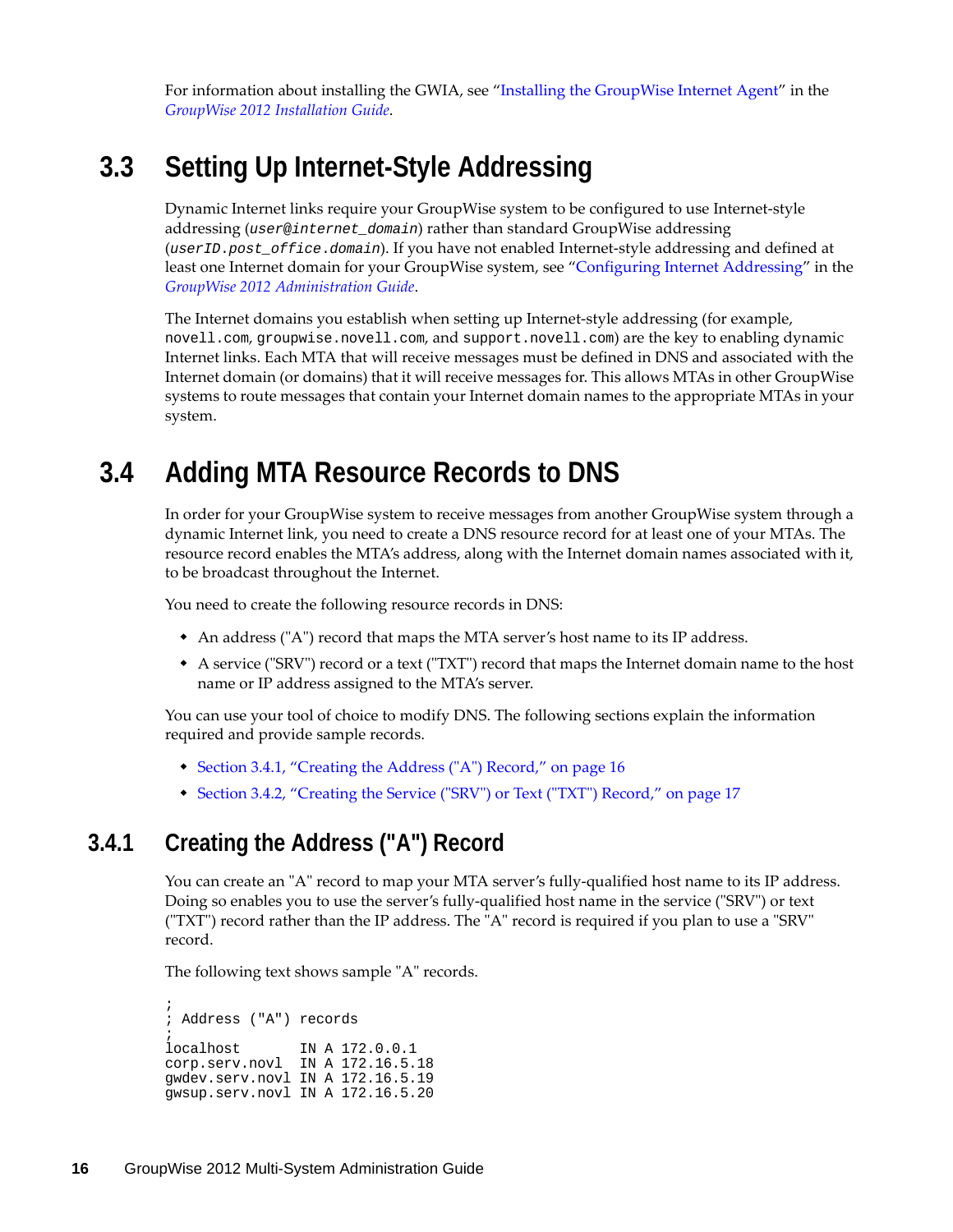**Host Name (column 1):** Use the host name assigned to the MTA's server. In the above example, corp, gwdev, and gwsupport are the host names assigned to three MTA servers.

**Class (column 2):** Use IN to represent the Internet.

**Type (column 3):** Use A to specify an address record.

**IP Address (column 4):** Use the IP address assigned to the MTA's server.

### <span id="page-16-0"></span>**3.4.2 Creating the Service ("SRV") or Text ("TXT") Record**

You can use either service records or text records to map your Internet domain names to MTAs. The following text shows sample "SRV" and "TXT" records:

```
;
; Service ("SRV") records
;
gwmtp.tcp.novell.com 172800 IN SRV 1 0 7100 corp.serv.novl
gwmtp.tcp.groupwise IN SRV 1 1 7100 corp.serv.novl
gwmtp.tcp.groupwise IN SRV 1 2 7100 gwdev.serv.novl
gwmtp.tcp.support 172800 IN SRV 1 0 7100 gwsup.serv.novl
gwmtp.tcp.support 172800 IN SRV 2 0 7100 corp.serv.novl
;
; Text ("TXT") records 
;
gwmtp.tcp.novell.com 172800 IN TXT "1 0 7100 corp.serv.novl"
gwmtp.tcp.groupwise IN TXT "1 1 7100 corp.serv.novl"
gwmtp.tcp.groupwise IN TXT "1 2 7100 gwdev.serv.novl"
gwmtp.tcp.support 172800 IN TXT "1 0 7100 gwsup.serv.novl"
gwmtp.tcp.support 172800 IN TXT "2 0 7100 corp.serv.novl"
```
**Service.Protocol.Name (column 1):** The service must be specified as gwmtp. The protocol must be specified as tcp. The name corresponds to the Internet domain name you want associated with the MTA. In the above sample, novell.com, groupwise.novell.com, and support.novell.com are the Internet domain names defined in GroupWise.

**Time to Live (column 2):** TTL (time to live) is the amount of time the record is cached in memory so it does not need to be looked up again. TTL is specified in seconds. In the above sample, 172800 represents 2 days. If you don't specify a TTL, the record is not cached.

**Class (column 3):** Enter IN to represent the Internet.

**Type (column 4):** Enter SRV to specify a service record. Enter TXT to specify a text record.

**Priority (column 5):** If an Internet domain name is associated with two different MTAs, the host with the lowest value is always contacted first. For example, a host with priority 1 is contacted before a host with priority 2. If two records with the same Internet domain name have the same priority, the weight number is used. In the above example, the two groupwise.novell.com records have the same priority, so the weight would be used.

**Weight (column 6):** The weight number specifies how to allocate connections among hosts with equal priorities. In the groupwise.novell.com record above, the corp.serv.novl host and the gwdev.serv.novl host have equal priorities, but the corp.serv.novl host has a weight of 1 and the gwdev.serv.novl host has a weight of 2. This means that 1 out of 3 times the corp.serv.novl host would be contacted first, and 2 out of 3 times, the gwdev.serv.novl host would be contacted first.

**Port (column 7):** The port number specifies the TCP port on which the MTA listens for incoming messages. The default port number for the MTA is 7100.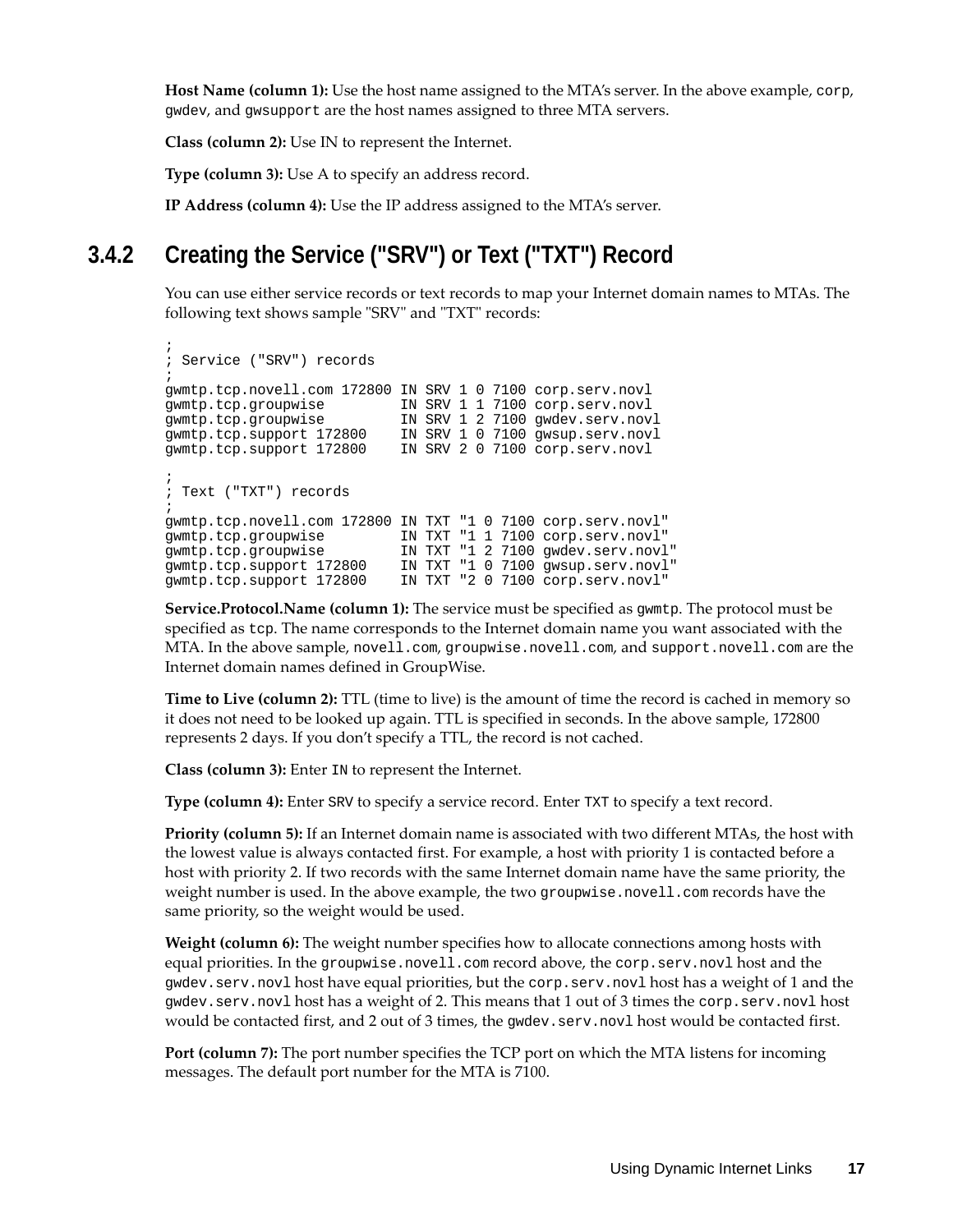**Host (column 8):** The host specifies the fully‐qualified host name or IP address of the MTA's server. For a service record, you must specify the host name. For a text record, you can specify either the server's host name or IP address. If you use a host name, it must be mapped to an IP address through an DNS "A" record. In the above example, corp.serv.novl, gwdev.serv.novl, and gwsup.serv.novl are all host names that are mapped to IP addresses through "A" records in DNS.

# <span id="page-17-0"></span>**3.5 Configuring the MTA's Server for DNS Lookups**

In order for an MTA in your GroupWise system to use dynamic Internet links to send messages, you must make sure the MTA's server is properly configured for DNS lookups. Basic configuration information is provided below. Consult your DNS documentation for more detailed information about configuring a server for DNS lookups.

- Section 3.5.1, ["Configuring](#page-17-1) Windows Server 2008 for DNS Lookups," on page 18
- Section 3.5.2, ["Configuring](#page-17-2) Windows Server 2003 for DNS Lookups," on page 18

#### <span id="page-17-1"></span>**3.5.1 Configuring Windows Server 2008 for DNS Lookups**

- **1** Click the *Start > Control Panel > View network status and tasks > Local Area Connection*.
- **2** In the Local Area Connection dialog box, click *Properties* to display the Local Area Connection Properties dialog box.
- **3** In the list on the *Networking* tab, select *Internet Protocol*, then click *Properties* to display the Internet Protocol (TCP/IP) Properties dialog box.
- **4** Click *Advanced* to display the Advanced TCP/IP Settings dialog box.
- **5** Click the *DNS* tab, then make sure the IP address of at least one DNS name server is listed in the *DNS Server Addresses* list, then click *OK*.
- **6** Click *OK* to save any changes you have made.

Consult your DNS documentation for more detailed information about configuring a Windows workstation or server for DNS lookups.

#### <span id="page-17-2"></span>**3.5.2 Configuring Windows Server 2003 for DNS Lookups**

- **1** Click the *Start > Control Panel > Network Connections > Local Area Connection*.
- **2** In the Local Area Connection dialog box, click *Properties* to display the Local Area Connection Properties dialog box.
- **3** In the list on the *General* tab, select *Internet Protocol (TCP/IP)*, then click *Properties* to display the Internet Protocol (TCP/IP) Properties dialog box.
- **4** Click *Advanced* to display the Advanced TCP/IP Settings dialog box.
- **5** Click the *DNS* tab, then make sure the IP address of at least one DNS name server is listed in the *DNS Server Addresses* list, then click *OK*.

Consult your DNS documentation for more detailed information about configuring a Windows workstation or server for DNS lookups.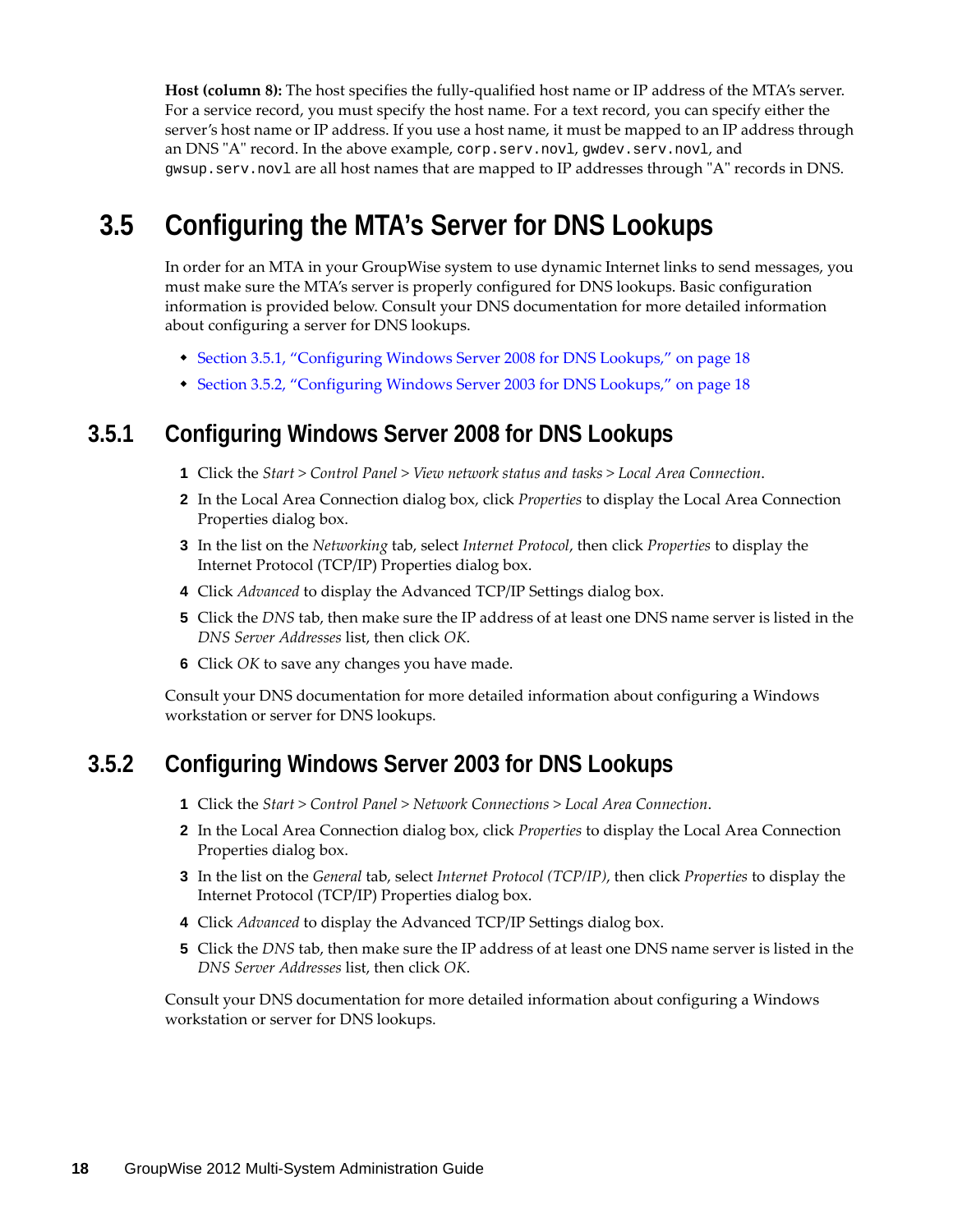# <span id="page-18-0"></span>**3.6 Enabling MTAs to Perform DNS Lookups**

After you have performed the necessary configuration to enable an MTA's server to allow DNS lookups, as described in Section 3.5, ["Configuring](#page-17-0) the MTA's Server for DNS Lookups," on page 18, you must configure the MTA to perform DNS lookups.

By default, your GroupWise system is configured not to allow MTAs to perform DNS lookups. You can retain the system default of no DNS lookups, then enable DNS lookups for individual MTAs. Or you can enable DNS lookups for all MTAs in your GroupWise system, then selectively disable DNS lookups for individual MTAs. The approach you take depends on how many MTAs you want enabled compared to the number you want disabled.

- [Section 3.6.1,](#page-18-1) "Enabling DNS Lookups for All MTAs," on page 19
- Section 3.6.2, ["Enabling/Disabling](#page-19-0) DNS Lookups for Individual MTAs," on page 20

### <span id="page-18-1"></span>**3.6.1 Enabling DNS Lookups for All MTAs**

To configure your GroupWise system so all MTAs perform DNS lookups (provided their servers are enabled for DNS lookups):

**1** In ConsoleOne, click the *Tools menu > GroupWise System Operations > System Preferences* to display the GroupWise System Preferences dialog box.



**2** Click the *Routing Options* tab.

| <b>C</b> GroupWise System Preferences                        |                                               |                                                         |      |
|--------------------------------------------------------------|-----------------------------------------------|---------------------------------------------------------|------|
| Nickname Settings<br>Admin Preferences                       | Default Password<br>Routing Options           | Admin Lockout Settinas<br><b>External Access Rights</b> |      |
| Default Routing Domain:<br>Force all messages to this domain | MTAs send directly to other GroupWise systems | R<br>Clear                                              |      |
|                                                              | OK                                            | Cancel                                                  | Help |

**3** Enable the *Allow MTAs to Send Directly to Other GroupWise Systems* option

If the option is dimmed, you have not defined an Internet domain yet. See "Configuring Internet Addressing" in "Internet Agent" in the *GroupWise 2012 Administration Guide*.

**4** Click *OK*.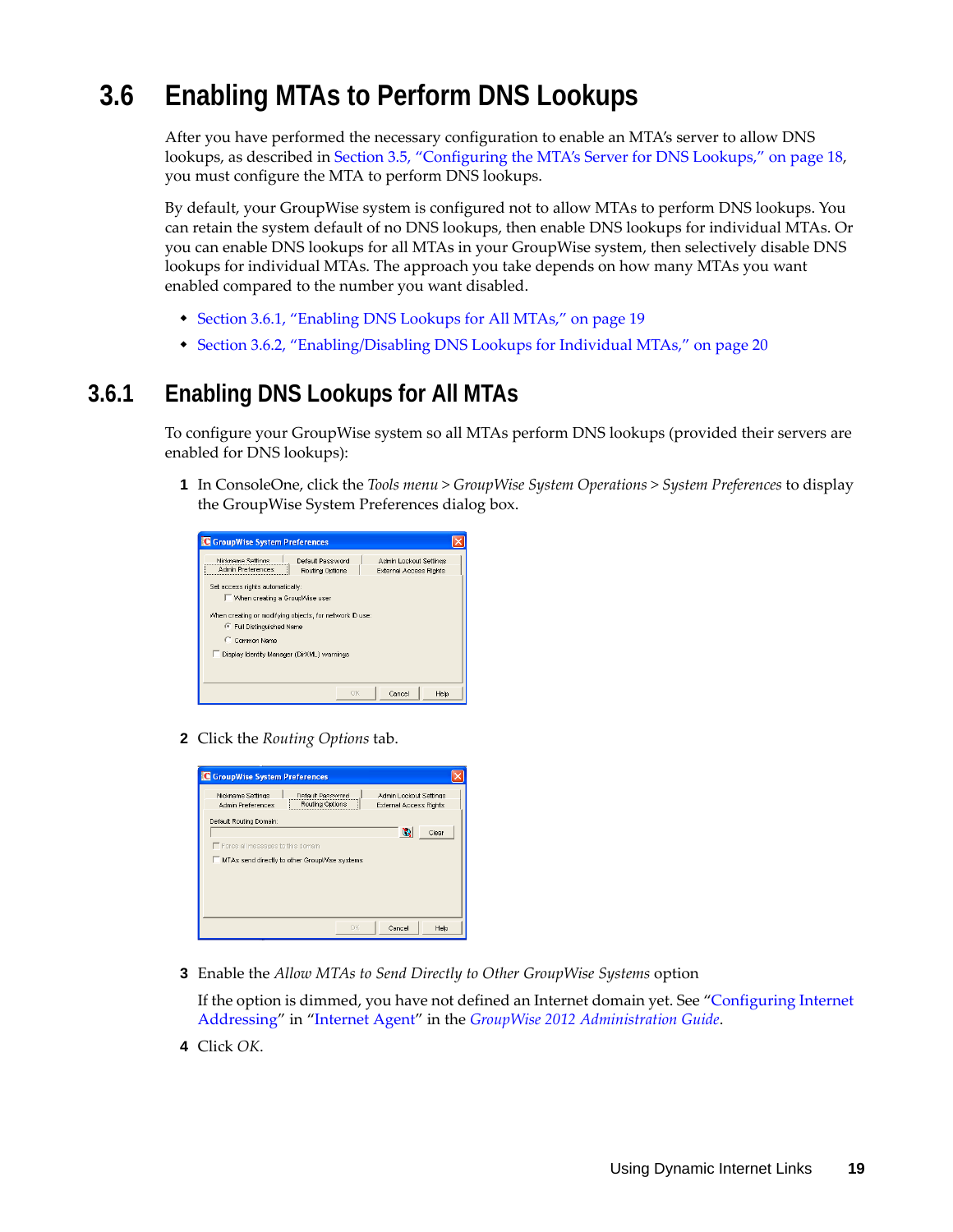### <span id="page-19-0"></span>**3.6.2 Enabling/Disabling DNS Lookups for Individual MTAs**

If you have used the GroupWise System Preferences to enable all MTAs to perform DNS lookups in order to send messages directly to other GroupWise systems, as described in ["Enabling](#page-18-1) DNS [Lookups](#page-18-1) for All MTAs" on page 19, you can disable DNS lookups for individual MTAs.

If you haven't used the GroupWise System Preferences to enable all MTAs to perform DNS lookups, you can enable DNS lookups for individual MTAs.

- **1** In ConsoleOne, right‐click the MTA object, then click *Properties*.
- **2** Click *GroupWise > Routing Options* to display the Routing Options page.

| <b>Properties of MTA</b>             | $ \mathsf{x} $                                                                      |
|--------------------------------------|-------------------------------------------------------------------------------------|
| GroupWise $\star$<br>Routing Options | NDS Rights $\arrow$   Other   Rights to Files and Folders                           |
| Override<br>г                        | Default Routing Domain                                                              |
|                                      | Defined at: Corporate Mail                                                          |
| Г                                    | Force all messages to default routing domain<br>Defined at: Corporate Mail          |
| Г                                    | Allow MTA to send directly to other GroupWise systems<br>Defined at: Corporate Mail |
|                                      |                                                                                     |
|                                      |                                                                                     |
|                                      |                                                                                     |
|                                      |                                                                                     |
|                                      |                                                                                     |
|                                      |                                                                                     |
| Page Options                         | OK<br>Help<br>Cancel<br>Apply                                                       |

- **3** Select the *Override* box to the left of the *Allow MTA to Send Directly to Other GroupWise Systems* option.
- **4** Select or deselect *Allow MTA to Send Directly to Other GroupWise Systems* as needed for this MTA.
- **5** Click *OK*.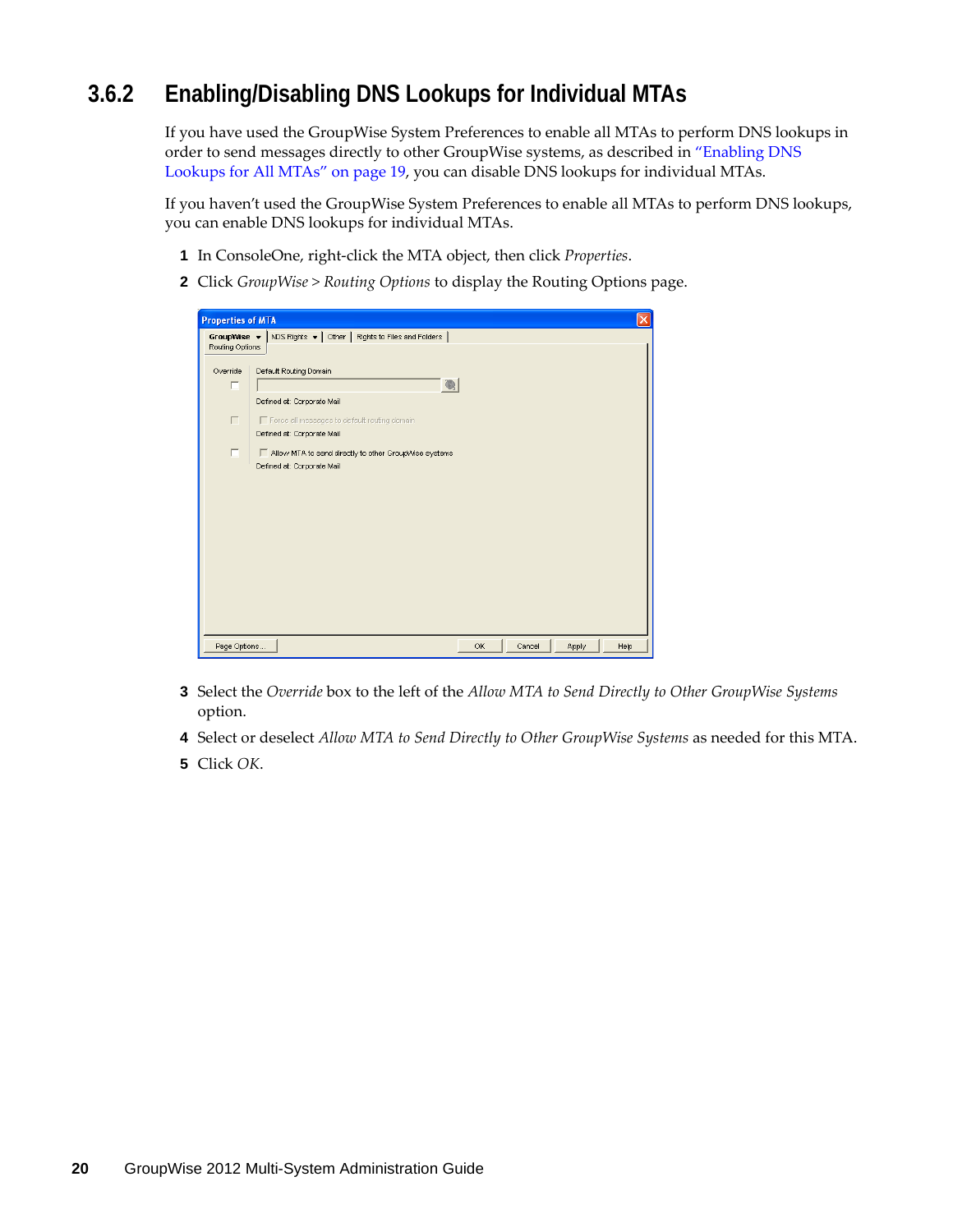# <span id="page-20-0"></span>**3.7 Message Flow through a Dynamic Internet Link**

The following diagram illustrates the basic process of establishing a dynamic Internet link between GroupWise systems.



#### <span id="page-20-1"></span>**3.7.1 Stage 1: GroupWise Client in the Sending System**

The GroupWise client parses the address by breaking it down into parts and attempting to map it to the *userID.post\_office.domain* syntax. When the parsing is complete, the client looks in its own GroupWise Address Book and asks: "Does the parsed address match any listed in the GroupWise Address Book?"

The address can be typed by the user or obtained from the GroupWise Address Book.

- If Yes: The GroupWise client sends this "internal" message to the MTA to be queued for delivery.
- If No: The GroupWise client attempts to resolve the address further. Go to [Stage](#page-20-2) 2.

#### <span id="page-20-2"></span>**3.7.2 Stage 2: GroupWise Client in the Sending System**

The GroupWise client checks the Internet domain addressing element listed after an @ sign in the address syntax and asks: "Is this Internet domain defined in my GroupWise system (that is, is it internal)?" If there is no Internet domain element at this point, the message is undeliverable.

- If Yes: The client looks at the address to determine if all parts are present. If they are present, it attempts to find a domain element in the address and resolve the address for local delivery. If a domain element cannot be found, the message is undeliverable.
- If No: The client recognizes the Internet domain as external to its system and queues the message to the MTA. Go to [Stage](#page-21-0) 3.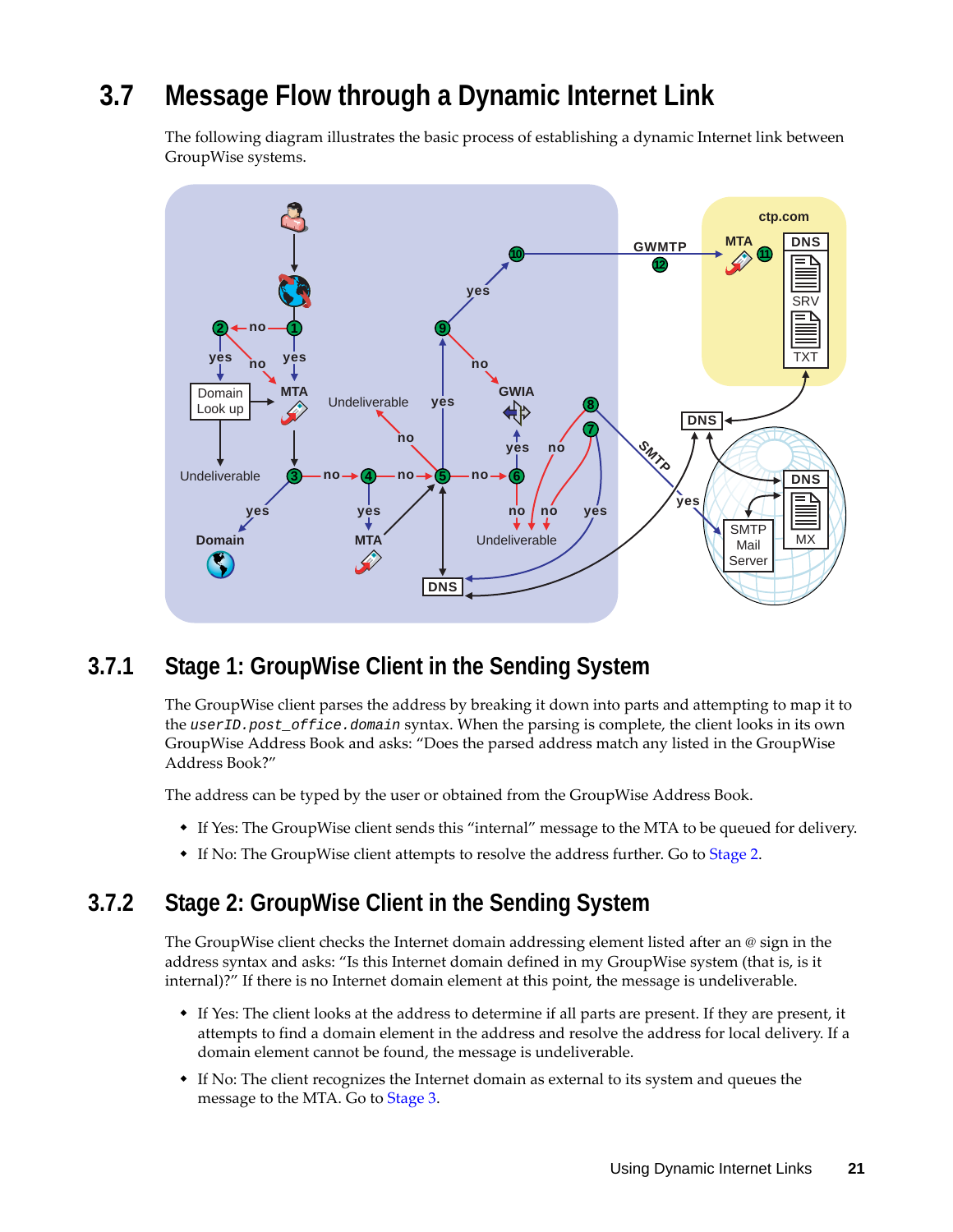### <span id="page-21-0"></span>**3.7.3 Stage 3: GroupWise MTA in the Sending System**

The GroupWise MTA asks: "Does the Internet domain in this address match any Internet domain defined in the local GroupWise system?"

- If Yes: The GroupWise MTA recognizes that the Internet domain is internal and routes it to the internal domain.
- If No: The GroupWise MTA cannot find a matching Internet domain in its system. The GroupWise MTA attempts to find a resource to help it route the message. Go to [Stage](#page-21-1) 4.

#### <span id="page-21-1"></span>**3.7.4 Stage 4: GroupWise MTA in the Sending System**

The GroupWise MTA checks its system and asks: "Has a route been defined to an alternate MTA configured for Internet domain service?"

- If Yes: All messages with an external Internet domain are routed to a designated MTA. Go to [Stage](#page-21-2) 5.
- If No: The local MTA handles messages with an external Internet domain in the address. Go to [Stage](#page-21-2) 5.

#### <span id="page-21-2"></span>**3.7.5 Stage 5: GroupWise MTA in the Sending System**

The GroupWise MTA asks: "Is this system set up to support DNS lookups?"

- If Yes: The GroupWise MTA checks DNS. Go to [Stage](#page-22-1) 9.
- If No: The GroupWise MTA attempts to find another way to connect to the Internet domain. Go to [Stage](#page-21-3) 6.

#### <span id="page-21-3"></span>**3.7.6 Stage 6: GroupWise MTA in the Sending System**

The MTA checks the system for capability to establish SMTP links and asks: "Does this system have a designated GroupWise Internet Agent?"

- If Yes: Go to [Stage](#page-21-4) 7.
- If No: The message is undeliverable.

#### <span id="page-21-4"></span>**3.7.7 Stage 7: GroupWise Internet Agent in the Sending System**

The MTA passes the message to the designated GWIA in this GroupWise system. The GWIA checks DNS and asks: "Does DNS have a mail exchange record (MX) for this other system that I can use to establish an SMTP link?"

- If Yes: The GWIA does a DNS lookup for an MX record. Go to [Stage](#page-22-0) 8.
- If No: The message is undeliverable.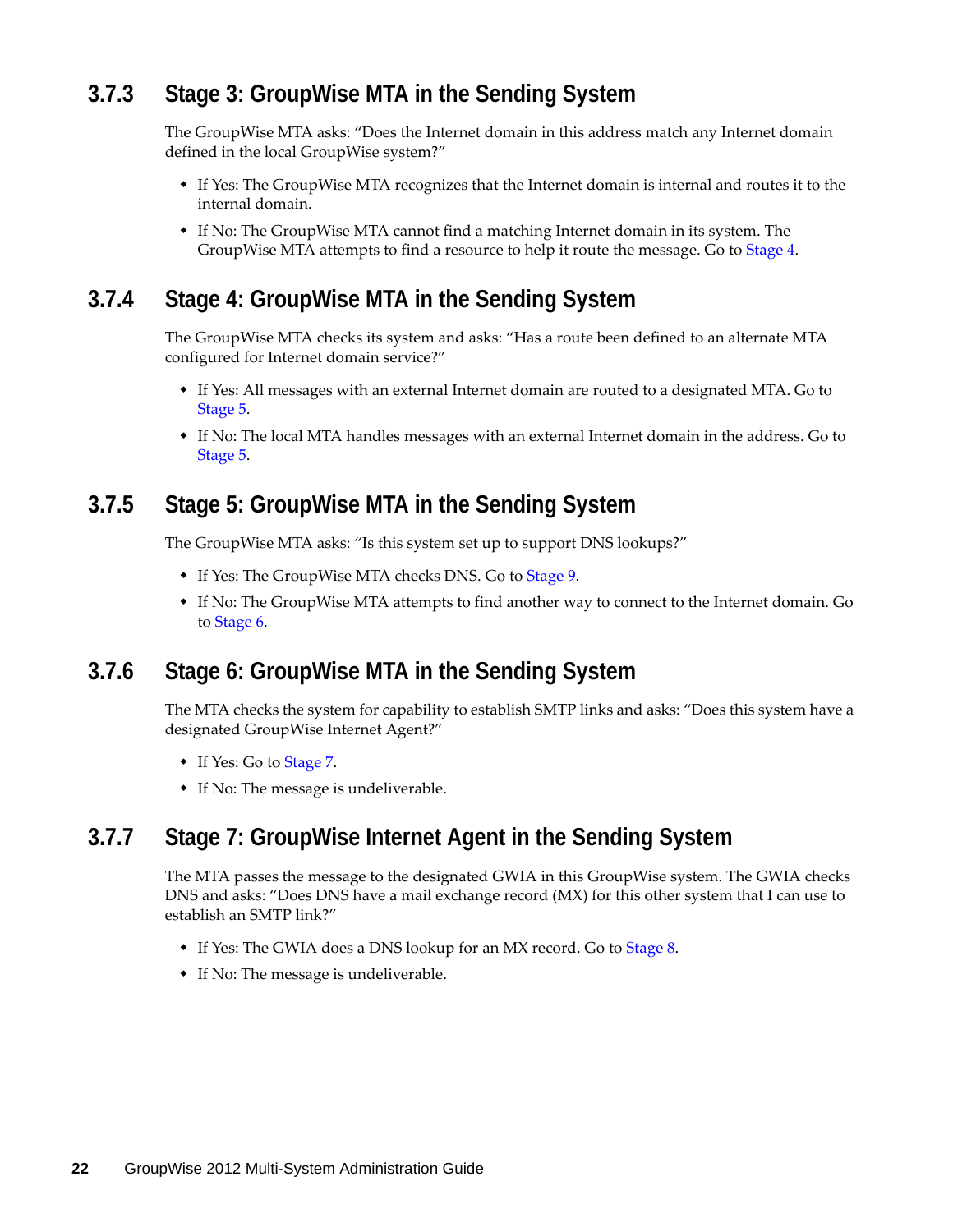### <span id="page-22-0"></span>**3.7.8 Stage 8: GroupWise Internet Agent in the Sending System**

The designated GWIA establishes an SMTP link with the Internet domain in the address, converts the GroupWise message to SMTP format, and sends the message to the other messaging system through the SMTP Internet connection. No further information about the message is returned to the sender unless the addressee (or the addressee's mail server) replies.

#### <span id="page-22-1"></span>**3.7.9 Stage 9: GroupWise MTA in the Sending System**

The MTA performs a DNS lookup at the DNS name server by asking: "Does DNS have an SRV or TXT resource record associated with this Internet domain name?"

- If Yes: DNS returns either a SRV or TXT resource record and returns it to the MTA. Go to [Stage](#page-22-2) [10.](#page-22-2)
- If No: The GroupWise MTA does not find any resource record. Go to [Stage](#page-21-4) 7.

#### <span id="page-22-2"></span>**3.7.10 Stage 10: GroupWise MTA in the Sending System**

The MTA reads the name-to-TCP/IP address mappings listed in the resource record for the other GroupWise system's MTAs, chooses a domain to connect to based on a priority system established in the resource record, and initiates a GroupWise Message Transport Protocol (GWMTP) connection procedure with an MTA in the other system (sending to its port and address). Go to [Stage](#page-22-3) 11.

#### <span id="page-22-3"></span>**3.7.11 Stage 11: GroupWise MTA in the Receiving System**

The receiving MTA recognizes the sender's attempt to connect, then completes the GWMTP connection with the sending MTA. Go to [Stage](#page-22-4) 12.

#### <span id="page-22-4"></span>**3.7.12 Stage 12: Both GroupWise MTAs**

The message is sent unaltered over the GWMTP connection between the two GroupWise MTAs.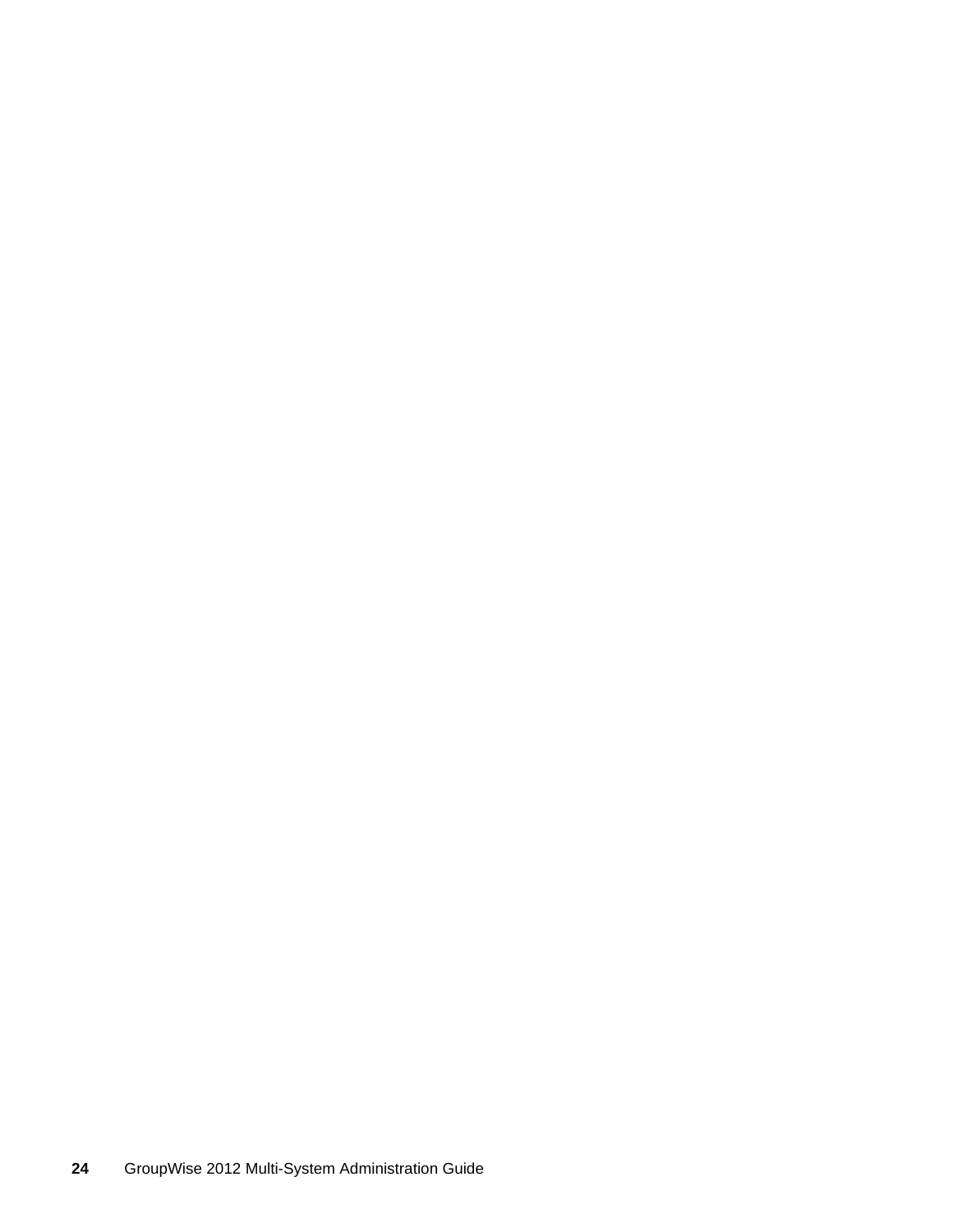# <span id="page-24-2"></span><span id="page-24-0"></span>4 <sup>4</sup>**Using Direct Links**

When you connect two domains in different GroupWise systems through direct links (mapped drive, UNC path, or TCP/IP connection), both systems remain external to each other, meaning that they must be administered separately. However, you can exchange information (domains, post office, users, resources, and distribution lists) so that the two systems look like one system to your GroupWise users.

The following sections provide information to help you connect two systems through direct links:

- Section 4.1, ["Overview,"](#page-24-1) on page 25
- [Section 4.2,](#page-25-0) "Creating an External Domain," on page 26
- [Section 4.3,](#page-26-0) "Linking to the External Domain," on page 27
- [Section 4.4,](#page-27-0) "Checking the Link Status of the External Domain," on page 28
- [Section 4.5,](#page-28-0) "Sending Messages Between Systems," on page 29
- Section 4.6, ["Exchanging](#page-28-1) Information Between Systems," on page 29
- [Section 4.7,](#page-28-2) "Message Flow Between External Domains," on page 29

### <span id="page-24-1"></span>**4.1 Overview**

For the purpose of the following discussion, GroupWise System 1 and GroupWise System 2 represent two separate GroupWise systems.

A direct link requires an MTA in GroupWise System 1 to have access through a mapped drive or UNC path to a domain directory in GroupWise System 2, or to have a TCP/IP connection to a domain's MTA in GroupWise System 2. Likewise, an MTA in GroupWise System 2 must have the same type of access to GroupWise System 1.

To create a direct link between GroupWise System 1 and GroupWise System 2, you would do the following:

- In GroupWise System 1, define one domain from GroupWise System 2 as an external domain and then configure a direct link from a domain in GroupWise System 1 to the external domain. This allows GroupWise System 1 to deliver messages to GroupWise System 2.
- In GroupWise System 2, define one domain from GroupWise System 1 as an external domain and then configure a direct link from a domain in GroupWise System 2 to the external domain. This allows GroupWise System 2 to deliver messages to GroupWise System 1.
- After you've connected the two systems, users can send messages to the other system by entering the recipients' full addresses (*userID*.*post\_office*.*domain* or *user*@*internet\_domain*). If desired, you can simplify addressing by exchanging information between systems, which causes user information to be displayed in the GroupWise Address Book. The easiest way to exchange information is to enable the External System Synchronization feature in both systems. When enabled, this synchronization constantly updates the GroupWise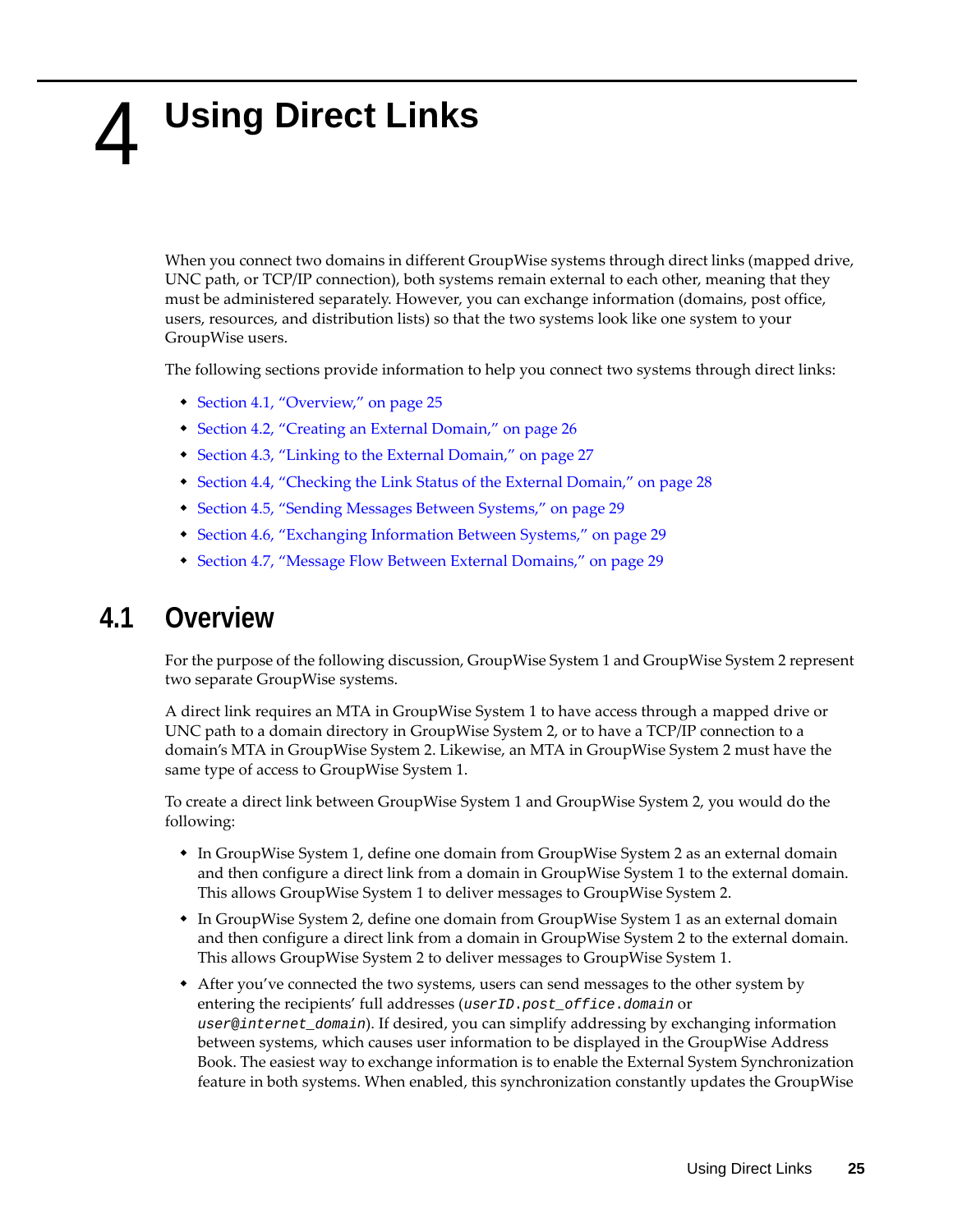Address Books in both systems so that local users can more easily address messages to and access information about the users in the external system. If you don't want to enable the External System Synchronization feature, you can manually exchange information. For information about External System Synchronization, see "External System Synchronization" in "GroupWise System Operations" in "System" in the *GroupWise 2012 Administration Guide*.

## <span id="page-25-0"></span>**4.2 Creating an External Domain**

The first step in connecting two GroupWise systems via a direct link is to create an external domain in each GroupWise system. The external domain represents a domain in the other GroupWise system and provides the medium through which you define the link to the other system.

<span id="page-25-1"></span>**1** In ConsoleOne, right‐click *GroupWise System* in the left‐pane, then click *New > External Domain* to display the Create External GroupWise Domain dialog box.

| C Create External GroupWise Domain                                                                                 |                      |
|--------------------------------------------------------------------------------------------------------------------|----------------------|
| Domain name:<br>Domain Database Location (optional):<br>Time Zone:<br>(GMT-07:00) Mountain Time (US & Canada)<br>v | OK<br>Cancel<br>Help |
| Version:<br>12<br>$\checkmark$                                                                                     |                      |
| Link To Domain:<br>Provo1<br>$\checkmark$                                                                          |                      |
| Create another domain                                                                                              |                      |

**2** Fill in the following fields:

**Domain Name:** Enter the name of the domain as it is defined in the external GroupWise system.

**Domain Database Location (Optional):** This is an optional field. If you select the location of the domain database (wpdomain.db) you are connecting to, GroupWise automatically establishes a direct link to the domain, using a UNC path as the link protocol.

**Time Zone:** Select the time zone where the domain is physically located.

**Version:** Select the domain's GroupWise version. The domain's version is determined by its MTA version. The options are *4.x*, *5.x*, *6*, *6.5*, *7*, 7.0.1, 8, and 2012

**Link to Domain:** Select the domain in your system that you want to link to the external domain. By default, all messages sent to the external GroupWise system are routed to this domain. Your domain's MTA then routes the messages to the external domain.

<span id="page-25-2"></span>**3** Click *OK* to create the external domain.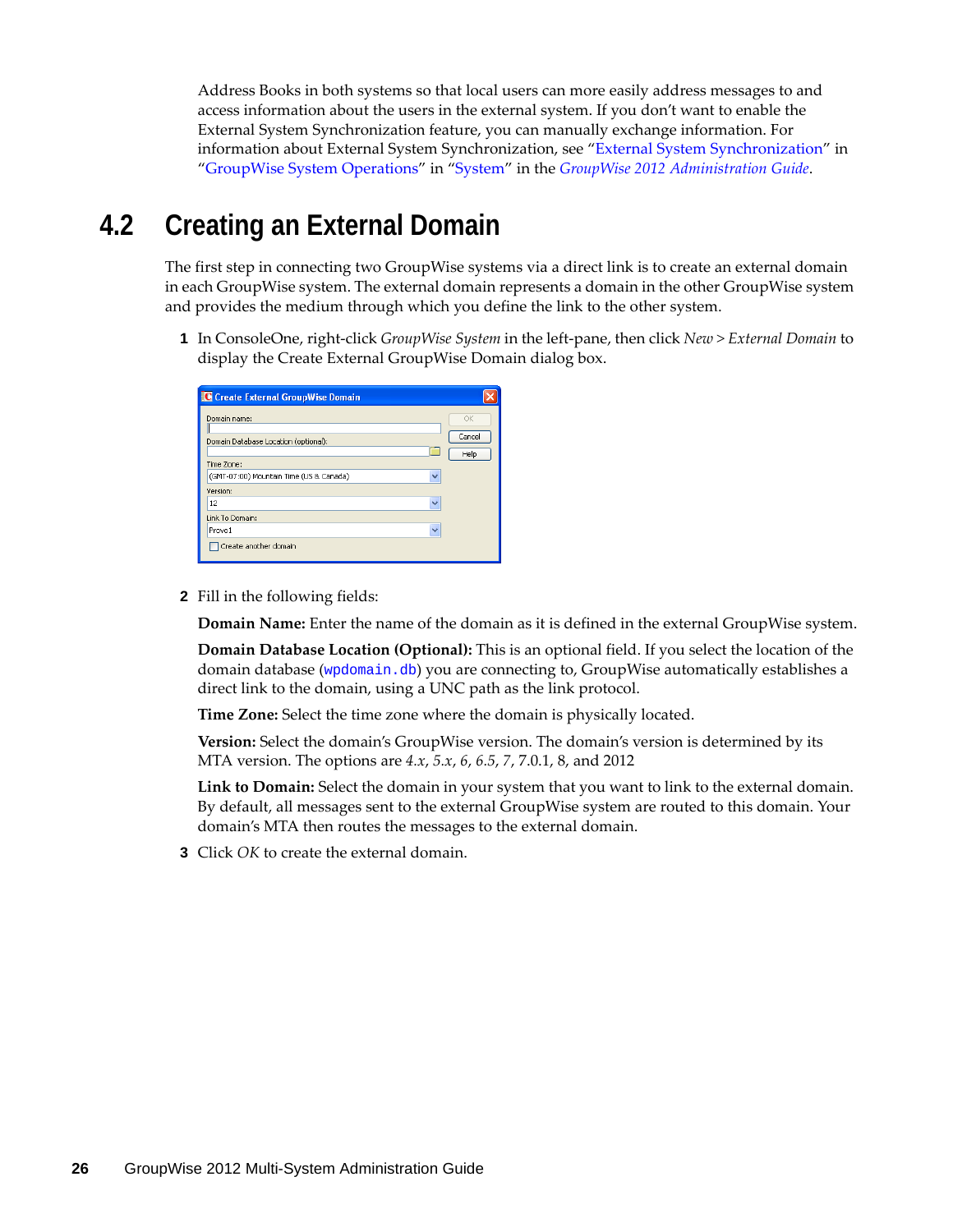The external domain is added to your GroupWise system and is visible in the GroupWise View. In the following example, Dublin is the external domain.

| Novell ConsoleOne                                       |                   |                      |
|---------------------------------------------------------|-------------------|----------------------|
| File<br>Edit<br>Tools Help<br>View                      |                   |                      |
| $\circledR$<br>p.<br>衢                                  | <b>O</b> Domains  | $\rightarrow$        |
| My World<br>k.                                          | Domain Name       | Domain Type          |
| <b>P</b> NDS<br>田                                       | <b>Q</b> Dublin   | External GroupWise   |
| <b>E</b> CoroupWise System                              | <b>S</b> Waltham1 | Primary              |
| 由 ① Dublin<br>日 <b>60</b> Waltham1<br>由 <b>Waltham2</b> | Waltham2          | Secondary            |
|                                                         |                   |                      |
| Waltham Mail                                            | Waltham1          | K:\gwsystem\waltham1 |

- **4** Repeat [Step 1](#page-25-1) through [Step 3](#page-25-2) to define an external domain in the second GroupWise system. If you do not have administrative rights to that system, you need to coordinate with that GroupWise system's administrator.
- **5** Continue with Linking to the [External](#page-26-0) Domain.

# <span id="page-26-0"></span>**4.3 Linking to the External Domain**

After you define a domain from the other GroupWise system as an external domain in your system, you need to make sure that your system's domains have the appropriate links to the external domain.

One domain in your system needs to have a direct link (mapped drive, UNC path, or TCP/IP) to the external domain. By default, this is the domain you entered in the *Link to Domain* field when creating the external domain, as described in [Section 4.2,](#page-25-0) "Creating an External Domain," on page 26.

All other domains in your system then have indirect links (through the direct link domain) to the external domain. These links are configured automatically when the external domain was created.

To make sure your links are set up correctly:

<span id="page-26-1"></span>**1** In ConsoleOne, right‐click the domain that has the direct link to the external domain, then click *GroupWise Utilities > Link Configuration* to display the Link Configuration tool.

| G GroupWise Link Configuration Tool - K:\gwsystem\waltham1 |                  |                    |                                        |                        |
|------------------------------------------------------------|------------------|--------------------|----------------------------------------|------------------------|
| File<br>Edit Search View Window Help                       |                  |                    |                                        |                        |
| ୃଙ୍<br>స్ట్                                                | $R \nabla$<br>49 | Waltham1 (Primary) | $\blacksquare$<br>$\blacktriangledown$ |                        |
| Domain: Waltham1                                           |                  |                    |                                        | $\Box$ $\Box$ $\times$ |
| Outbound Links from Waltham1                               |                  |                    |                                        |                        |
| Direct-                                                    | -Indirect-       | Gateway-           | Undefined                              |                        |
| <b>Dublin</b>                                              |                  |                    |                                        |                        |
| Waltham2                                                   |                  |                    |                                        |                        |
|                                                            |                  |                    |                                        |                        |
|                                                            |                  |                    |                                        |                        |
|                                                            |                  |                    |                                        |                        |
| Inbound Links to Waltham1                                  |                  |                    |                                        |                        |
| Direct-                                                    | -Indirect-       |                    | -Undefined-                            |                        |
| Waltham2<br>₹                                              |                  |                    |                                        |                        |
|                                                            |                  |                    |                                        |                        |
|                                                            |                  |                    |                                        |                        |
|                                                            |                  |                    |                                        |                        |
|                                                            |                  |                    |                                        |                        |
|                                                            |                  |                    |                                        |                        |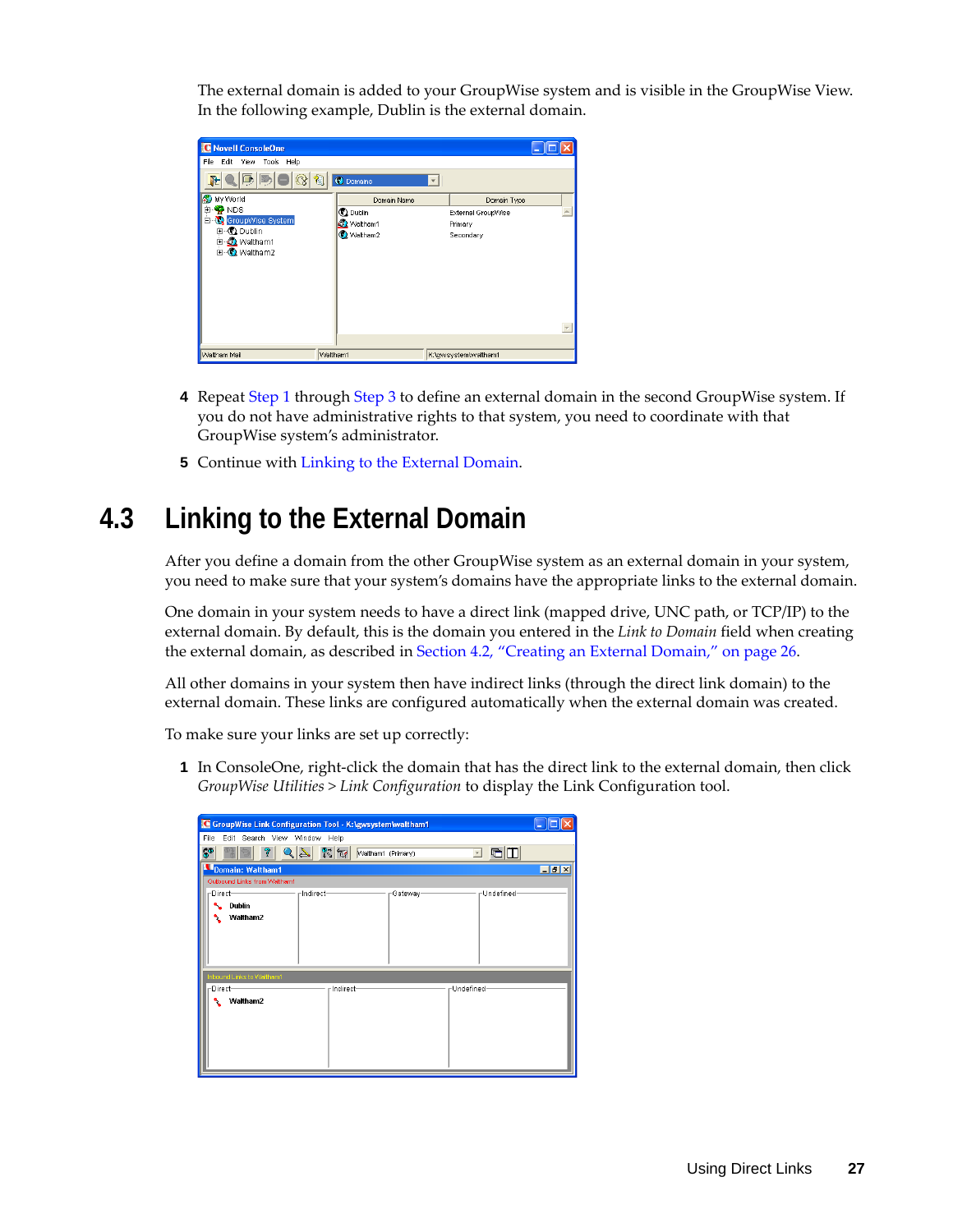**2** In the *Outbound Links* list, double‐click the external domain to display the Edit Domain Link dialog box.

| <b>C</b> Edit Domain Link                                                                 |            |
|-------------------------------------------------------------------------------------------|------------|
| Description:<br>How Waltham1 connects to Dublin                                           | OK         |
| <b>Direct</b><br>Link Type:                                                               | Cancel     |
| Settings                                                                                  | Help       |
| <b>LUNC</b><br>Protocol:<br>n<br>UNC Path:<br>WBD\sys\qwsystem\dublin                     | Scheduling |
| $\Box$ Override                                                                           |            |
| ≜<br>MBytes<br>0<br>Maximum send message size:<br>싂<br>MBytes<br>0<br>Delay message size: |            |
| Transfer Pull Info<br>External Link Info                                                  |            |

- **3** Check the link configuration to make sure that the link type is *Direct*.
- **4** Select the link protocol (*UNC*, *Mapped*, or *TCP/IP*), then fill in the information required for the selected protocol.

For more information about link types and protocols, see "Managing the Links between Domains and Post Offices" in "Domains" in the *GroupWise 2012 Administration Guide*.

**5** Click *OK* to save your changes.

The external domain is displayed in the *Direct* column of the *Outbound Links* list to show that the current domain is using a direct link to the external domain.

By default, the rest of the domains in your system should have an indirect link to the external domain. To verify this for a domain:

- <span id="page-27-1"></span>**6** In the list of domains on the Link Configuration utility's toolbar, select the domain whose link you want to check, then verify that the external domain is displayed in the Indirect column of the *Outbound Links* list.
- **7** After verifying your domain links, repeat [Step 1](#page-26-1) through [Step 6](#page-27-1) in the second GroupWise system to establish the links to the first GroupWise system. If you do not have administrative rights to that system, you need to coordinate with that GroupWise system's administrator.
- **8** Continue with [Checking](#page-27-0) the Link Status of the External Domain.

## <span id="page-27-0"></span>**4.4 Checking the Link Status of the External Domain**

The GroupWise MTA has monitoring capabilities that let you determine whether the domains in your system are properly linked to the external domain. When you look at the MTA server console, you should see the external domain added to the domain count in the *Status* box.

If the link to the external domain is closed, the MTA should be logging and displaying the reasons under its Configuration Status function. The most common reason that a direct link is closed is that the MTA cannot connect to the server. There can be various reasons for a failure to connect. Make sure the server where the closed domain is located is not down.

If you are using a mapped drive or UNC path for the direct link protocol, verify the UNC path or drive mapping to the closed domain.

If you are using a TCP/IP connection as the direct link protocol, the MTAs on both systems must be properly configured with the IP addresses and port numbers for the defined TCP/IP links.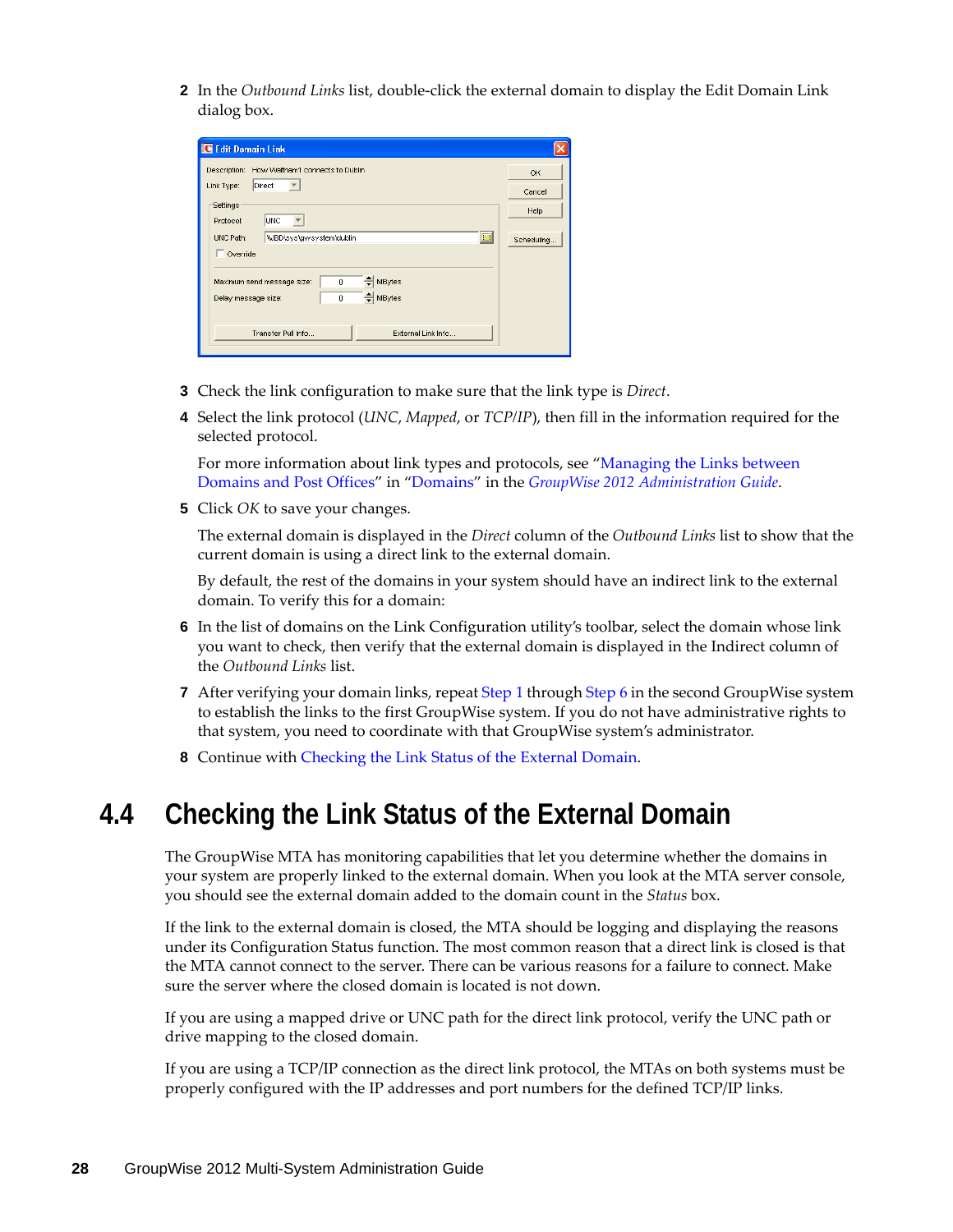For more information about link protocols, see "Managing the Links between Domains and Post Offices" in "Domains" in the *GroupWise 2012 Administration Guide*.

## <span id="page-28-0"></span>**4.5 Sending Messages Between Systems**

After you establish links between a domain in your GroupWise system and a domain in an external GroupWise system, the MTA in your system and an MTA in the other system can route messages to the respective external systems as long as the message is addressed with a fully-qualified GroupWise address in one of the following formats:

```
user@internet_domain
userID.post_office.domain
```
To simplify addressing for your GroupWise users, you can exchange information between the two systems. This enables users in your GroupWise system to use the GroupWise Address Book when selecting recipients from the other system. For information, continue with Exchanging [Information](#page-28-1) [Between](#page-28-1) Systems.

# <span id="page-28-1"></span>**4.6 Exchanging Information Between Systems**

Exchanging information between two GroupWise systems enables users in either system to use the GroupWise Address Book when addressing messages to users in the other system. To exchange information, you can choose from the following methods:

- **External System Synchronization:** You can use the External System Synchronization feature to automatically exchange domain, post office, user, resource, and distribution list information between the two systems. After the initial exchange of information, any information that changes in one system is automatically propagated to the other system in order to synchronize the information in that system. This is the recommended method for exchanging information between two systems. For information about setting up synchronization between two external systems, see "External System Synchronization" in "GroupWise System Operations" in "System" in the *GroupWise 2012 Administration Guide*.
- **Manual Creation of Information:** You can manually create the other systems' objects (domains, post offices, users, resources, and distribution lists) as external objects in your GroupWise system. When doing so, the names of your external objects need to exactly match the names of the objects as defined in their system. Domains in your system link to the external domains indirectly through the first external domain you created (this is the external domain that one of your system's domains has a direct link to). The advantage to this method is that you can choose which of the other system's domains, post offices, users, resources, and distribution lists you want included in your system. The disadvantage is that there is a great amount of administrative overhead involved in creating all the objects and, after the objects are created, no automatic synchronization takes place so updates must be made manually.

# <span id="page-28-2"></span>**4.7 Message Flow Between External Domains**

Because a link to an external domain is really just a way of defining a link between a domain on your local GroupWise system and a domain on another GroupWise system, the flow of messages is identical to the flow of messages between any two GroupWise domains. For more information about message flows between domains, choose the type of link that you want to know more about in "Message Delivery to a Different Domain" in the *GroupWise 2012 Troubleshooting 3: Message Flow and Directory Structure*.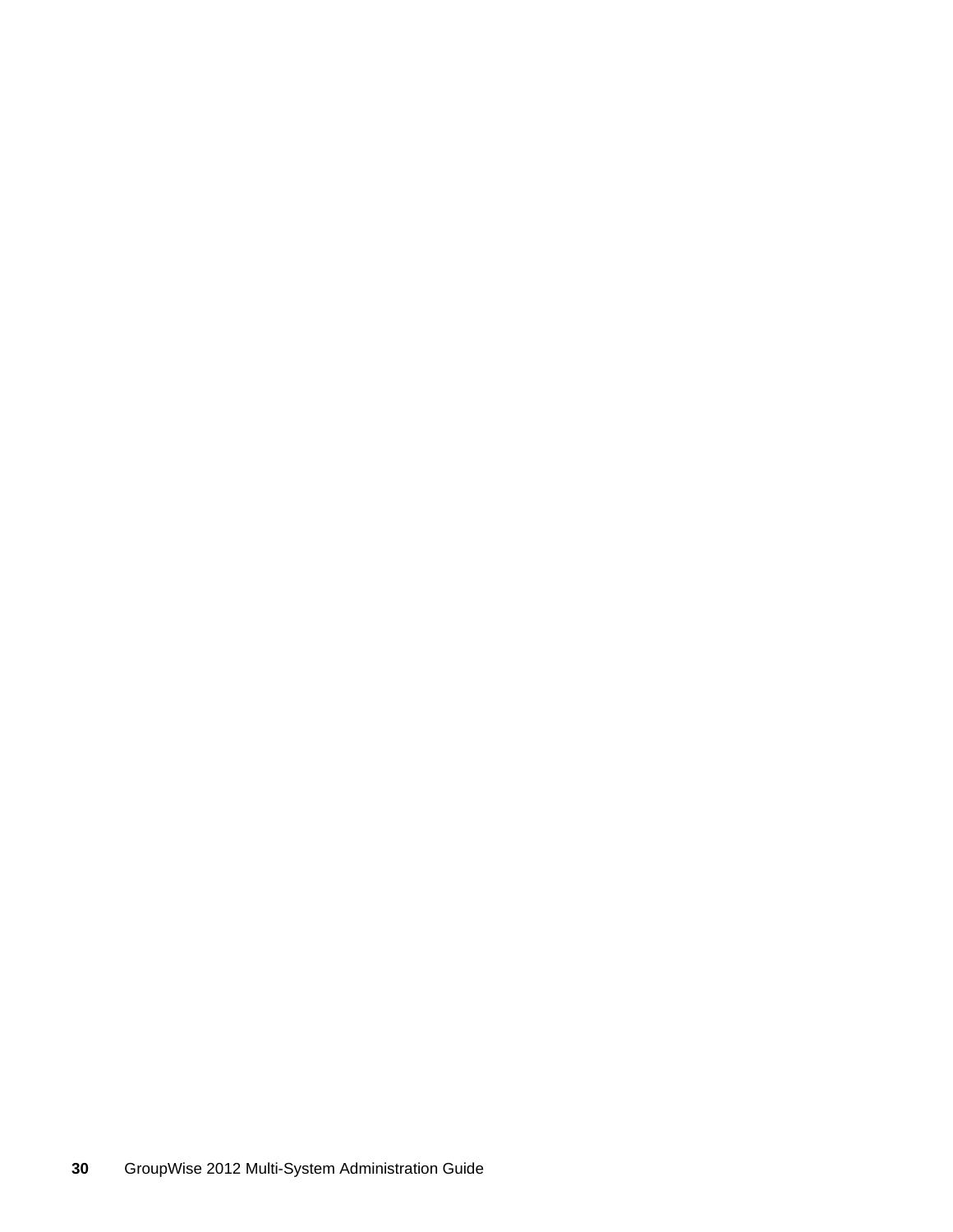# <span id="page-30-1"></span><span id="page-30-0"></span>5 <sup>5</sup>**Using Gateway Links**

GroupWise gateways were designed to work with earlier versions of GroupWise. Although existing GroupWise gateways should work with GroupWise 2012, they are not supported.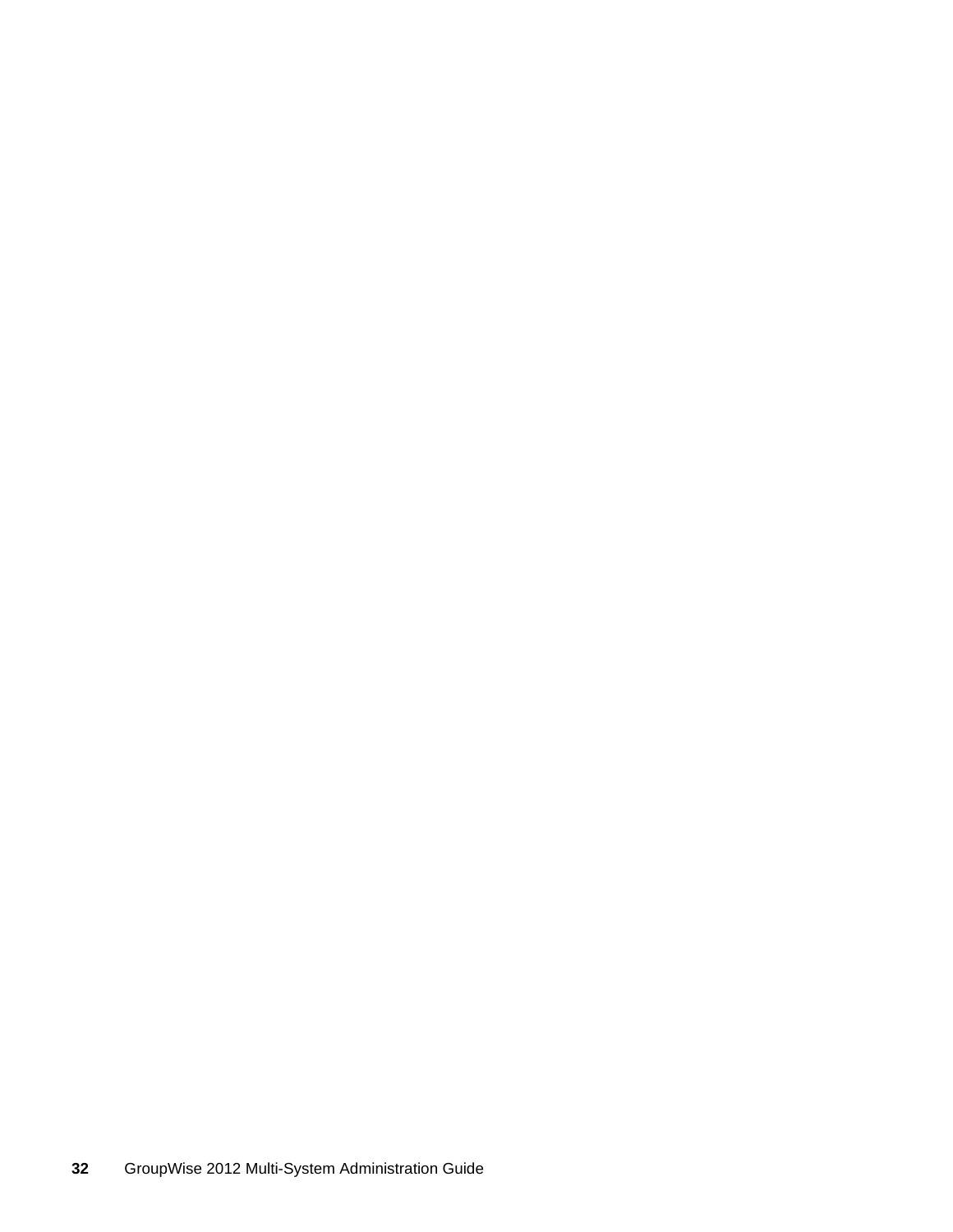# <span id="page-32-1"></span><span id="page-32-0"></span>6 <sup>6</sup>**Synchronizing External GroupWise Systems**

The External System Synchronization feature lets you automatically synchronize information between your system and an external GroupWise system connected to your system, as described in ["Connecting](#page-6-2) to Other GroupWise Systems" on page 7. This simplifies message addressing by enabling your users to select the other system's users from the GroupWise Address Book. Otherwise, your users are required to enter the recipient's full address (*userID*.*post\_office*.*domain* or *user*@*internet\_domain*).

**IMPORTANT**: The External System Synchronization feature exists in 6.*x*, 7, 8 and 2012. Therefore, you can use it to synchronize information between 6.*x*, 7, 8, and 2012 systems.

External System Synchronization lets you control what information (domains, post offices, users, resources, and distribution lists) you send to the external system and what information you want to accept from the external system. Any user, resource, and distribution list information you receive from the external GroupWise system is displayed in the GroupWise Address Book.

External synchronization must be set up in both GroupWise systems before it can work properly.

To set up synchronization so that all future GroupWise Address Book changes are propagated to external GroupWise systems:

**1** In ConsoleOne, click *Tools > GroupWise System Operations > External System Synchronization* to display the External System Synchronization dialog box.

| <b>C</b> External System Synchronization |                                    |                 |         |  |  |
|------------------------------------------|------------------------------------|-----------------|---------|--|--|
| External GroupWise Systems:              | <br>$\overline{\phantom{a}}$ Close |                 |         |  |  |
| Name                                     | Description                        | External Domain | Add     |  |  |
|                                          |                                    |                 |         |  |  |
|                                          |                                    |                 | Edit    |  |  |
|                                          |                                    |                 | Delete  |  |  |
|                                          |                                    |                 | Request |  |  |
|                                          |                                    |                 | Help    |  |  |
|                                          |                                    |                 |         |  |  |
|                                          |                                    |                 |         |  |  |
|                                          |                                    |                 |         |  |  |
|                                          |                                    |                 |         |  |  |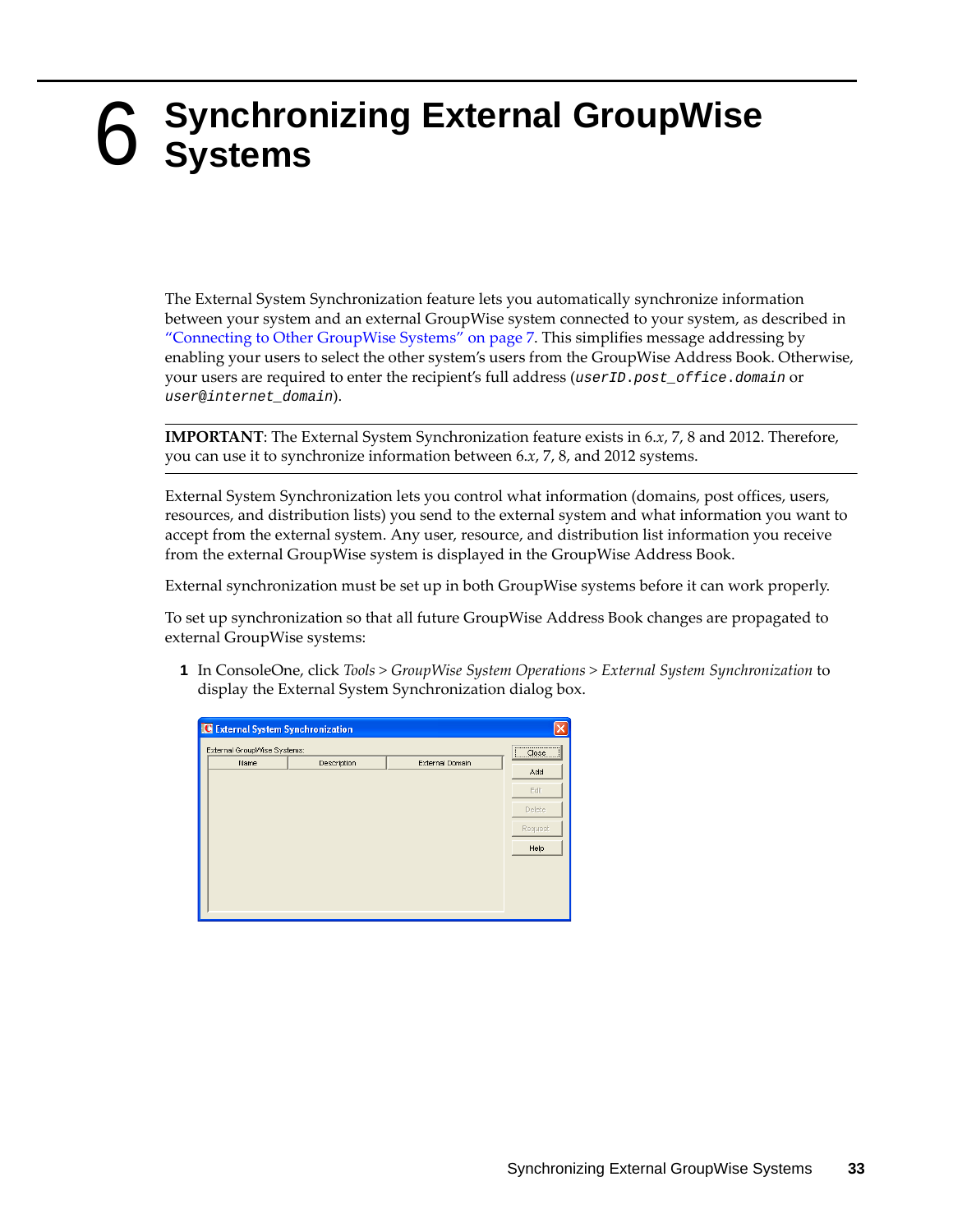**2** Click *Add* to display the Add External GroupWise System dialog box.

| <b>CAdd External GroupWise System</b>                  |                              |        |  |  |
|--------------------------------------------------------|------------------------------|--------|--|--|
| External System Name:                                  | OK                           |        |  |  |
| Description:                                           |                              | Cancel |  |  |
|                                                        |                              | Help   |  |  |
| External Domain:                                       |                              |        |  |  |
| Send to External System                                | Receive from External System |        |  |  |
| Domains                                                | Domains                      |        |  |  |
| Post Offices                                           | Post Offices                 |        |  |  |
| <b>Lisers</b>                                          | Users                        |        |  |  |
| Resources                                              |                              |        |  |  |
| <b>Distribution Lists</b><br><b>Distribution Lists</b> |                              |        |  |  |
|                                                        |                              |        |  |  |

**3** Fill in the following fields:

**External System Name:** Specify the name of the external GroupWise system. The name needs to match the actual name of that GroupWise system.

**Description:** If desired, enter a description for the external system. This is an optional field.

**External Domain:** Click the External Domain (globe) icon to display a list of the external domains defined in your GroupWise system. Select the external domain that belongs to the external GroupWise system with which you are synchronizing information.

**Send to External System:** Select the information (Domains, Post Offices, Users, Resources, and Distribution Lists) you want sent to the external GroupWise system during synchronization. Only the information that your system owns is sent. For example, if you've connected to another GroupWise system and its information is contained in your GroupWise system as external domains, post offices, users, resources, and distribution lists, that information is not sent.

A user, resource, or distribution list from your system is added to the external GroupWise system only if its domain and post office exist in the external system (as an external domain and post office in that system). Because of this, you should make sure that the *Domains* and *Post Offices* options are selected as well as the desired *Users*, *Resources*, and *Distribution Lists* options. After the initial synchronization takes place, the domains and post offices exist in the external system. You can then choose not to send domain and post office information. However, if you add domains or post offices or change the information for your existing domains and post offices, that information is not sent to the external system until you select *Domains* and *Post Offices* again.

**Receive from External System:** Select the information (Domains, Post Offices, Users, Resources, and Distribution Lists) you are willing to receive from the external GroupWise system. As with sending information, a user, resource, or distribution list is added to your system only if its domain and post office exist as an external domain and post office in your system. Therefore, you should make sure to select the *Domains* and *Post Offices* options for at least the initial synchronization.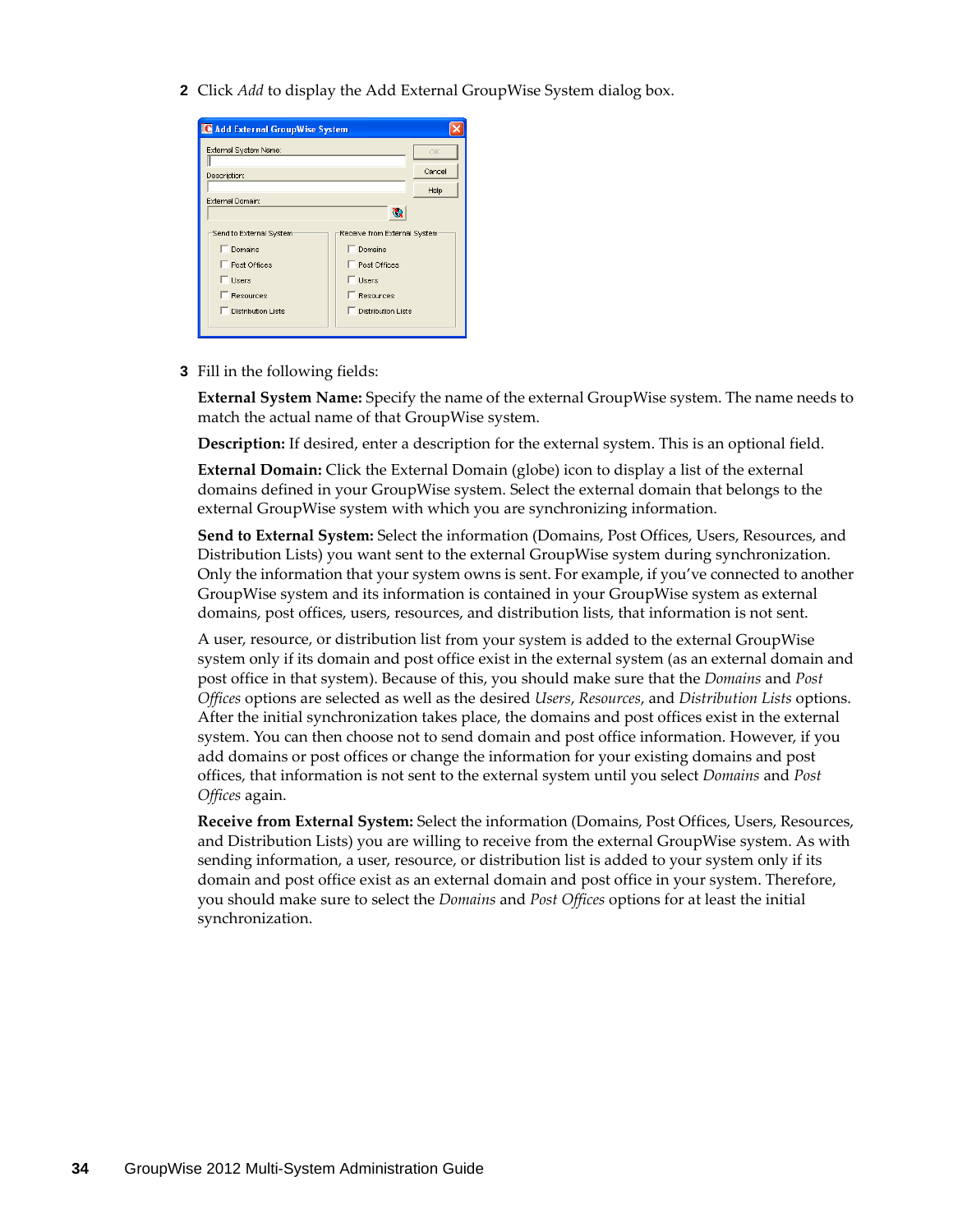**4** Click *OK* to add the external GroupWise system to the list of external systems you are synchronizing information with.

| External GroupWise Systems: |              |                 | Close                         |
|-----------------------------|--------------|-----------------|-------------------------------|
| Name                        | Description  | External Domain | ----------------------------- |
| Novell                      | Novell, Inc. | Provo           | <u>  Add</u>                  |
|                             |              |                 | Edit                          |
|                             |              |                 | Delete                        |
|                             |              |                 | Request                       |
|                             |              |                 | Help                          |
|                             |              |                 |                               |
|                             |              |                 |                               |

**5** Click *Close* to save your changes.

After External System Synchronization is configured in both GroupWise systems, the two systems exchange information. After the initial synchronization, any time domain, post office, user, resource, or distribution list information in one system changes, the new information is sent to the other system (provided that information is flagged to be sent).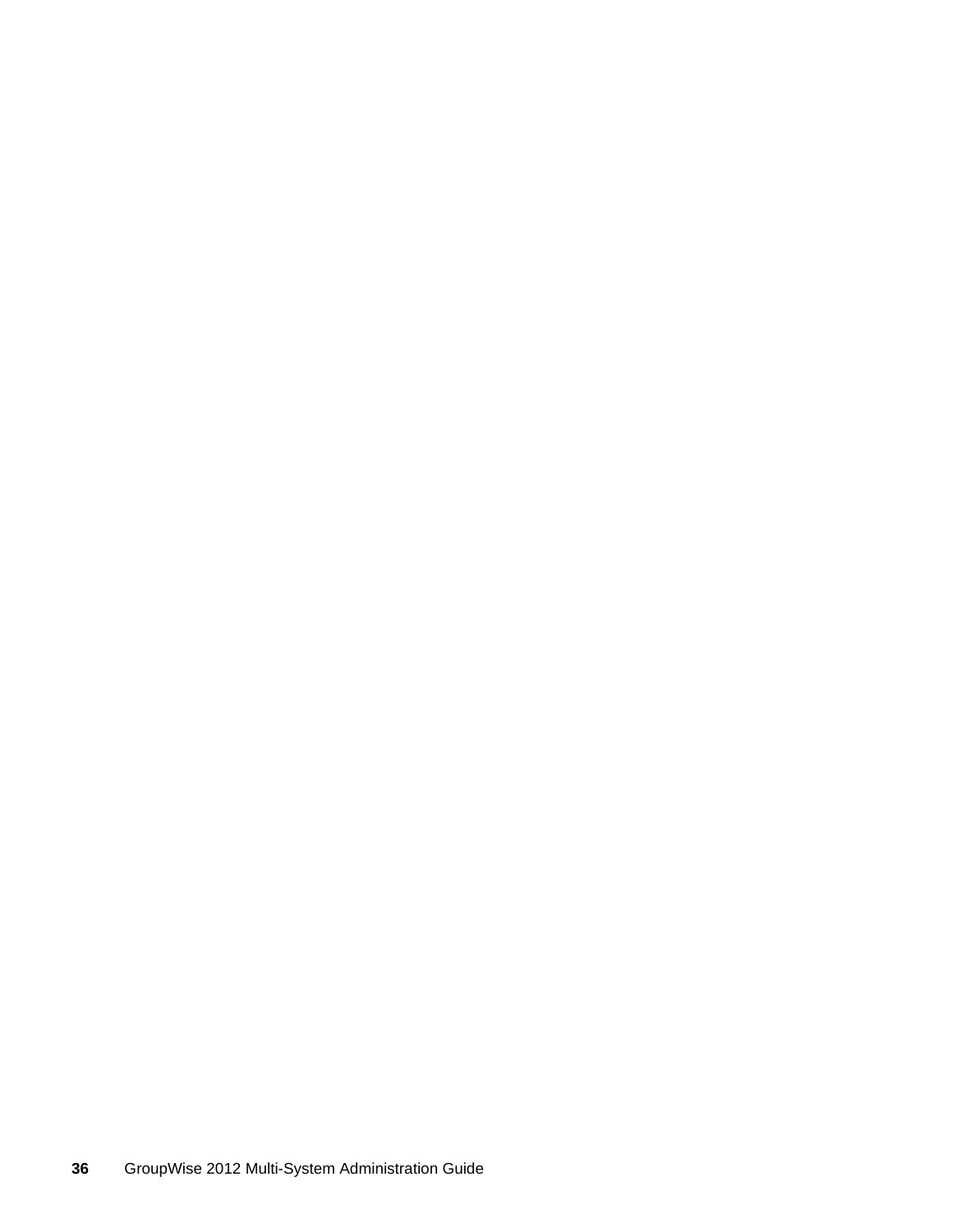# <span id="page-36-0"></span>II **Merging GroupWise Systems**

- <span id="page-36-1"></span>Chapter 7, "Why Merge [GroupWise](#page-38-1) Systems?," on page 39
- [Chapter 8,](#page-40-2) "Planning the Merge," on page 41
- Chapter 9, ["Preparing](#page-54-4) for the Merge," on page 55
- [Chapter 10,](#page-56-2) "Merging the GroupWise Systems," on page 57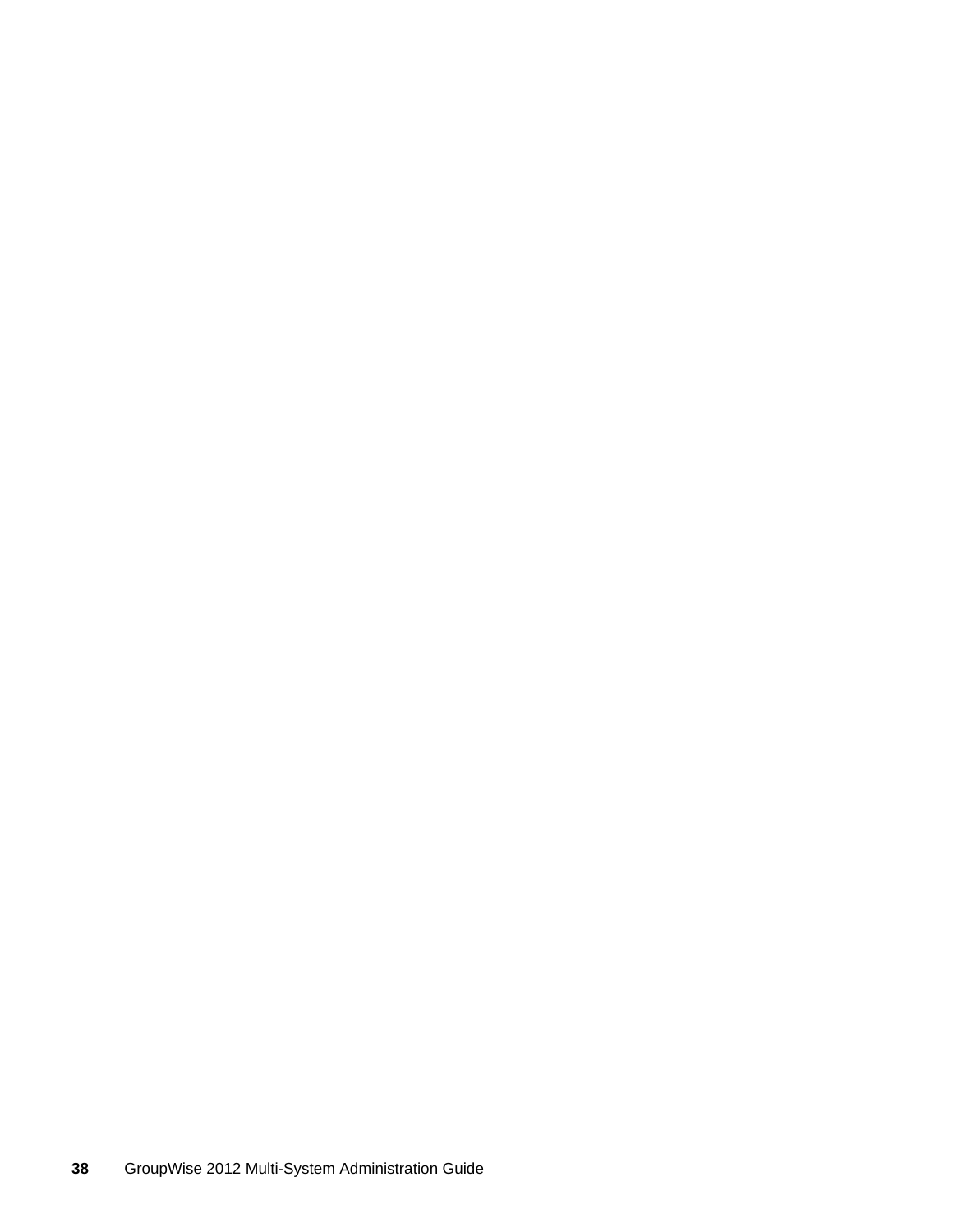# <span id="page-38-1"></span><span id="page-38-0"></span>7 <sup>7</sup>**Why Merge GroupWise Systems?**

If you are consolidating organizations or combining departments, you might want to merge two or more GroupWise 6.*x*, 7, 8, or 2012 systems rather than connect them, as described in ["Connecting](#page-6-1) to Other [GroupWise](#page-6-1) Systems" on page 7.

**WARNING**: When merging systems, do not merge a domain from one system into another system if the merged domain is a newer version than the primary domain of its new system. For example, do not merge a GroupWise 2012 domain into a GroupWise system whose primary domain is version 8. The primary domain in a GroupWise system must always be at or above the version level of all secondary domains in the system.

You can achieve the same GroupWise functionality for your users by merging systems or by connecting them. Therefore, the question of whether to merge GroupWise systems is mostly a matter of administration:

- If you want your entire GroupWise system configured so that it can be administered by one administrator from any location without needing to change system connections and manage external objects, you should merge your systems.
- If you want your entire GroupWise system configured so that it can be administered by any administrator from any location, and changing system connections and managing external objects are not issues, you do not need to merge the systems.
- If you want independent administrators for each GroupWise system, whether the systems are connected or not, you should not merge the systems.

If you want to merge a 6.*x*, 7, 8, or 2012 system into your GroupWise 2012 system, continue with [Chapter 8,](#page-40-2) "Planning the Merge," on page 41.

If you do not want to merge the systems, but they are not connected and you would like to have them connected, see ["Connecting](#page-6-1) to Other GroupWise Systems" on page 7.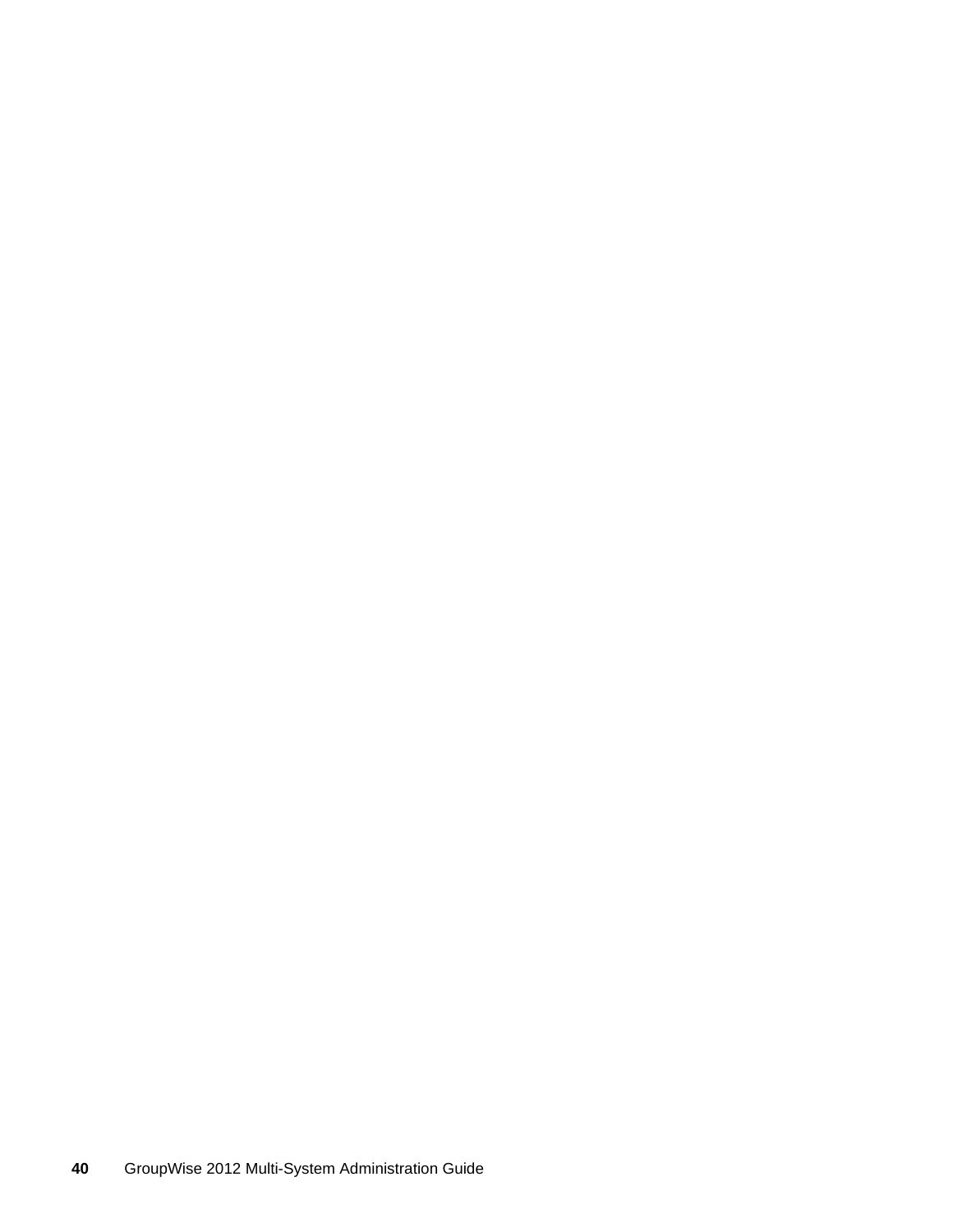# <span id="page-40-2"></span><span id="page-40-0"></span>8 <sup>8</sup>**Planning the Merge**

Section 8.7, "Merge Planning [Worksheet,"](#page-48-0) on page 49 lists all the information you need as you merge a GroupWise 6.*x*, 7, 8, or 2012 system into your GroupWise 2012 system.

- Section 8.1, ["Understanding](#page-40-1) the Merge Process," on page 41
- Section 8.2, "Planning [Administrator](#page-42-0) Rights," on page 43
- Section 8.3, ["Determining](#page-42-1) Which GroupWise Objects Are No Longer In Use," on page 43
- Section 8.4, "Planning the Location of the Domain Database Backup [Directories,"](#page-43-0) on page 44
- Section 8.5, "Planning GroupWise System [Connections,"](#page-43-1) on page 44
- Section 8.6, "Planning to Merge Additional [GroupWise](#page-46-1) Systems," on page 47
- Section 8.7, "Merge Planning [Worksheet,"](#page-48-0) on page 49

When you have completed the following planning tasks and filled out the worksheet, you are ready to continue with Chapter 9, ["Preparing](#page-54-4) for the Merge," on page 55.

# <span id="page-40-1"></span>**8.1 Understanding the Merge Process**

A merge is performed between the primary domains of two GroupWise systems. Merging one system (the primary domain and all of its subordinate objects) with another consolidates the two systems, resulting in only one primary domain and one or more new secondary domains and their subordinate objects.

To avoid confusion, we will hereafter refer to the system whose primary domain you'll retain as Site #1 and the other system as Site #2.



Accounting

Secondary

Domain

Research Secondary

Domain



In the above illustration, we have two GroupWise systems that are not connected. We have designated the Manhattan GroupWise system as Site #1 and the Lakewood GroupWise system as Site #2. The Lakewood system will be merged into the Manhattan system.

**Distribution** 

Secondary

Domain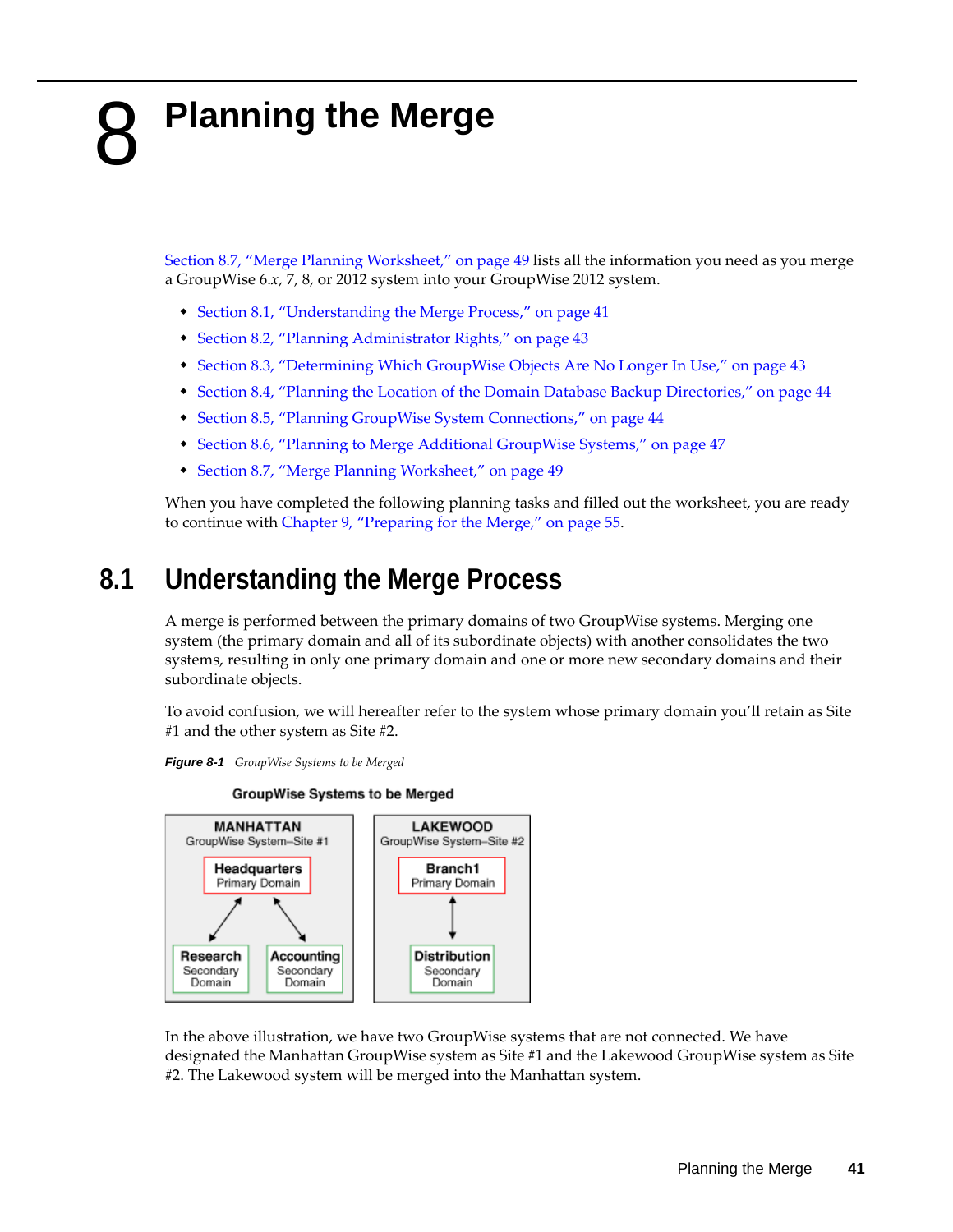If you have three or more systems to be merged, you must merge the systems one after the other. We will not use references to a Site #3, a Site #4, and so on. Instead, after the first and second systems have been merged, the third system will become Site #2 as you go through the merge planning, preparation, and step sections again. Therefore, each system will take its turn at being Site #2 while the first system being merged to will continue to be Site #1.

The merge process permanently affects a database. Before merging, you create backups of all wpdomain.db files for the primary and secondary domains that will be affected by the merge. This allows you to recover from any mistakes. For more information, see [Section 8.4,](#page-43-0) "Planning the Location of the Domain Database Backup [Directories,"](#page-43-0) on page 44.

During the merge, you must shut down any GroupWise Message Transfer Agents (MTAs) that can write to the domain databases. Even though you shut down the MTAs during the merge, users can continue to use GroupWise because the Post Office Agents (POAs) do not need to be shut down. The following GroupWise agent functions are not available until the MTAs are running again:

- Transferring email messages between post offices
- Logging statistics
- Updating domain database files
- Replicating database information
- Synchronizing GroupWise with Novell eDirectory
- Repairing domain databases

Print a copy of the Merge Planning [Worksheet](#page-48-0).

#### **MERGE PLANNING WORKSHEET**

Under Item 23: GroupWise MTAs for Sites #1 and #2, list the GroupWise MTAs for both sites that you need to shut down during the merge.

The items in the worksheet are listed in the order you enter them when running the GroupWise merge utility. This planning section does not follow the same order as the worksheet, but all worksheet items are covered.

If Site #2 has a primary domain and some secondary domains, you first release all of the secondary domains in Site #2 to become primary domains in their own GroupWise systems. Then you merge each Site #2 primary domain one at a time with the primary domain of Site #1. In other words, you run the merge process once for each domain in Site #2. For more information, see [Section 10.5,](#page-60-1) ["Releasing](#page-60-1) Site #2 Secondary Domains," on page 61.

One link (of any type) must exist between a domain in Site #1 and the domain being merged in Site #2. The merge utility automatically creates indirect links between the Site #1 secondary domains and the Site #2 domain being merged. You have the option to accept these indirect links and configure them later (if necessary), or you can create direct links between all domains in Site #1 and the domain being merged from Site #2 before beginning the merge. All links must be completed and correct before you run the MTAs after merging the systems. For more information, see ["Linking](#page-45-0) the [Domains"](#page-45-0) on page 46.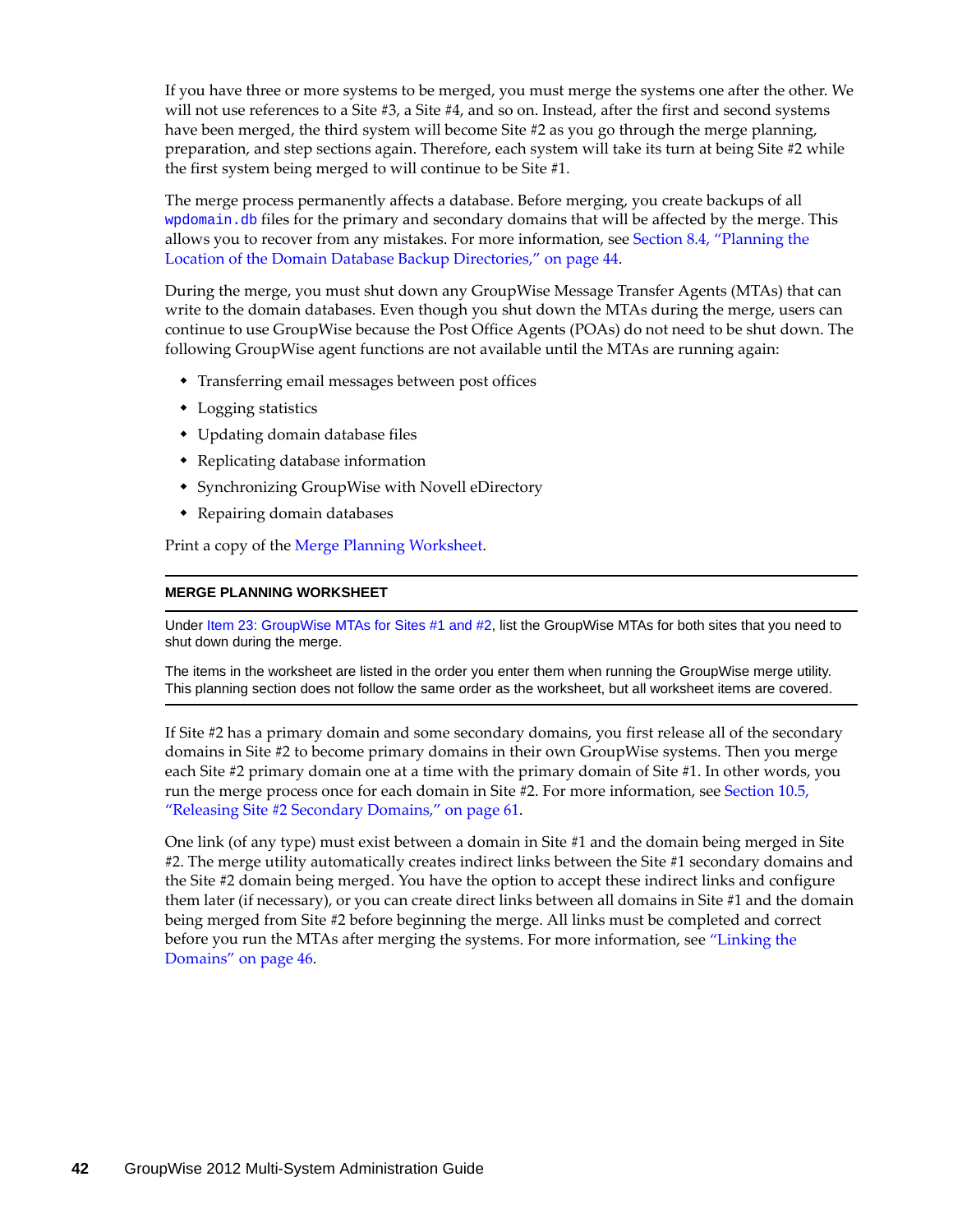#### **MERGE PLANNING WORKSHEET**

Under Item 16: Site #1 Name, enter the name of the GroupWise system to designate as Site #1.

Unde[r Item 7: Site #2 Name](#page-49-0), enter the name of the GroupWise system to designate as Site #2. If you are merging three or more GroupWise systems, you will select a different system as Site #2 each time you reuse this planning section and rerun the merge process.

Under [Item 14: Site #1 Primary Domain,](#page-50-0) enter the exact name of your Site #1 primary domain. Under Item 5: Site #2 Primary Domain, enter the exact name of your Site #2 primary domain.

Under [Item 18: Site #1 Secondary Domains](#page-51-0), enter the exact names of your Site #1 secondary domains.

Under [Item 10: Site #2 Secondary Domains](#page-49-1), enter the exact names of your Site #2 secondary domains.

Under [Item 17: Site #1 Time Zone](#page-50-1), enter the time zone for Site #1.

Unde[r Item 9: Site #2 Time Zone](#page-49-2), enter the time zone for Site #2.

## <span id="page-42-0"></span>**8.2 Planning Administrator Rights**

To perform the merge process, the Site #1 administrator must have exclusive access to the Site #2 databases. This access can be to either the Site #2 domain databases if the two GroupWise systems are connected, or to copies of the Site #2 domain databases if the systems are not connected. Exclusive access is created when the GroupWise MTAs are shut down and the administrator has admin‐ equivalent rights to the two systems.

For information on setting up administrator rights, see "GroupWise Administrator Rights" in "Security Administration" in the *GroupWise 2012 Administration Guide*.

#### **MERGE PLANNING WORKSHEET**

If the administrator performing the merge has the necessary rights, under Item 2: Does Administrator [Performing the Merge Have Admin-Equivalent Rights to Both Systems?](#page-48-1), select *Yes* or *No*. If the administrator does not currently have the required rights, make sure that the required rights are obtained before starting the merge.

### <span id="page-42-1"></span>**8.3 Determining Which GroupWise Objects Are No Longer In Use**

You can save merging time and end up with a less cluttered GroupWise system if you determine which GroupWise objects in Site #2 are no longer used and remove them. You can also use this opportunity to delete any eDirectory user objects that are no longer used.

#### **MERGE PLANNING WORKSHEET**

Under Item 3: GroupWise Objects to Delete, list each eDirectory user, GroupWise user account, resource, and distribution list that you want to delete.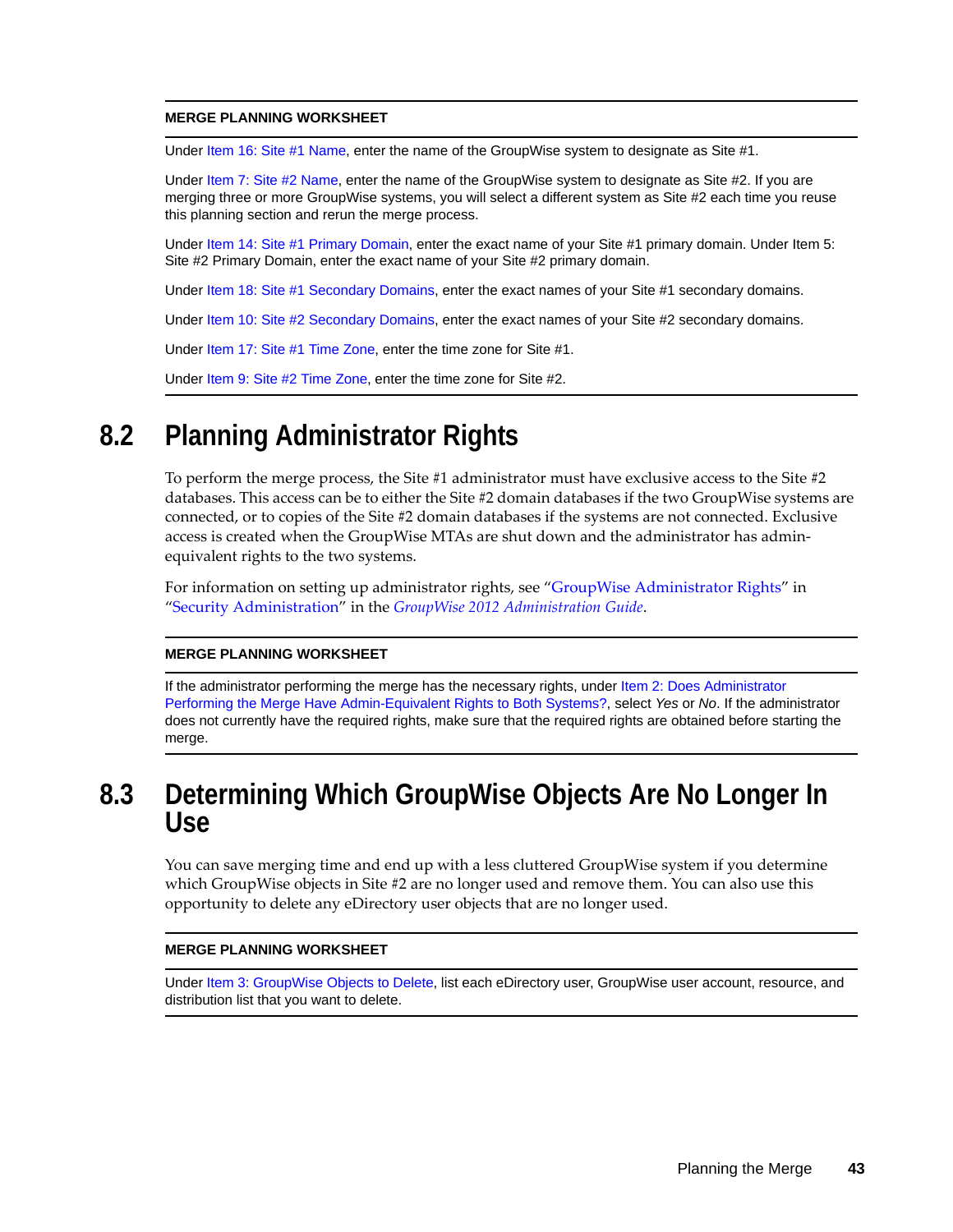## <span id="page-43-0"></span>**8.4 Planning the Location of the Domain Database Backup Directories**

Because the domain database is critical to the performance of GroupWise, you should always create a backup copy of the domain databases you will be manipulating. This ensures that an original version of each database is available should you make a mistake, or if any problems should arise during the merge process. You can always return to the former configurations while you correct any problems encountered.

#### **MERGE PLANNING WORKSHEET**

Unde[r Item 15: Paths to Site #1 wpdomain.dbs,](#page-50-2) enter paths to the Site #1 wpdomain.db files.

Under [Item 6: Paths to Site #2 wpdomain.dbs,](#page-48-2) enter paths to the Site #2 wpdomain.db files.

Under [Item 24: Paths to Site #1 Backup Directories](#page-52-0), enter the path to the backup directory you will create to hold the backup copy of the Site #1 domain database.

Under [Item 25: Paths to Site #2 Backup Directories](#page-52-1), enter the path to each backup directory you will create to hold the backup copy of a Site #2 domain database. Every domain database has the same name, so plan to either temporarily rename the database copies or to create separate directories for them.

# <span id="page-43-1"></span>**8.5 Planning GroupWise System Connections**

The merge cannot occur unless Site #1 is able to make a direct connection to the Site #2 domain being merged. You should have direct system connections established between Site #1 and Site #2 so that you can open the databases. If you are able to connect to Site #2 and have appropriate rights, you can create external domains, release secondary domains, and merge domains in the GroupWise View.

If you cannot open the domain databases to be merged (you do not have the necessary rights and/or the systems cannot be connected), you need to use copies of each Site #2 domain database for making the direct connections.

So that the database copies will accurately mirror the live databases, you and the other GroupWise administrator involved with the merge should avoid making any administrative changes in GroupWise after you have made the copies of the Site #2 databases. GroupWise clients can function in the two systems while you run the merge against the copy.

If you are the Site #1 administrator, you create directories for the Site #2 database copies (both the original Site #2 primary domain and the newly-released Site #2 domain databases). During the merge process, you target each of these directories to merge that domain to the Site #1 system. When the merge process is completed, you copy the merged database copies over the live databases.

If you want to merge systems that are connected through a GroupWise gateway, you should treat the systems as if they are not connected. This is because the merge requires use of external domains.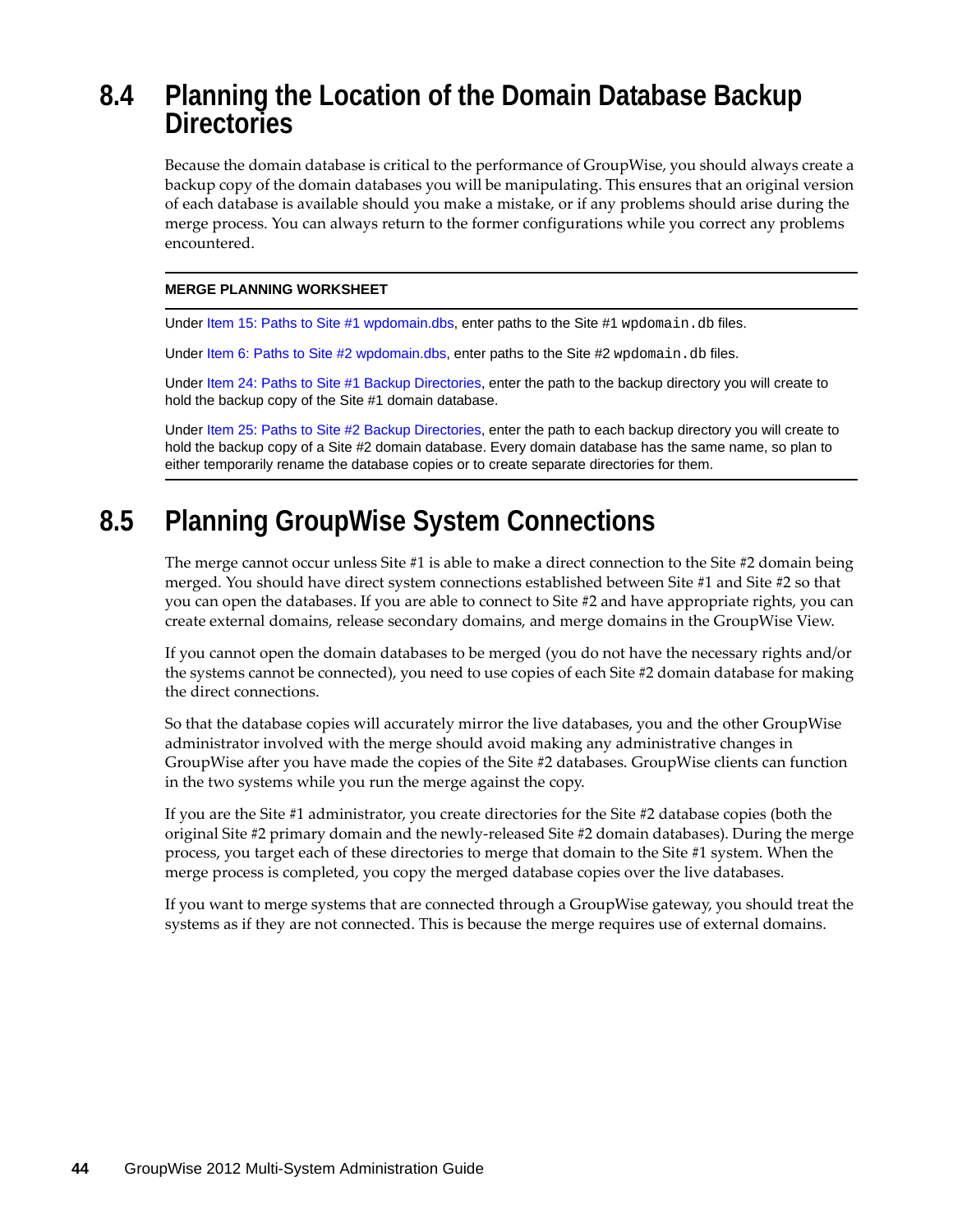#### **MERGE PLANNING WORKSHEET**

If the GroupWise systems you are merging are already connected, select *Yes* under [Item 4: Systems](#page-48-3)  [Connected?](#page-48-3); otherwise, select *No*.

If you selected *No* for worksheet item 4 and the systems cannot be connected, enter the path to each temporary directory you must create to hold the copies of the Site #2 wpdomain.db files under Item 21: Paths to [Site #2 Temporary Holding Directories](#page-51-1).

If you selected *No* for worksheet item 4 and the temporary directories you create for the Site #2 domain copies are on another tree, select *Yes* under [Item 22: Temporary Directories for Site #2 on Another Tree?;](#page-51-2) otherwise, select *No*. If you select *Yes*, you will need to be logged in to the other tree during the merge.

#### <span id="page-44-0"></span>**8.5.1 External Domains**

If the GroupWise systems you are merging are not already connected through external domains, you need to create external domains to connect the systems. An external domain, which you must create manually, provides a reference in your GroupWise system from which you can add a link to another GroupWise system.

You need external domains in each system with names that are identical to the domain names of the site with which the merge is planned. You also need a link between the two systems.



#### GroupWise Systems with External Domains Defined

In the above illustration, we have created external domains in each system to represent where we need direct connections for performing the merge.

You must have rights to Site #2 (that is, you must be able to authenticate to its servers) so that you can establish a system connection using the GroupWise View. If you are able to connect to Site #2, you can create external domains in that system. For more information, see [Section 8.2,](#page-42-0) "Planning [Administrator](#page-42-0) Rights," on page 43.

Creating a Site #2 external domain in Site #1 does not add an object to your eDirectory tree; however, you can see the External Domain object in the GroupWise View. A reference to the external domain is added to your own system's databases so that it can use the defined link to route messages to users represented in the external domain.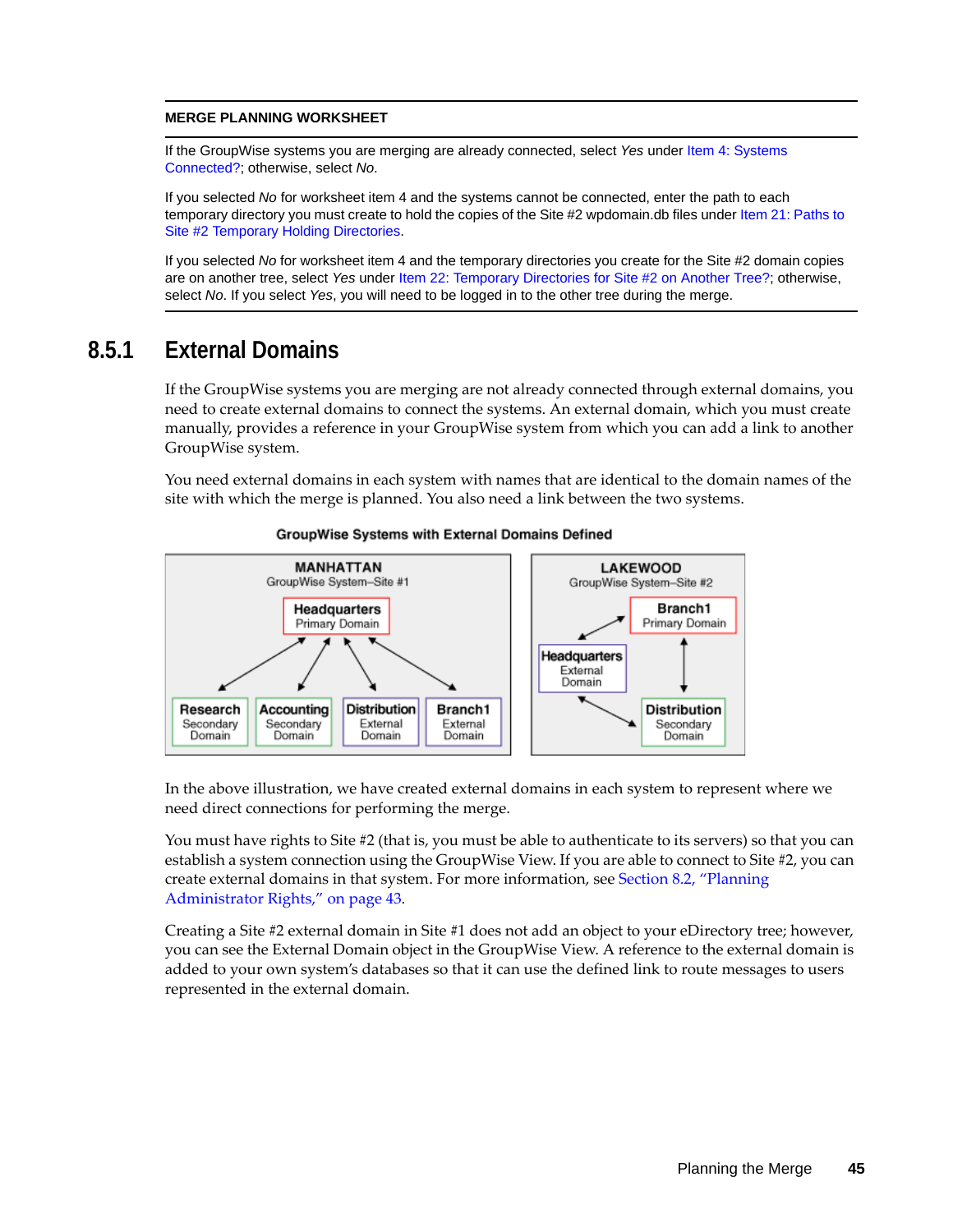#### **MERGE PLANNING WORKSHEET**

Under Item 13: Site #1 External Domain Names, enter the exact name of each Site #1 domain you want to create as an external domain in Site #2. Refer to worksheet items 14 and 18 for the Site #1 domain names.

Under [Item 19: Descriptions for Site #1 External Domains](#page-51-3), enter descriptions for the Site #1 external domains.

Under [Item 8: Site #2 External Domain Names,](#page-49-3) enter the exact name of each Site #2 domain you must create as an external domain in Site #1. Refer to worksheet items 5 and 10 for the Site #2 domain names.

Under [Item 11: Descriptions for Site #2 External Domains,](#page-49-4) enter descriptions for the Site #2 external domains.

#### <span id="page-45-0"></span>**8.5.2 Linking the Domains**

It is important that the inbound links for the external domains you create in Site #2 and Site #1 are established and correct for both systems. These links are used to transfer messages, including administrative messages, from one GroupWise system to another.

Each domain object in eDirectory includes a link configuration attribute that is used to control access to link information. If you have appropriate eDirectory rights, you can view the domain links with the Link Configuration tool available in ConsoleOne.

You can create links (of any type) between the domain being merged from Site #2 and the secondary domains in Site #1 before running the merge. However, this is not necessary to perform the merge. Instead, you can allow the merge utility to automatically create the indirect links between the secondary domains of Site #1 and the domain being merged from Site #2, and you can later optimize your system by reconfiguring the indirect links created by the merge utility.

#### **MERGE PLANNING WORKSHEET**

If you want the merge utility to automatically create indirect links between the Site #2 domain being merged and the secondary domains in Site #1, select *Yes* under [Item 12: Allow Indirect Links to Site #1 Secondary](#page-50-3)  [Domains?](#page-50-3); otherwise, select *No* so that you can configure the links before performing the merge.

If you selected *Yes* for worksheet item 12, edit your domains list under [Item 13: Site #1 External Domain](#page-50-4)  [Names](#page-50-4) to indicate which Site #1 domain will be linked to the Site #2 domain being merged.

See "Managing the Links between Domains and Post Offices" in "Domains" in the *GroupWise 2012 Administration Guide* for information on setting up direct links between domains.

#### **MERGE PLANNING WORKSHEET**

Under Item 20: Link Configuration Fields, enter the information needed for the following link configuration fields for each direct link you will create:

**Description:** Indicate which domains are being directly linked.

**Link Type:** Select *Direct* as the type of link between the domains.

**Settings - Protocol:** Select *UNC* as the protocol for communication between the domains.

**Settings - Path or UNC Path:** Enter the UNC path to the domain being merged.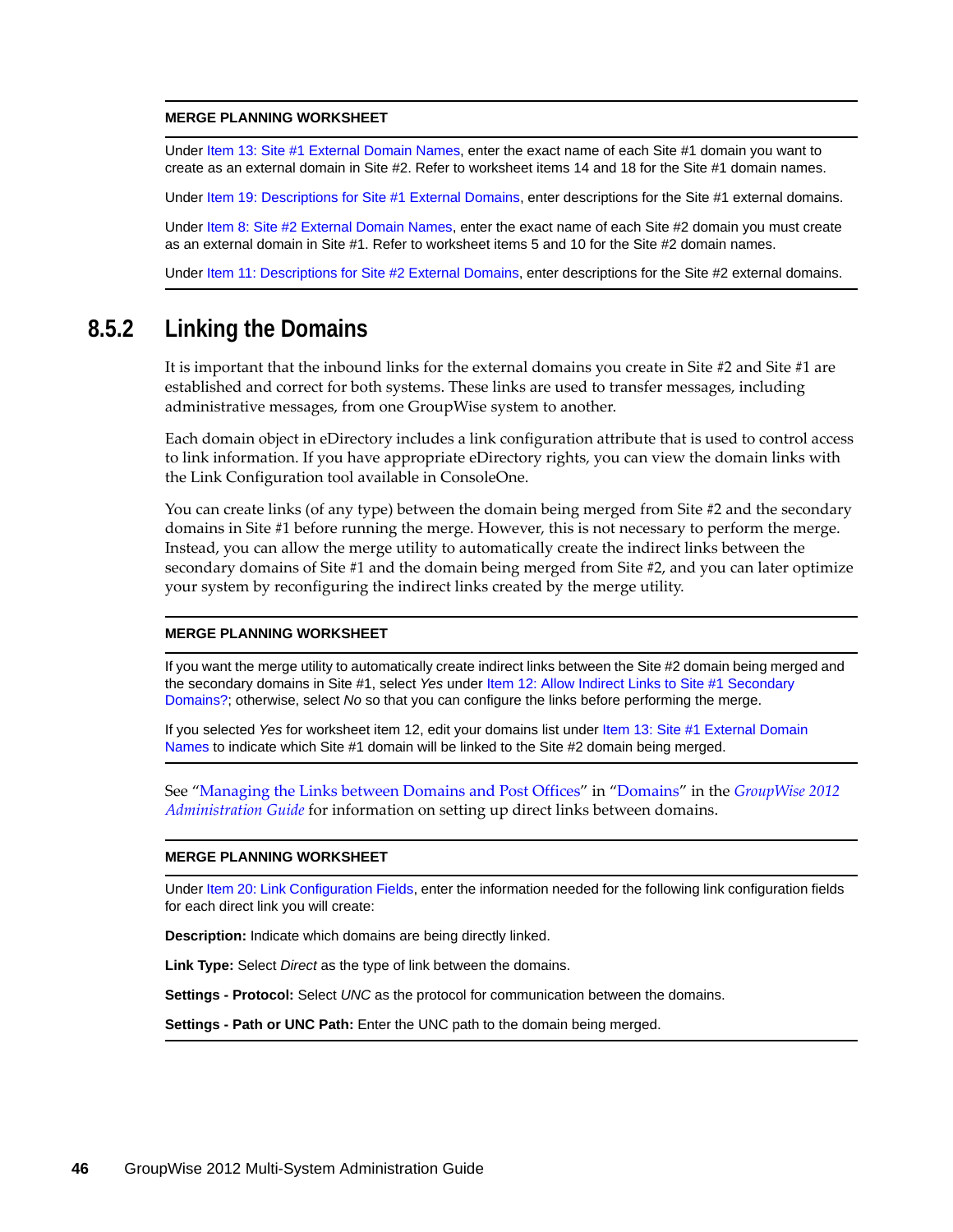### <span id="page-46-0"></span>**8.5.3 Releasing the Secondary Domains in Site #2**

You will release GroupWise secondary domain databases in Site #2 before you merge them into Site #1. A released domain database is one that you disassociate from a primary domain. In effect, each released domain (which shows as an external domain for Site #1) is its own, independent system.



GroupWise Systems with Site #2 Secondary Domain Released

In the above illustration, the secondary domain in the Lakewood system has been released to become its own primary domain. Each primary domain in the Lakewood system maintains a direct connection with the Headquarters domain in Site #1 through the Headquarters external domain created earlier for the Lakewood system.

Releasing a secondary domain requires the system to use drive mappings or UNC paths to locate the domains to be released. If you have established a system connection to Site #2 through your network, you can release a Site #2 secondary domain in the GroupWise View. When you release a secondary domain, it becomes an external Site #2 domain and is considered a primary‐level domain in its own single-domain system. The released (that is, external) domain can then be merged into Site #1 to become a secondary domain there.

If the systems are not connected (worksheet item 4), the Site #2 GroupWise administrator must have network access to the temporary holding directories where you copied the wpdomain.db files for the Site #2 primary and secondary domains. You need to establish a system connection to the temporary directory where you copied the Site #2 primary domain database before you can release a Site #2 secondary domain.

### <span id="page-46-1"></span>**8.6 Planning to Merge Additional GroupWise Systems**

If you have three or more systems to be merged, you must merge the systems one after the other. We will not use references to Site #3, Site #4, and so on. Instead, after the first and second systems have been merged, the third system will become Site #2 as you go through the merge planning, preparation, and step sections again. Therefore, each system will take its turn at being Site #2 while the first system being merged to will continue to be Site #1.

#### **MERGE PLANNING WORKSHEET**

If you are merging three or more GroupWise systems, select *Yes* and continue in this section under [Item 1:](#page-48-4)  [Merging Three or More GroupWise Systems?](#page-48-4); otherwise, select *No* and you are finished with your planning.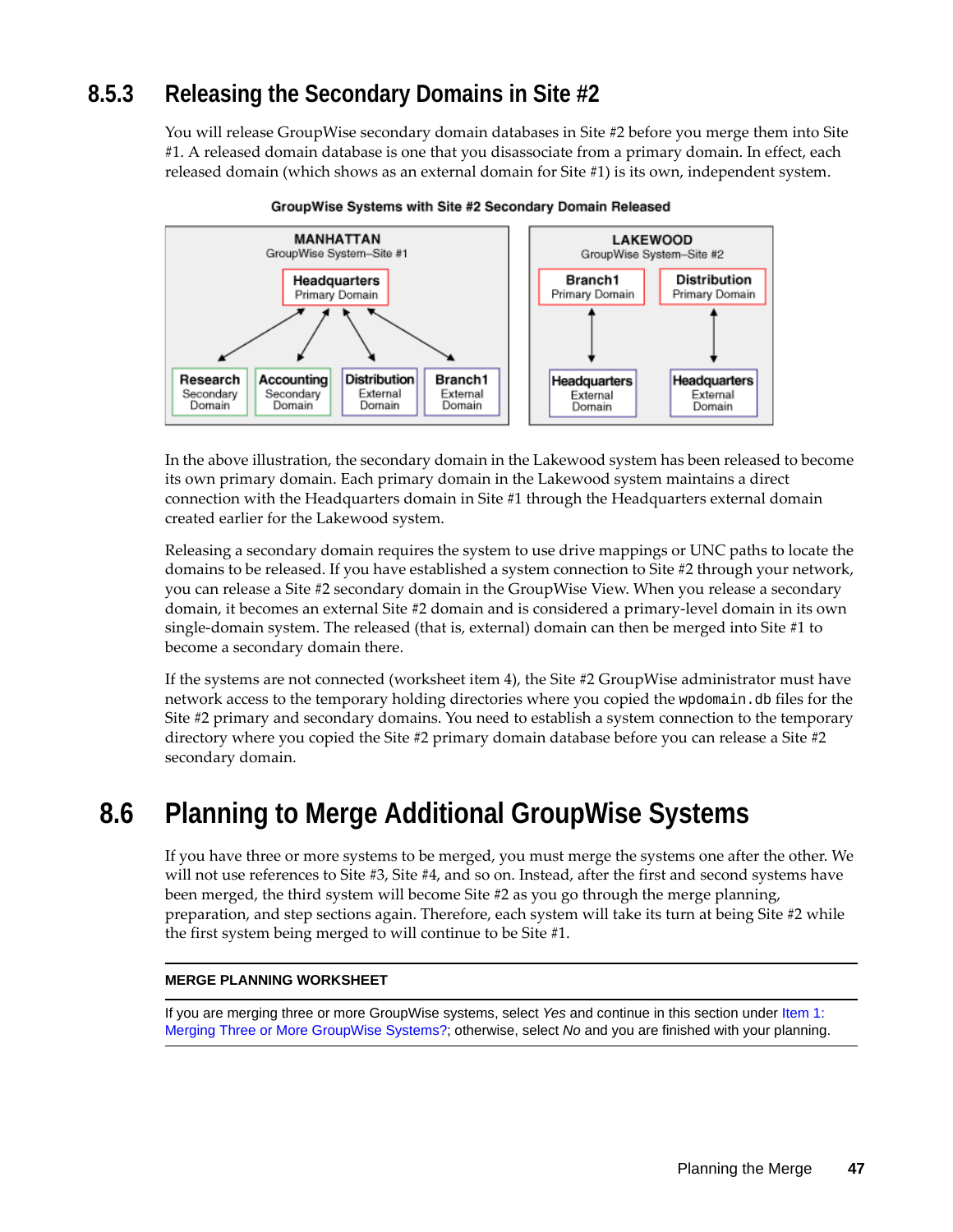If you have three or more GroupWise systems to be merged, you can merge them in one session or at different times. In either case, you will be merging them one after the other with each additional system taking a turn at being Site #2. You need a separate worksheet for each additional system being merged.

Whether you merge the systems in one session or at different times, you can probably copy information specific to Site #1 to each additional worksheet, because most of that information should not be changed by a merge.

The merge process can be very lengthy when three or more systems are merged, especially if each system being merged has a number of secondary domains. For example, when you merge several systems, you select one as Site #1. This first system retains its primary domain, while the primary and secondary domains of the other systems all become secondary domains in Site #1. Also, all secondary domains in the other systems each need to be released before they can be merged. Because the merge process itself involves moving only one domain at a time, you could be running the release and merge programs many times—once for each primary and secondary domain in the second system, then the third system, and so on.

#### <span id="page-47-0"></span>**8.6.1 Merging in One Session**

If you plan to merge all of your GroupWise systems in one session, you should fill out all of the worksheets before running the merge utility. Therefore, as you fill out the worksheets for each system, keep in mind the changes in structure for Site #1 that will occur after each system is merged with it.

Print another copy of the Merge Planning [Worksheet](#page-48-0) for each additional GroupWise system to be merged.

#### **MERGE PLANNING WORKSHEET**

Do the following on each additional worksheet:

Under [Item 16: Site #1 Name](#page-50-5), enter the name of the GroupWise system to designate as Site #1.

Unde[r Item 7: Site #2 Name](#page-49-0), enter the name of the GroupWise system to designate as Site #2. If you are merging three or more GroupWise systems, you will select a different system as Site #2 each time you reuse this planning section and rerun the merge process.

Under [Item 23: GroupWise MTAs for Sites #1 and #2,](#page-52-2) list the GroupWise MTAs that you need to shut down during the merge. Because you should be including all domains in the previously combined systems, your list should be longer for each subsequent worksheet.

#### <span id="page-47-1"></span>**8.6.2 Merging at Different Times**

You might not want to merge several systems in one session. The amount of time required depends on how many secondary domains exist in each additional system. This is because you must release and merge each secondary domain one at a time.

If you plan to merge your GroupWise systems at different times, you can fill in each additional worksheet when you are ready to plan the merge for its system using this section.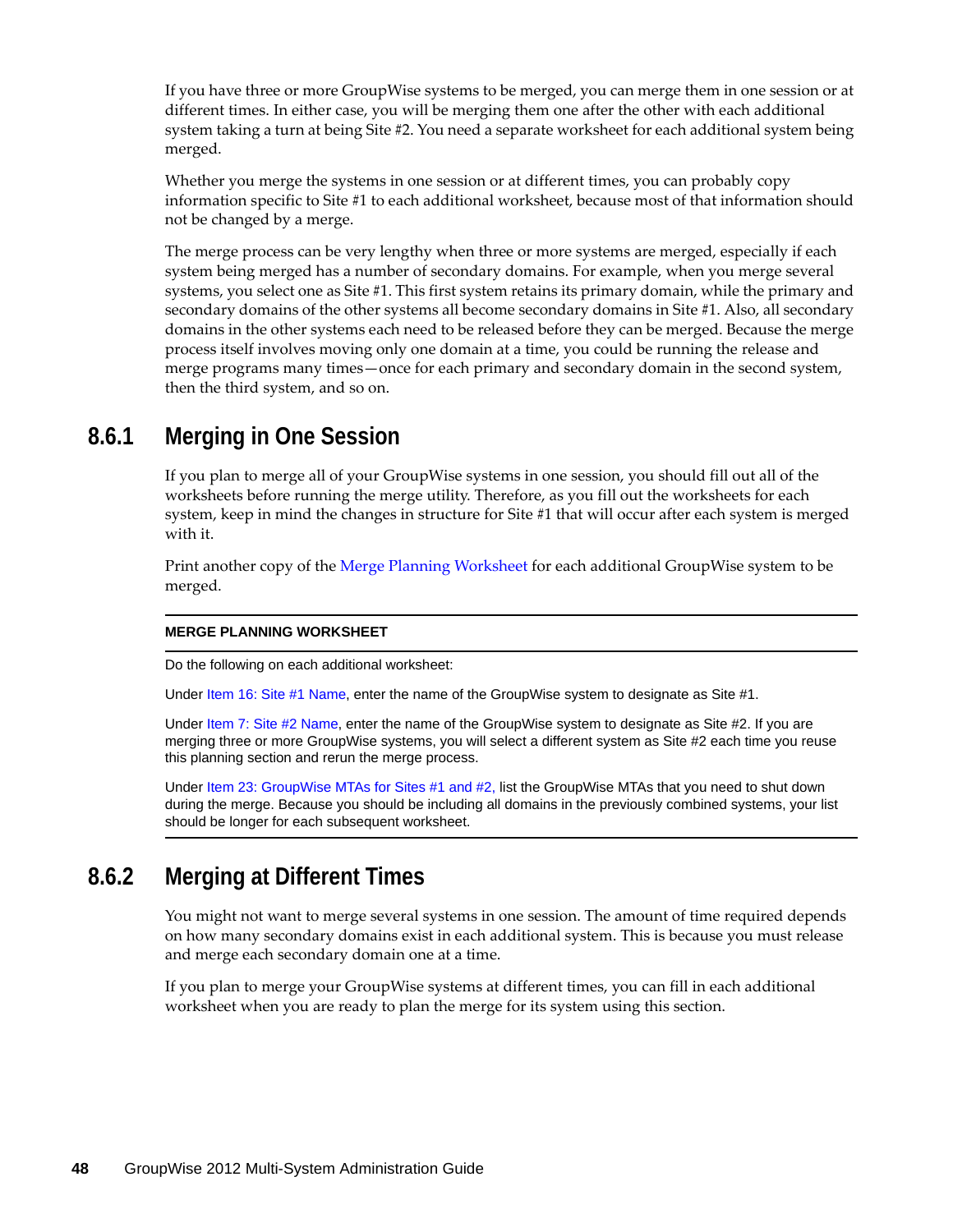# <span id="page-48-0"></span>**8.7 Merge Planning Worksheet**

The GroupWise Merge Domain Advisor helps you merge GroupWise systems. You need to prepare for the merge by planning the location and structure of your domain databases.

<span id="page-48-6"></span><span id="page-48-5"></span><span id="page-48-4"></span><span id="page-48-3"></span><span id="page-48-2"></span><span id="page-48-1"></span>

| <b>Item</b>                                                                                       | <b>Example</b>                         | <b>Explanation</b>                                                                                                                                                                                                                  |
|---------------------------------------------------------------------------------------------------|----------------------------------------|-------------------------------------------------------------------------------------------------------------------------------------------------------------------------------------------------------------------------------------|
| 1) Merging Three or More<br>GroupWise Systems?<br>Yes<br>٠                                        | No                                     | If you will be merging three or more<br>GroupWise systems, whether in one session<br>or at different times, select Yes; otherwise,<br>select No.                                                                                    |
| No                                                                                                |                                        | For more information, see Section 8.1,<br>"Understanding the Merge Process," on<br>page 41.                                                                                                                                         |
| 2) Does Administrator<br>Performing the Merge<br>Have Admin-Equivalent<br>Rights to Both Systems? | Yes                                    | If the administrator does not have the<br>necessary rights to perform the merge, select<br>No; otherwise, select Yes. The merge utility<br>depends on the rights of the person logged in<br>for access to the applicable databases. |
| Yes<br>٠<br>No                                                                                    |                                        | For more information, see Section 8.2,<br>"Planning Administrator Rights," on page 43.                                                                                                                                              |
| 3) GroupWise Objects to<br>Delete:                                                                | None                                   | List any eDirectory user objects, GroupWise<br>user accounts, resources, or distribution lists<br>that are no longer in use. Enter "none" if you<br>have nothing to delete.                                                         |
|                                                                                                   |                                        | For more information, see Section 8.3,<br>"Determining Which GroupWise Objects Are<br>No Longer In Use," on page 43.                                                                                                                |
| 4) Systems Connected?<br>Yes                                                                      | No                                     | If the GroupWise systems you are merging<br>are not connected, select No; otherwise,<br>select Yes.                                                                                                                                 |
| No                                                                                                |                                        | For more information, see Section 8.5,<br>"Planning GroupWise System Connections,"<br>on page 44.                                                                                                                                   |
| 5) Site #2 Primary<br>Domain:                                                                     | Branch1                                | List the name of the primary domain for Site<br>#2.                                                                                                                                                                                 |
|                                                                                                   |                                        | For more information, see Section 8.1,<br>"Understanding the Merge Process," on<br>page 41.                                                                                                                                         |
| 6) Paths to Site #2<br>wpdomain.db Files:                                                         | \\gw\mail\branch1<br>\\gw\mail\distrib | To merge a domain from Site #2, you must<br>supply the path to the wpdomain.db file for<br>the domain being merged. If there are multiple<br>domains in Site #2, list the paths for each<br>wpdomain.db file.                       |
|                                                                                                   |                                        | For more information, see Section 8.4,<br>"Planning the Location of the Domain<br>Database Backup Directories," on page 44.                                                                                                         |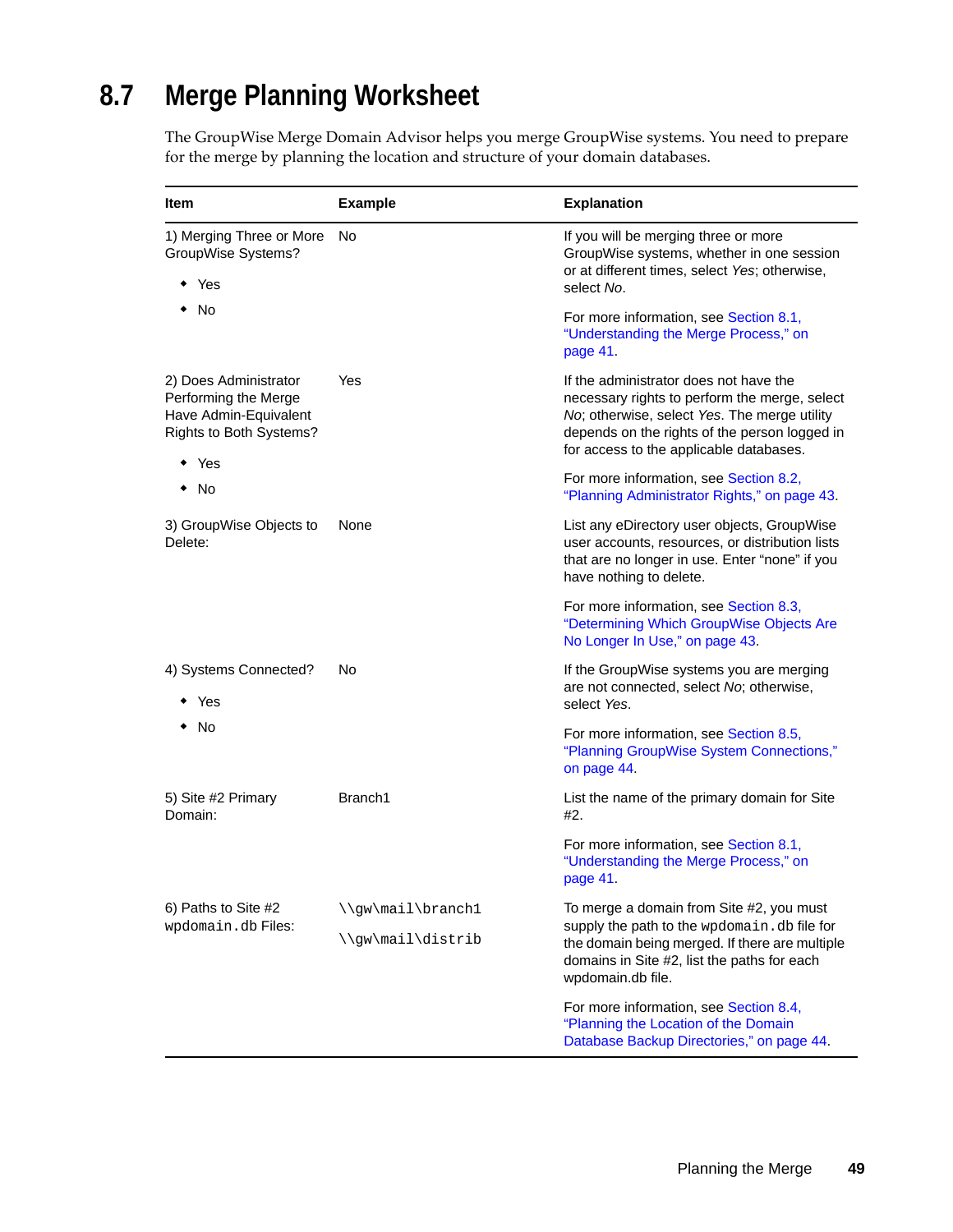<span id="page-49-4"></span><span id="page-49-3"></span><span id="page-49-2"></span><span id="page-49-1"></span><span id="page-49-0"></span>

| <b>Item</b>                                       | <b>Example</b>         | <b>Explanation</b>                                                                                                                                                                                                                                                                                             |
|---------------------------------------------------|------------------------|----------------------------------------------------------------------------------------------------------------------------------------------------------------------------------------------------------------------------------------------------------------------------------------------------------------|
| 7) Site #2 Name:                                  | Lakewood               | Identify the GroupWise system you want to<br>merge into Site #1. The primary domain of this<br>system will become a secondary domain in<br>Site #1. Each secondary domain in Site #2 will<br>be released so it can be merged as a primary<br>domain.                                                           |
|                                                   |                        | For more information, see Section 8.1,<br>"Understanding the Merge Process," on<br>page 41.                                                                                                                                                                                                                    |
| 8) Site #2 External<br>Domain Names:              | Headquarters           | There must be at least one direct link between<br>a domain in Site #1 and each domain being<br>merged from Site #2. Specify the exact name<br>of the external domains you will create in Site<br>#2. Each external domain you create in Site<br>#2 must correspond to a domain of the same<br>name in Site #1. |
|                                                   |                        | If you selected Yes for worksheet item 12, you<br>only need to create one external domain in<br>Site #2 because indirect links are<br>automatically created between the other<br>domains in Site #1 and the domain being<br>merged from Site #2.                                                               |
|                                                   |                        | If you selected No for worksheet item 12, you<br>need to create direct links from all primary and<br>secondary domains in Site #1 to Site #2, and<br>from all primary and secondary domains in<br>Site $#2$ to Site $#1$ .                                                                                     |
|                                                   |                        | For more information, see "External Domains"<br>on page 45.                                                                                                                                                                                                                                                    |
| 9) Site #2 Time Zone:                             | Central                | Enter the local time zone for Site #2.                                                                                                                                                                                                                                                                         |
|                                                   |                        | For more information, see Section 8.1,<br>"Understanding the Merge Process," on<br>page 41.                                                                                                                                                                                                                    |
| 10) Site #2 Secondary<br>Domains:                 | Distribution           | List the names of all secondary domains in<br>Site #2. One at a time, each secondary<br>domain in Site #2 will be released to become<br>an independent primary domain on its own to<br>be merged into Site #1.                                                                                                 |
|                                                   |                        | For more information, see Section 8.1,<br>"Understanding the Merge Process," on<br>page 41.                                                                                                                                                                                                                    |
| 11) Descriptions for Site<br>#2 External Domains: | Headquarters - primary | Enter an informative description for each Site<br>#2 external domain.                                                                                                                                                                                                                                          |
|                                                   |                        | For more information, see "External Domains"<br>on page 45.                                                                                                                                                                                                                                                    |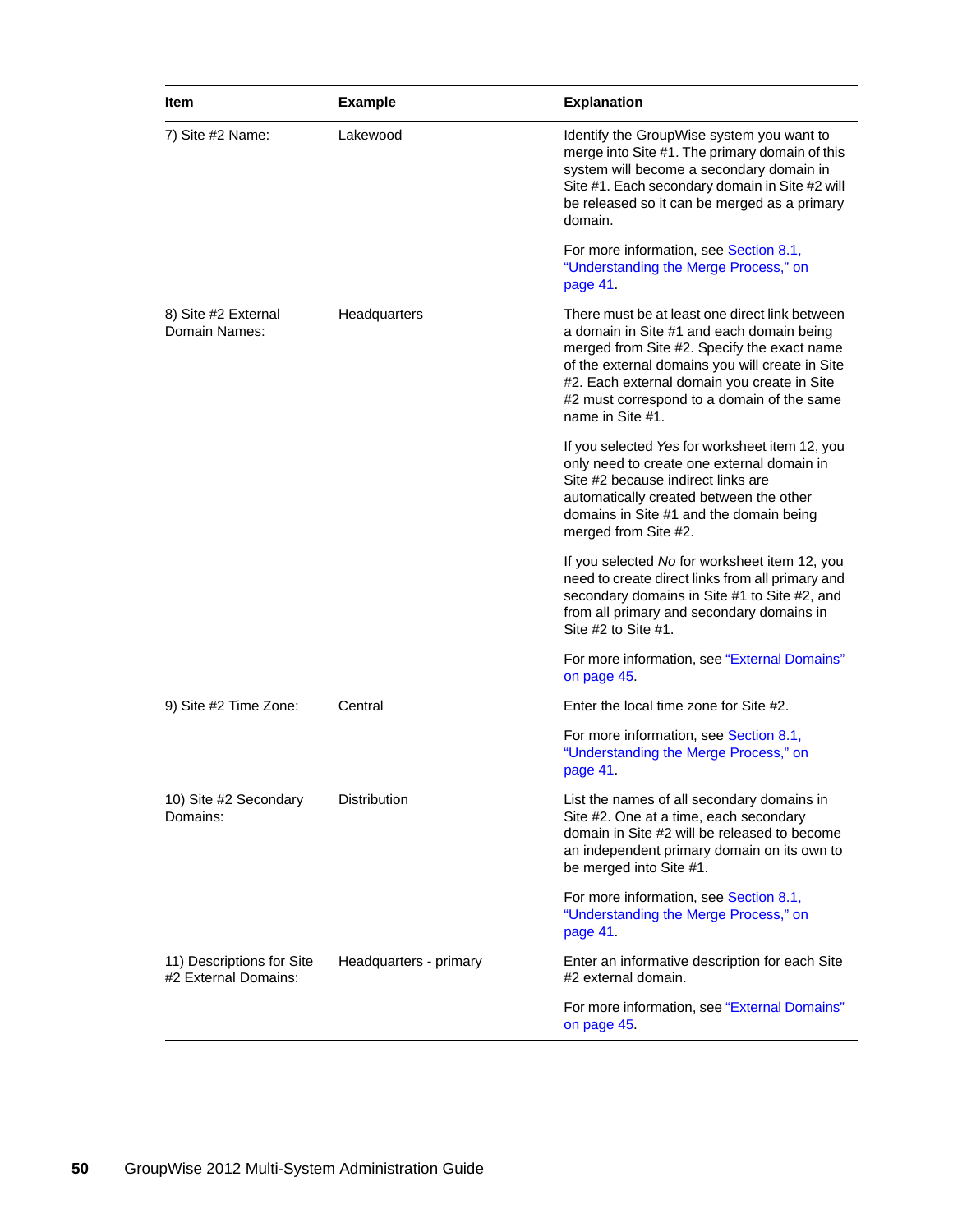<span id="page-50-5"></span><span id="page-50-4"></span><span id="page-50-3"></span><span id="page-50-2"></span><span id="page-50-1"></span><span id="page-50-0"></span>

| <b>Item</b>                                                                   | <b>Example</b>                 | <b>Explanation</b>                                                                                                                                                                                                                               |
|-------------------------------------------------------------------------------|--------------------------------|--------------------------------------------------------------------------------------------------------------------------------------------------------------------------------------------------------------------------------------------------|
| 12) Allow Indirect Links to<br>Site #1 Secondary<br>Domains?<br>$\bullet$ Yes | Yes                            | Select Yes and the merge utility automatically<br>creates indirect links between the secondary<br>domains in Site #1 and the domain being<br>merged from Site #2. You can configure links<br>later, if necessary.                                |
| ◆ No                                                                          |                                | Select No if you want to configure all of your<br>links before performing the merge.                                                                                                                                                             |
|                                                                               |                                | For more information, see "Linking the<br>Domains" on page 46.                                                                                                                                                                                   |
| 13) Site #1 External<br>Domain Names:                                         | Branch1<br><b>Distribution</b> | You must have an external domain in Site #1<br>for each primary and secondary domain in<br>Site #2. Specify the exact name of each<br>external domain you will create in Site #1 that<br>corresponds to a domain of the same name in<br>Site #2. |
|                                                                               |                                | For more information, see "External Domains"<br>on page 45.                                                                                                                                                                                      |
| 14) Site #1 Primary<br>Domain:                                                | Headquarters                   | List the name of the primary domain for Site<br>#1. For more information, see Section 8.1,<br>"Understanding the Merge Process," on<br>page 41.                                                                                                  |
| 15) Paths to Site #1 Files: \\gw\mail\headq<br>wpdomain.db                    |                                | If you selected Yes for worksheet item 12, you<br>will make a direct link only to the primary<br>domain of Site #1. List the path to its<br>wpdomain.dbfile.                                                                                     |
|                                                                               |                                | If you selected No for worksheet item 12, you<br>will need to make direct links to all Site #1<br>secondary domains. List each of the paths to<br>their wpdomain.db files.                                                                       |
|                                                                               |                                | For more information, see Section 8.4,<br>"Planning the Location of the Domain<br>Database Backup Directories," on page 44.                                                                                                                      |
| 16) Site #1 Name:                                                             | Manhattan                      | Identify the GroupWise system you want to be<br>Site #1. This system will retain its primary<br>domain status.                                                                                                                                   |
|                                                                               |                                | For more information, see Section 8.1,<br>"Understanding the Merge Process," on<br>page 41.                                                                                                                                                      |
| 17) Site #1 Time Zone:                                                        | Eastern                        | Enter the local time zone for Site #1.                                                                                                                                                                                                           |
|                                                                               |                                | For more information, see Section 8.1,<br>"Understanding the Merge Process," on<br>page 41.                                                                                                                                                      |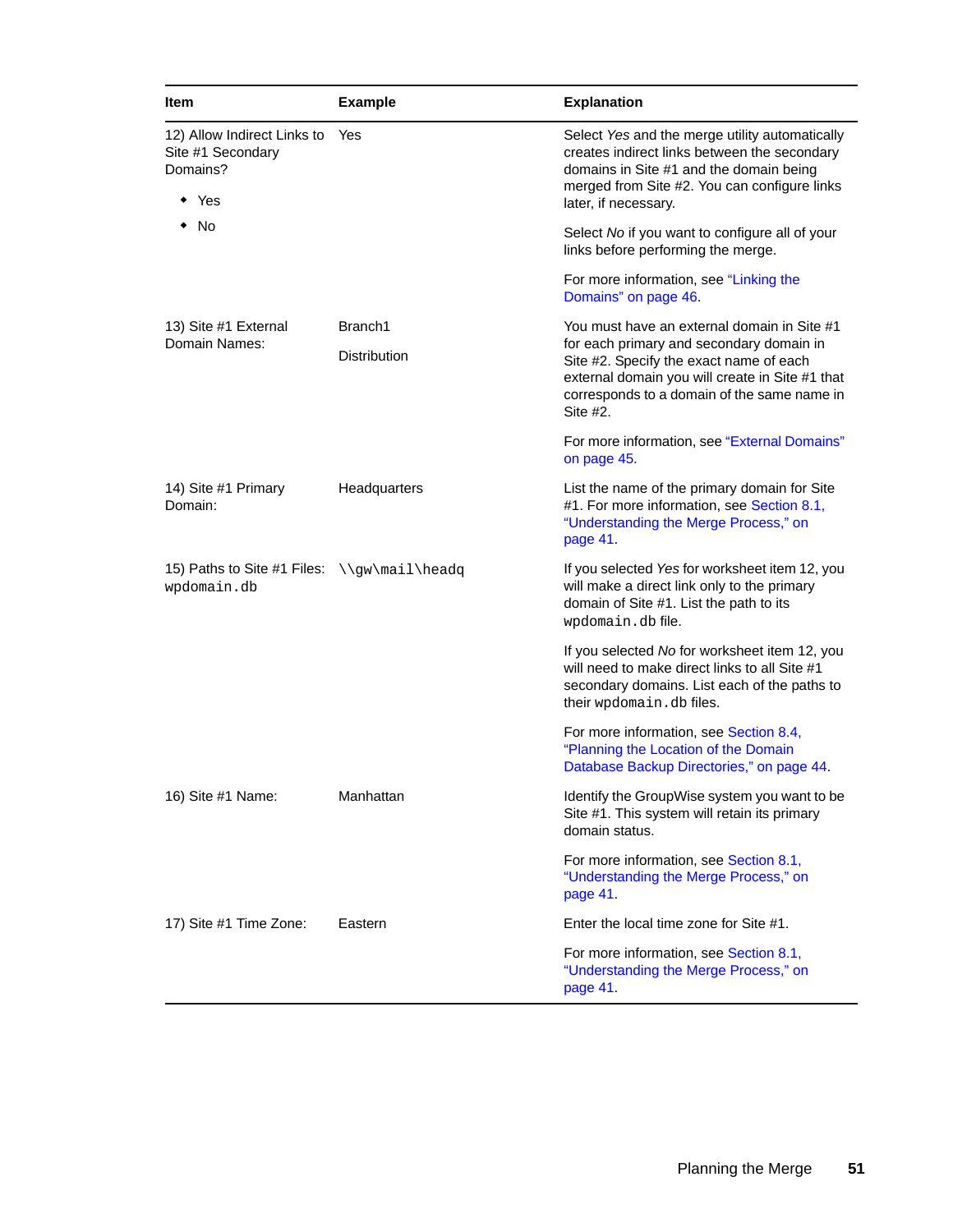<span id="page-51-4"></span><span id="page-51-3"></span><span id="page-51-2"></span><span id="page-51-1"></span><span id="page-51-0"></span>

| Item                                                                                                                                                                                                           | <b>Example</b>                                                                                                                                                                                                         | <b>Explanation</b>                                                                                                                                                                                                                                                                                                                                                                                                                                                                                   |
|----------------------------------------------------------------------------------------------------------------------------------------------------------------------------------------------------------------|------------------------------------------------------------------------------------------------------------------------------------------------------------------------------------------------------------------------|------------------------------------------------------------------------------------------------------------------------------------------------------------------------------------------------------------------------------------------------------------------------------------------------------------------------------------------------------------------------------------------------------------------------------------------------------------------------------------------------------|
| 18) Site #1 Secondary<br>Domains:                                                                                                                                                                              | None                                                                                                                                                                                                                   | If you selected No for worksheet item 12, you<br>will be creating direct links between the<br>secondary domains in Site #1 and the<br>domains being merged from Site #2. List the<br>Site #1 secondary domains.                                                                                                                                                                                                                                                                                      |
|                                                                                                                                                                                                                |                                                                                                                                                                                                                        | If you selected Yes for worksheet item 12,<br>enter "none" because indirect links are<br>automatically made by the merge utility to<br>secondary domains in Site #1.                                                                                                                                                                                                                                                                                                                                 |
|                                                                                                                                                                                                                |                                                                                                                                                                                                                        | For more information, see Section 8.1,<br>"Understanding the Merge Process," on<br>page 41.                                                                                                                                                                                                                                                                                                                                                                                                          |
| 19) Descriptions for Site<br>#1 External Domains:                                                                                                                                                              | Branch1 - primary<br>Distribution - secondary                                                                                                                                                                          | Enter an informative description for each Site<br>#1 external domain.                                                                                                                                                                                                                                                                                                                                                                                                                                |
|                                                                                                                                                                                                                |                                                                                                                                                                                                                        | For more information, see "External Domains"<br>on page 45.                                                                                                                                                                                                                                                                                                                                                                                                                                          |
| 20) Link Configuration<br>Fields:<br>Description:<br>Link Type:<br>٠<br>Settings - Protocol:<br>Settings: Path or<br>٠<br><b>UNC Path:</b><br>21) Paths to Site #2<br><b>Temporary Holding</b><br>Directories: | Headquarters<br>Direct<br>UNC<br>\\gw\mail\headq<br>(This example is only for a<br>Headquarters link. You will<br>need to list this information<br>for each link.)<br>\\gw\mail\hold\branch1<br>\\gw\mail\hold\distrib | Fill in the fields once for each link being set<br>up.<br>For more information, see "Linking the<br>Domains" on page 46.<br>If the systems you are merging cannot be<br>connected, and you are the administrator for<br>Site #1, specify the paths for each temporary<br>holding directory you will create to hold the<br>domain databases of Site #2. Name the<br>directories so that you can keep track of which<br>domain the database file belongs to.<br>For more information, see Section 8.5, |
| 22) Are Temporary<br><b>Holding Directories for</b><br>Site #2 on Another Tree?<br>Yes                                                                                                                         | No                                                                                                                                                                                                                     | "Planning GroupWise System Connections,"<br>on page 44.<br>If your temporary holding directories are<br>located on a tree different than the one Site #1<br>is on, select Yes; otherwise, select No.<br>If you select Yes, you will need to be logged in                                                                                                                                                                                                                                             |
| No                                                                                                                                                                                                             |                                                                                                                                                                                                                        | to the other tree during the merge.<br>For more information, see Section 8.5,<br>"Planning GroupWise System Connections,"<br>on page 44.                                                                                                                                                                                                                                                                                                                                                             |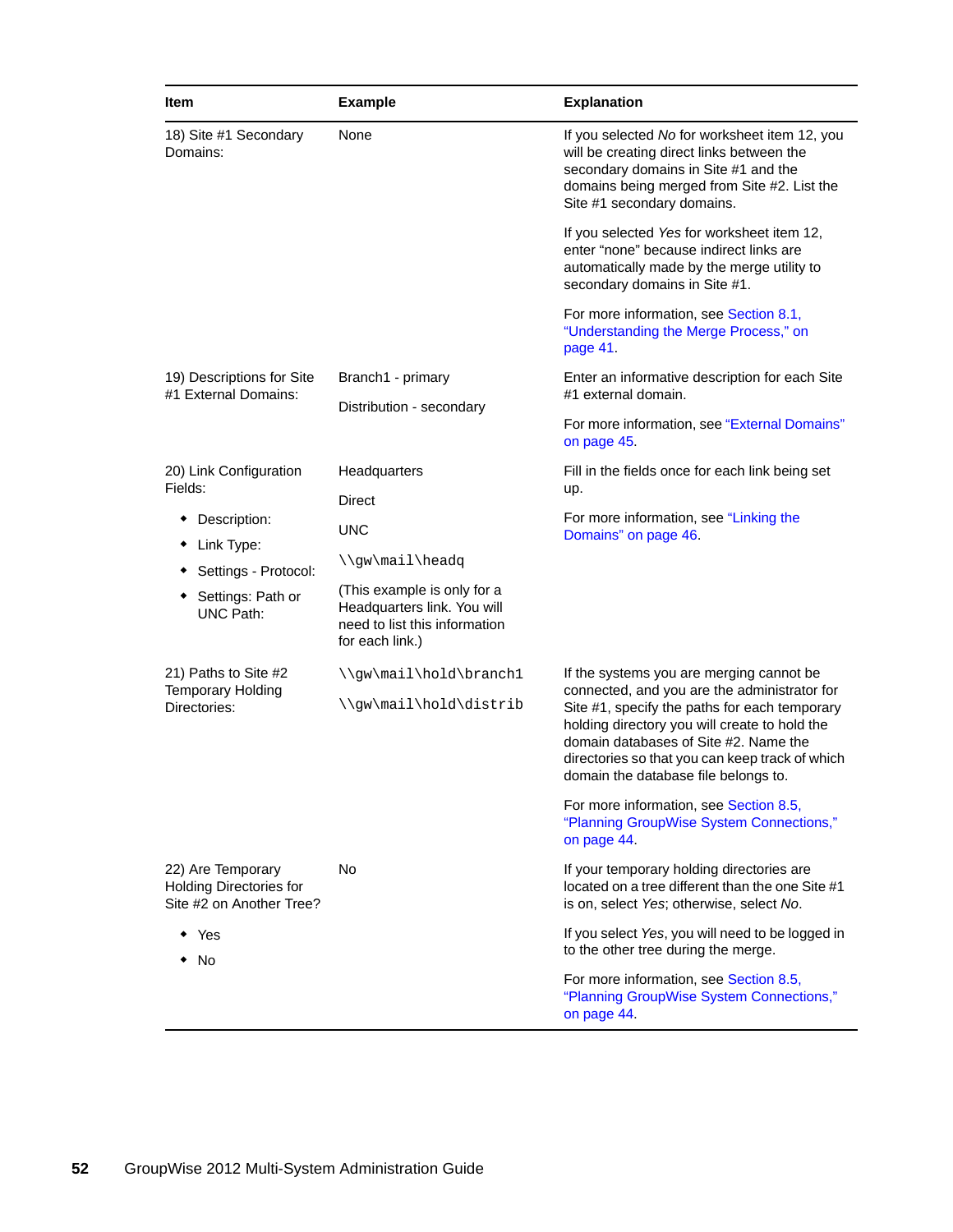<span id="page-52-2"></span><span id="page-52-1"></span><span id="page-52-0"></span>

| <b>Item</b>                                     | <b>Example</b>             | <b>Explanation</b>                                                                                                                                                                  |  |
|-------------------------------------------------|----------------------------|-------------------------------------------------------------------------------------------------------------------------------------------------------------------------------------|--|
| 23) GroupWise MTAs for<br>Sites $#1$ and $#2$ : | MTA.Headquarters.Manhattan | The MTAs must be shut down during the                                                                                                                                               |  |
|                                                 | MTA Research Manhattan     | merge to prevent changes from being made to<br>the domain databases. The POAs can be left<br>running so that users can use GroupWise<br>during the merge. Enter the applicable MTAs |  |
|                                                 | MTA.Accounting.Manhattan   |                                                                                                                                                                                     |  |
|                                                 | MTA.Branch1.Lakewood       | for both systems.                                                                                                                                                                   |  |
|                                                 | MTA.Distribution.Lakewood  | For more information, see Section 8.1,<br>"Understanding the Merge Process," on<br>page 41.                                                                                         |  |
| 24) Paths to Site #1                            | \\qw\mail\bak\research     | To protect against losing information in case                                                                                                                                       |  |
| <b>Backup Directories:</b>                      | \\qw\mail\bak\headq        | of error, you need a backup of each Site #1<br>domain database. You should place each                                                                                               |  |
|                                                 | \\gw\mail\bak\account      | wpdomain.db file in a separate backup<br>directory. Enter the paths for each directory.                                                                                             |  |
|                                                 |                            | For more information, see Section 8.4,<br>"Planning the Location of the Domain<br>Database Backup Directories," on page 44.                                                         |  |
| 25) Paths to Site #2                            | \\qw\mail\bak\distrib      | To protect against losing information in case                                                                                                                                       |  |
| <b>Backup Directories:</b>                      | \\gw\mail\bak\branch1      | of error, you need a backup of each Site #2<br>domain database. You should place each<br>wpdomain.db file in a separate backup<br>directory. Enter the paths for each directory.    |  |
|                                                 |                            | For more information, see Section 8.4,<br>"Planning the Location of the Domain<br>Database Backup Directories," on page 44.                                                         |  |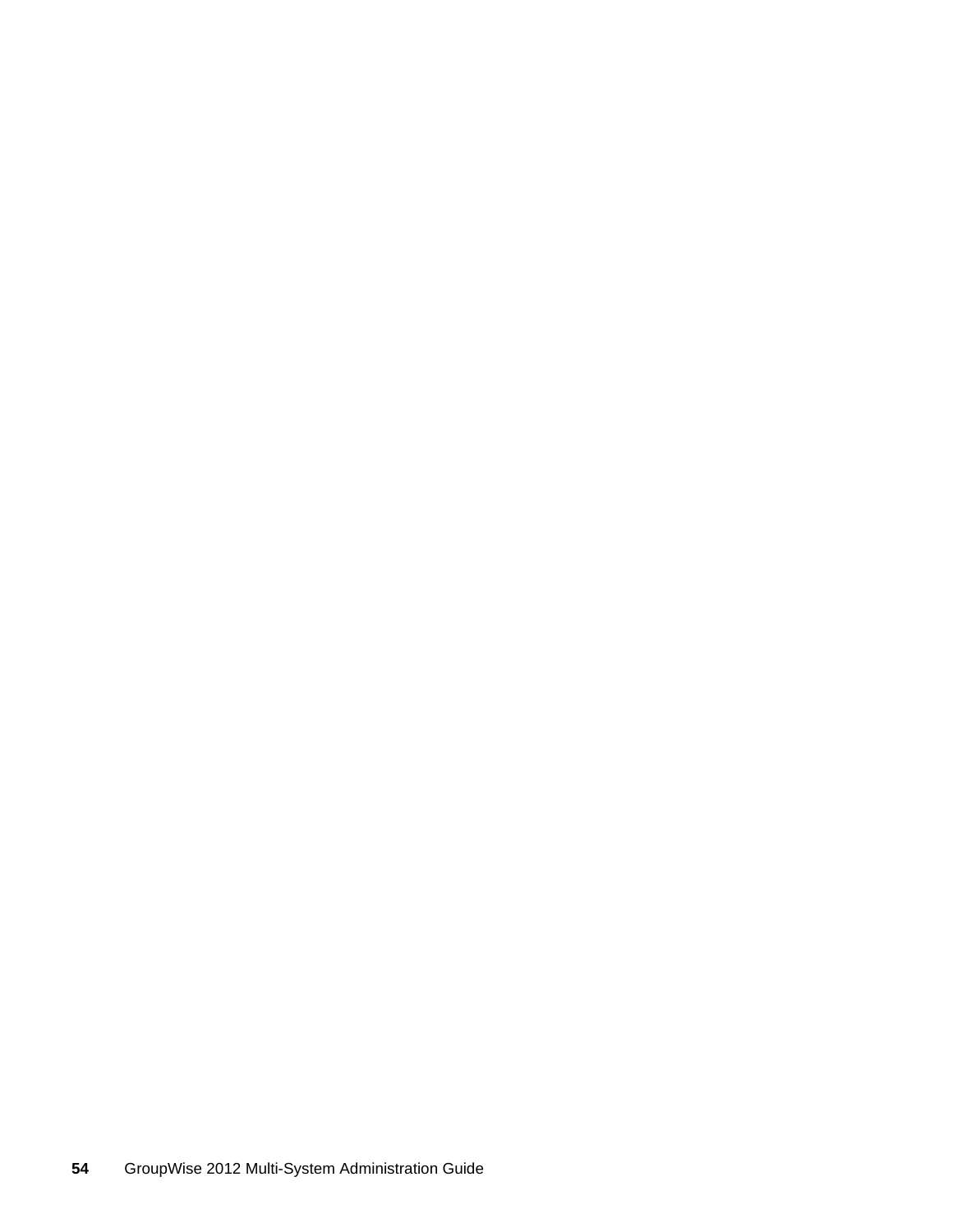# <span id="page-54-4"></span><span id="page-54-0"></span>9 **Preparing for the Merge**

Before you merge two GroupWise systems, you need to prepare the GroupWise systems. [Section 8.7,](#page-48-0) "Merge Planning [Worksheet,"](#page-48-0) on page 49 contains information you need to prepare for the merge.

Do the following tasks to prepare the GroupWise domains for merging.

- Section 9.1, "Setting Up [Administrator](#page-54-1) Rights," on page 55
- Section 9.2, "Deleting Unused [GroupWise](#page-54-2) Objects," on page 55
- [Section 9.3,](#page-54-3) "Verifying That UNC Paths Are Correct," on page 55
- Section 9.4, "Resolving Pending [Operations,"](#page-55-0) on page 56

# <span id="page-54-1"></span>**9.1 Setting Up Administrator Rights**

Make sure the administrator performing the move is an admin-equivalent in Novell eDirectory [\(worksheet](#page-48-1) item 2).

Make sure the administrator also has access to the GroupWise systems being merged.

See "GroupWise Administrator Rights" in "Security Administration" the *GroupWise 2012 Administration Guide* for information on setting up administrator rights.

# <span id="page-54-2"></span>**9.2 Deleting Unused GroupWise Objects**

Use ConsoleOne and the GroupWise View to delete any eDirectory User objects, GroupWise user accounts, and GroupWise distributions lists that are no longer in use [\(worksheet](#page-48-5) item 3).

# <span id="page-54-3"></span>**9.3 Verifying That UNC Paths Are Correct**

Merging GroupWise systems requires the use of correct UNC paths. The merge brings over all UNC paths defined for Site #2.

Even if you have already defined UNC paths, verify that they are accurate. See the following worksheet items for the paths you will be using:

- Item 6: Paths to Site #2 [wpdomain.db](#page-48-2) Files
- Item 15: Paths to Site #1 [wpdomain.db](#page-50-2) Files
- Item 21: Paths to Site #2 [Temporary](#page-51-1) Holding Directories
- Item 24: Paths to Site #1 Backup [Directories](#page-52-0)
- Item 25: Paths to Site #2 Backup [Directories](#page-52-1)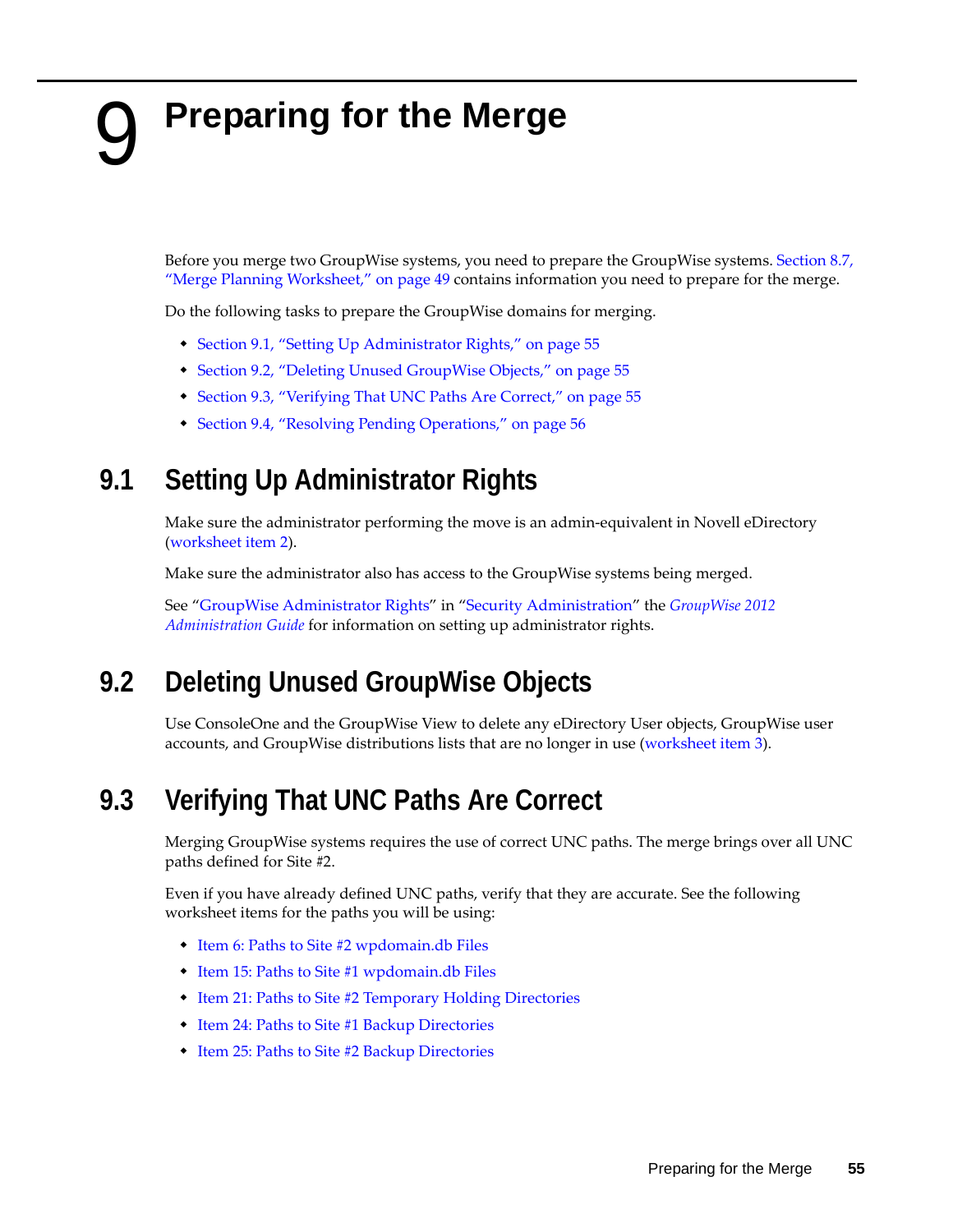# <span id="page-55-0"></span>**9.4 Resolving Pending Operations**

When you release secondary domains in Site #2, you are asked to resolve any pending operations. You can speed up the release operations by doing this in advance.

- **1** In ConsoleOne, make sure you are connected to the GroupWise system for Site #2, then click *Tools > GroupWise System Operations > Pending Operations*.
- **2** Note any pending operations and resolve them.

For more information, see "Pending Operations" in "System" in the *GroupWise 2012 Administration Guide*.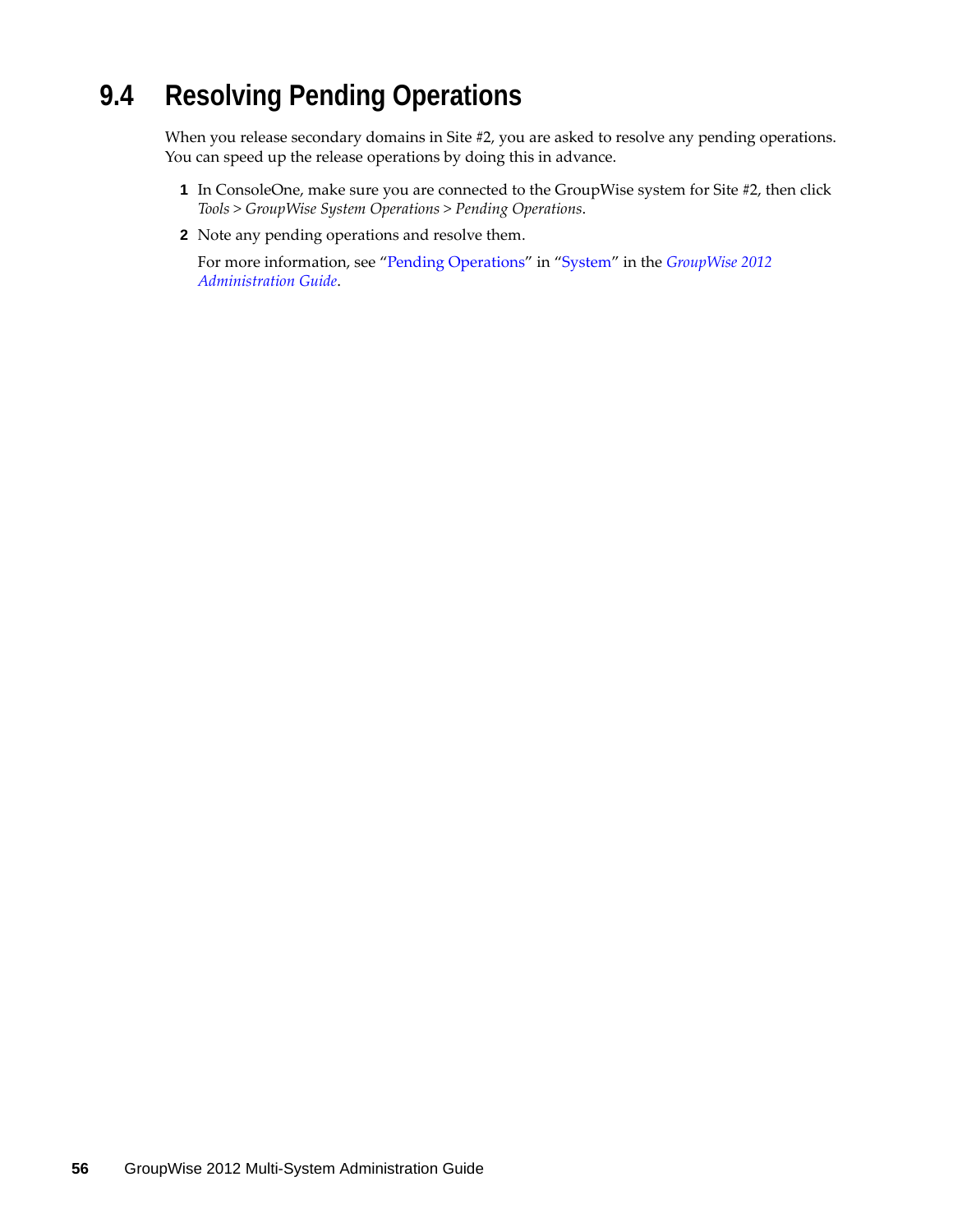# <span id="page-56-2"></span><span id="page-56-0"></span>10 **Merging the GroupWise Systems**

The information in this section helps you to merge Site #2 into Site #1. The Merge Planning [Worksheet](#page-48-0) contains all the information the merge process prompts you for. (If you have several worksheets because you are merging three or more systems, you will only use one worksheet each time you follow the steps in this section.) Some tasks apply only to systems that cannot be directly connected. If you selected *Yes* for [worksheet](#page-48-4) item 1, be sure you are using the worksheet for the GroupWise system being merged.

Do the following tasks to merge Site #2 into Site #1.

- [Section 10.1,](#page-56-1) "Creating External Domains for Both Systems," on page 57
- Section 10.2, ["Configuring](#page-58-1) Links Between Site #2 Domains and Site #1 Secondary Domains," on [page 59](#page-58-1)
- [Section 10.3,](#page-59-0) "Checking Links to External Domains for Both Systems," on page 60
- Section 10.4, "Creating Temporary Holding [Directories,"](#page-60-0) on page 61
- [Section 10.5,](#page-60-1) "Releasing Site #2 Secondary Domains," on page 61
- Section 10.6, "Sending Site #2 Databases to the Site #1 [Administrator,"](#page-61-0) on page 62
- [Section 10.7,](#page-61-1) "Receiving Site #2 Databases at Site #1," on page 62
- [Section 10.8,](#page-62-0) "Merging a Site #2 Domain into Site #1," on page 63
- [Section 10.9,](#page-62-1) "Merging the Next GroupWise System," on page 63
- [Section 10.10,](#page-63-0) "Sending the Merged Site #2 Databases to Site #2," on page 64
- [Section 10.11,](#page-63-1) "Restarting the GroupWise Agents," on page 64
- [Section 10.12,](#page-63-2) "Testing the Merged System," on page 64

## <span id="page-56-1"></span>**10.1 Creating External Domains for Both Systems**

This section applies only if the systems you are merging are not already connected through external domains [\(worksheet](#page-48-3) item 4).

Both the Site #1 and Site #2 administrators must create an external domain to represent the domain structure in the corresponding system. In other words, if you are the Site #1 administrator, you will create Site #2 external domains in your system to represent the domains in Site #2. If you are the Site #2 administrator, you will create Site #1 external domains in your system to represent the domains in Site #1.

Refer to the appropriate section for instructions:

- [Section 10.1.1,](#page-57-0) "Creating Site #1 External Domains in Site #2," on page 58
- [Section 10.1.2,](#page-58-0) "Creating Site #2 External Domains in Site #1," on page 59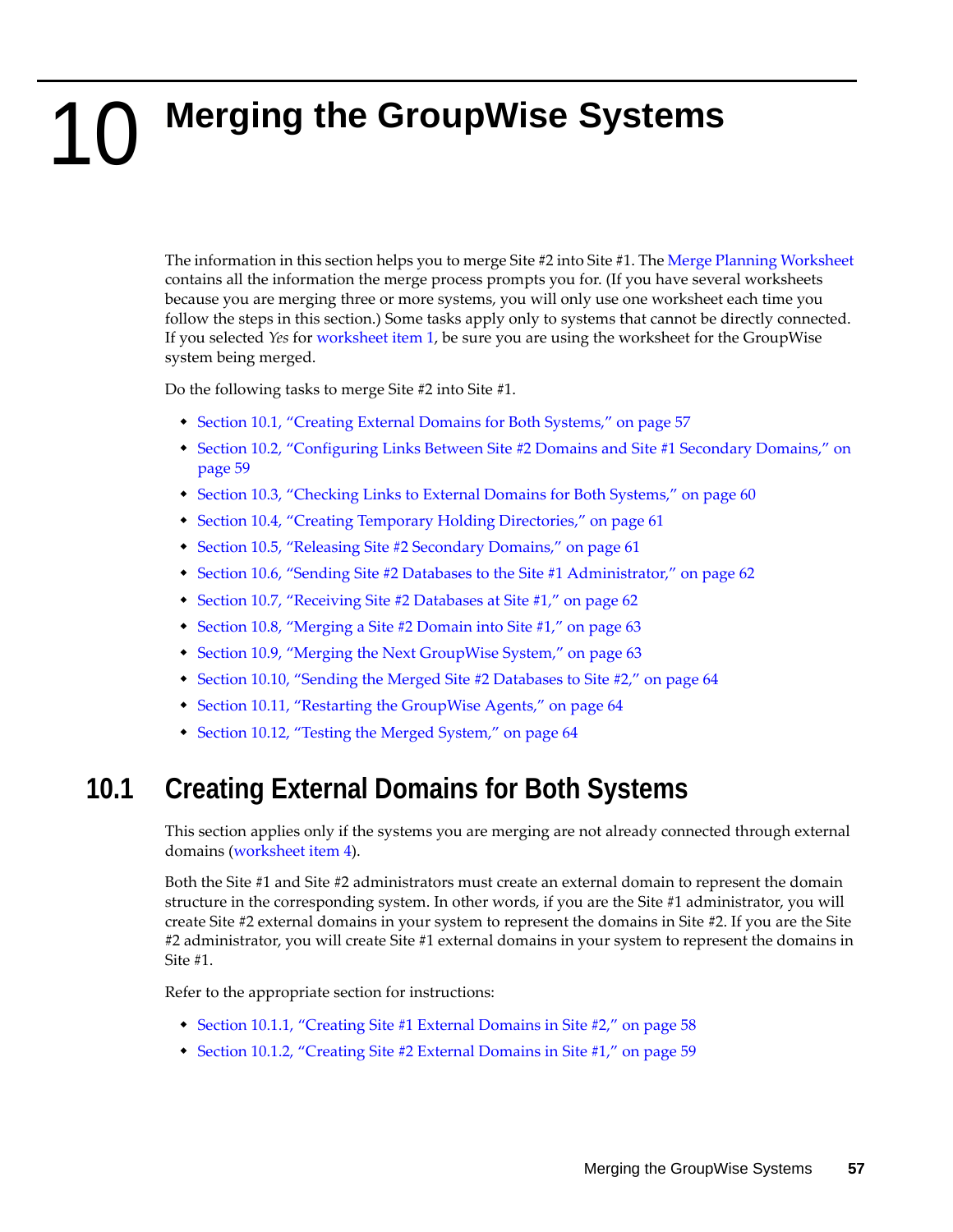### <span id="page-57-0"></span>**10.1.1 Creating Site #1 External Domains in Site #2**

- **1** In ConsoleOne, make sure you are connected to the Site #2 GroupWise system (worksheet item 7).
- <span id="page-57-1"></span>**2** Right‐click *GroupWise System* in the GroupWise View, then click *New > External Domain* to display the Create External GroupWise Domain dialog box.

| C Create External GroupWise Domain                                    |                |
|-----------------------------------------------------------------------|----------------|
| Domain name:                                                          | OK             |
| Domain Database Location (optional):                                  | Cancel<br>Help |
| Time Zone:<br>(GMT-07:00) Mountain Time (US & Canada)<br>$\checkmark$ |                |
| Version:                                                              |                |
| 12<br>v                                                               |                |
| Link To Domain:                                                       |                |
| Provo1<br>$\checkmark$                                                |                |
| Create another domain                                                 |                |

**3** Fill in the following fields:

**Domain Name:** Enter the name of the Site #1 domain you are connecting to ([worksheet](#page-49-3) item 8). This creates the external domain on Site #2. Names are not case sensitive.

**Domain Database Location:** Select the path to the Site #1 domain database (wpdomain.db) you will link to. ConsoleOne interprets a mapped location as a UNC path [\(worksheet](#page-48-2) item 6).

**Time Zone:** Select the time zone where the Site #1 domain is physically located [\(worksheet](#page-49-2) item [9](#page-49-2)).

**Version:** Select the database version for the Site #1 domain. The version is determined by the domain's MTA version.

**Link to Domain:** Select the domain in Site #2 you want the external domain to link to. ConsoleOne creates a direct link to this domain ([worksheet](#page-48-6) item 5 and [worksheet](#page-49-1) item 10).

- <span id="page-57-2"></span>**4** Click *Create* to create the external domain and add it to the GroupWise View.
- **5** Repeat [Step 2](#page-57-1) through [Step 4](#page-57-2) for every Site #1 external domain you need to create ([worksheet](#page-50-3) [item](#page-50-3) 12 and worksheet item 13).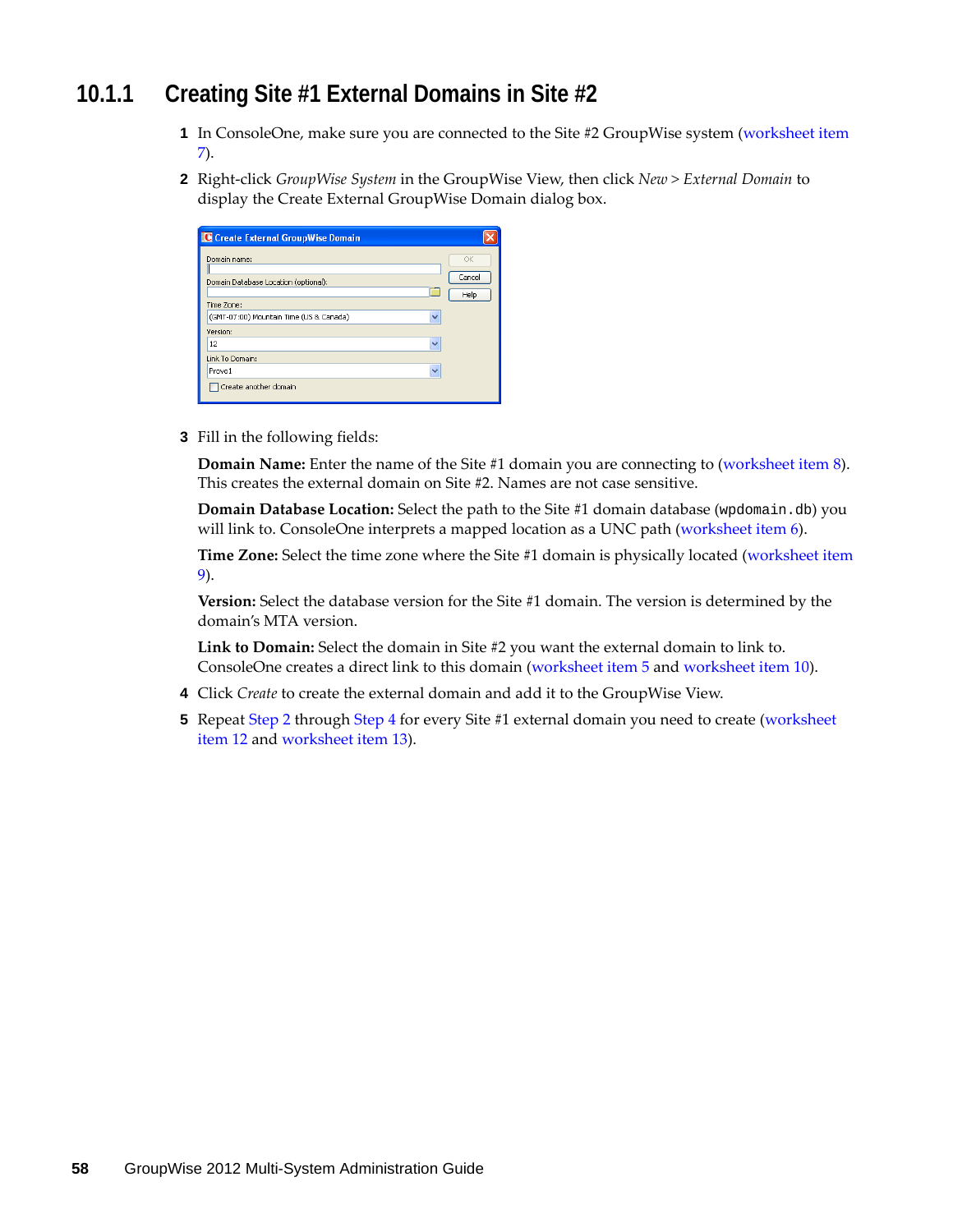### <span id="page-58-0"></span>**10.1.2 Creating Site #2 External Domains in Site #1**

You must also create a Site #2 external domain in Site #1.

- **1** In ConsoleOne, make sure you are connected to the Site #1 GroupWise system ([worksheet](#page-50-0) item [14](#page-50-0) and worksheet item 15).
- <span id="page-58-2"></span>**2** Right‐click *GroupWise System* in the GroupWise View, then click *New > External Domain* to display the Create External GroupWise Domain dialog box.

| C Create External GroupWise Domain                                                                                 |                      |
|--------------------------------------------------------------------------------------------------------------------|----------------------|
| Domain name:<br>Domain Database Location (optional):<br>Time Zone:<br>(GMT-07:00) Mountain Time (US & Canada)<br>v | OK<br>Cancel<br>Help |
| Version:<br>12<br>v                                                                                                |                      |
| Link To Domain:<br>v<br>Provo1<br>Create another domain                                                            |                      |

**3** Fill in the following fields:

**Domain Name:** Enter the name of the Site #2 domain you are connecting to ([worksheet](#page-48-6) item 5 and [worksheet](#page-49-1) item 10). Names are not case sensitive.

**Domain Database Location:** Select the path to the Site #2 domain database (wpdomain.db) you are connecting to. ConsoleOne interprets a mapped location as a UNC path ([worksheet](#page-50-2) item 15).

**Time Zone:** Select the time zone where the external domain is physically located ([worksheet](#page-50-1) [item](#page-50-1) 17).

**Version:** Select the database version for the Site #2 domain. The version is determined by the domain's MTA version.

**Link to Domain:** Select the domain in your system you want the external domain linked to. The MTA for the Site #1 domain you specify will route messages to and from the external domain [\(worksheet](#page-50-0) item 14 and [worksheet](#page-51-0) item 18).

- <span id="page-58-3"></span>**4** Click *Create* to create the external domain and add it to the GroupWise View.
- **5** Repeat [Step 2](#page-58-2) through [Step 4](#page-58-3) for every Site #2 external domain you need to create ([worksheet](#page-48-6) [item](#page-48-6) 5 and worksheet item 10).

# <span id="page-58-1"></span>**10.2 Configuring Links Between Site #2 Domains and Site #1 Secondary Domains**

If you selected *No* under [worksheet](#page-50-3) item 12, configure the links between each Site #2 domain and all of the secondary domains in Site #1 ([worksheet](#page-50-4) item 13).

See "Managing the Links between Domains and Post Offices" in "Domains" in the *GroupWise 2012 Administration Guide* for information on setting up direct links between domains.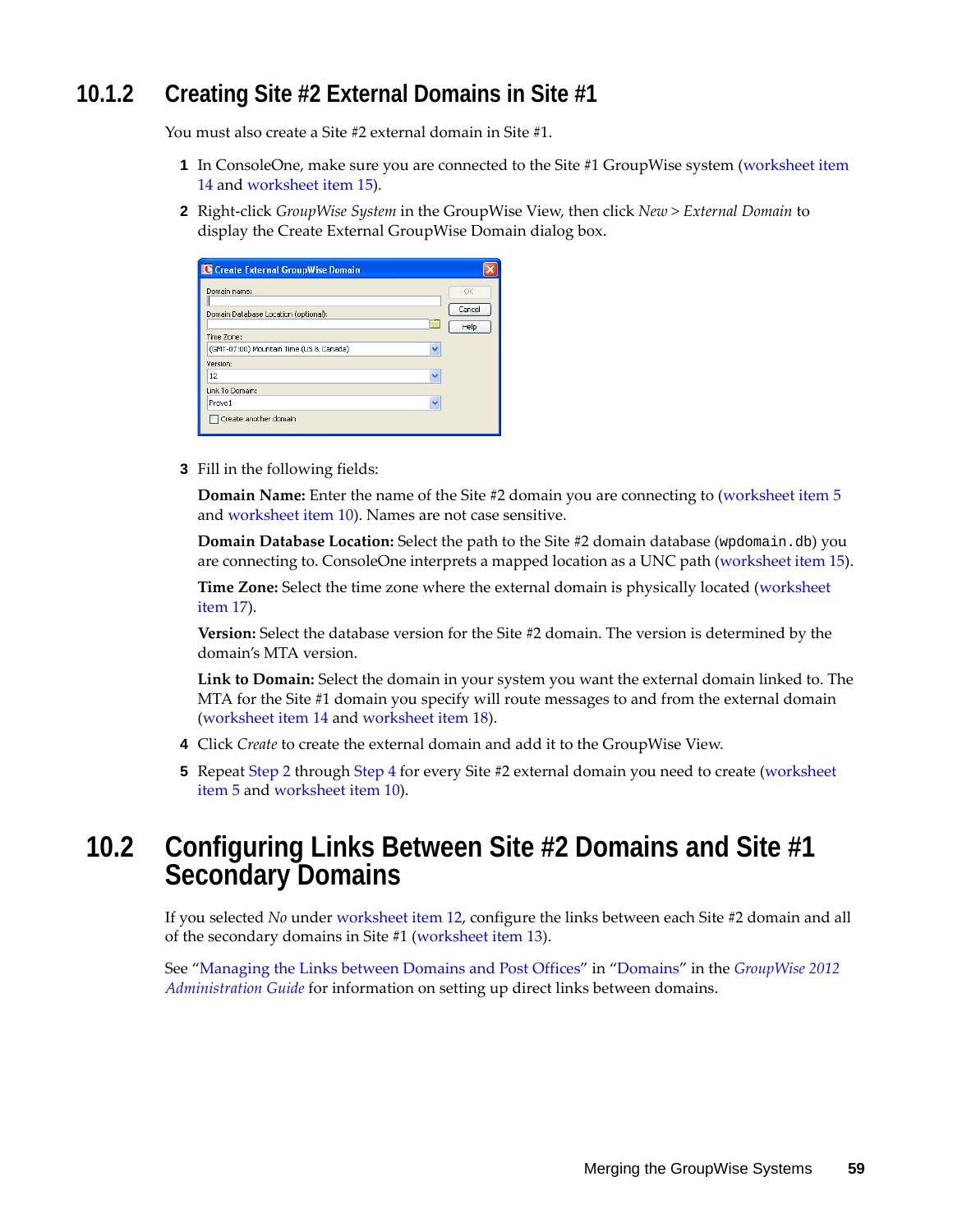# <span id="page-59-0"></span>**10.3 Checking Links to External Domains for Both Systems**

The merge cannot be performed if there are broken or missing links. Therefore, you should check the links in Site #1 and check the links in Site #2.

Refer to the appropriate section for instructions:

- ["Checking](#page-59-1) Links to Site #1 External Domains in Site #2" on page 60
- ["Checking](#page-59-2) Links to Site #2 External Domains in Site #1" on page 60

#### <span id="page-59-1"></span>**10.3.1 Checking Links to Site #1 External Domains in Site #2**

You use the Link Configuration tool to verify that each Site #1 primary domain or a Site #1 secondary domain has an inbound link from the Site #2 external domain.

- **1** In ConsoleOne, make sure you are connected to the Site #2 GroupWise system.
- **2** Click *Tools > GroupWise Utilities > Link Configuration* to launch the Link Configuration tool.
- **3** In the domain list, select the external domain (worksheet item 13) whose inbound links you want to check.
- **4** Check the Inbound Links window (displayed by default for an external domain) to make sure that a direct link icon labeled with a Site #2 secondary or primary domain name is displayed there (worksheet item 8).

An inbound link to the Site #1 external domain from a Site #2 domain is required for the merge to proceed.

- **5** (Conditional) If the link is incorrectly configured, double‐click the Site #2 domain name to display the Edit Domain Link dialog box.
- **6** Edit the fields as necessary [\(worksheet](#page-51-4) item 20), then click *OK* to save your changes.

#### <span id="page-59-2"></span>**10.3.2 Checking Links to Site #2 External Domains in Site #1**

You use the Link Configuration tool to verify that each Site #2 external domain has an inbound link from either the Site #1 primary domain or a Site #1 secondary domain.

- **1** In ConsoleOne, make sure you are connected to the Site #2 GroupWise system.
- **2** Click *Tools > GroupWise Utilities > Link Configuration* to launch the Link Configuration tool.
- **3** In the domain list, select the external domain (worksheet item 8) whose inbound links you want to check.
- **4** Check the Inbound Links window (displayed by default for an external domain) to make sure that a direct link icon labeled with a Site #1 secondary or primary domain name is displayed there [\(worksheet](#page-50-0) item 14 and worksheet item 18).
- **5** (Conditional) If the link is incorrectly configured, double-click the Site #1 domain name to display the Edit Domain Link dialog box.
- **6** Edit the fields as necessary [\(worksheet](#page-51-4) item 20), then click *OK* to save the changes.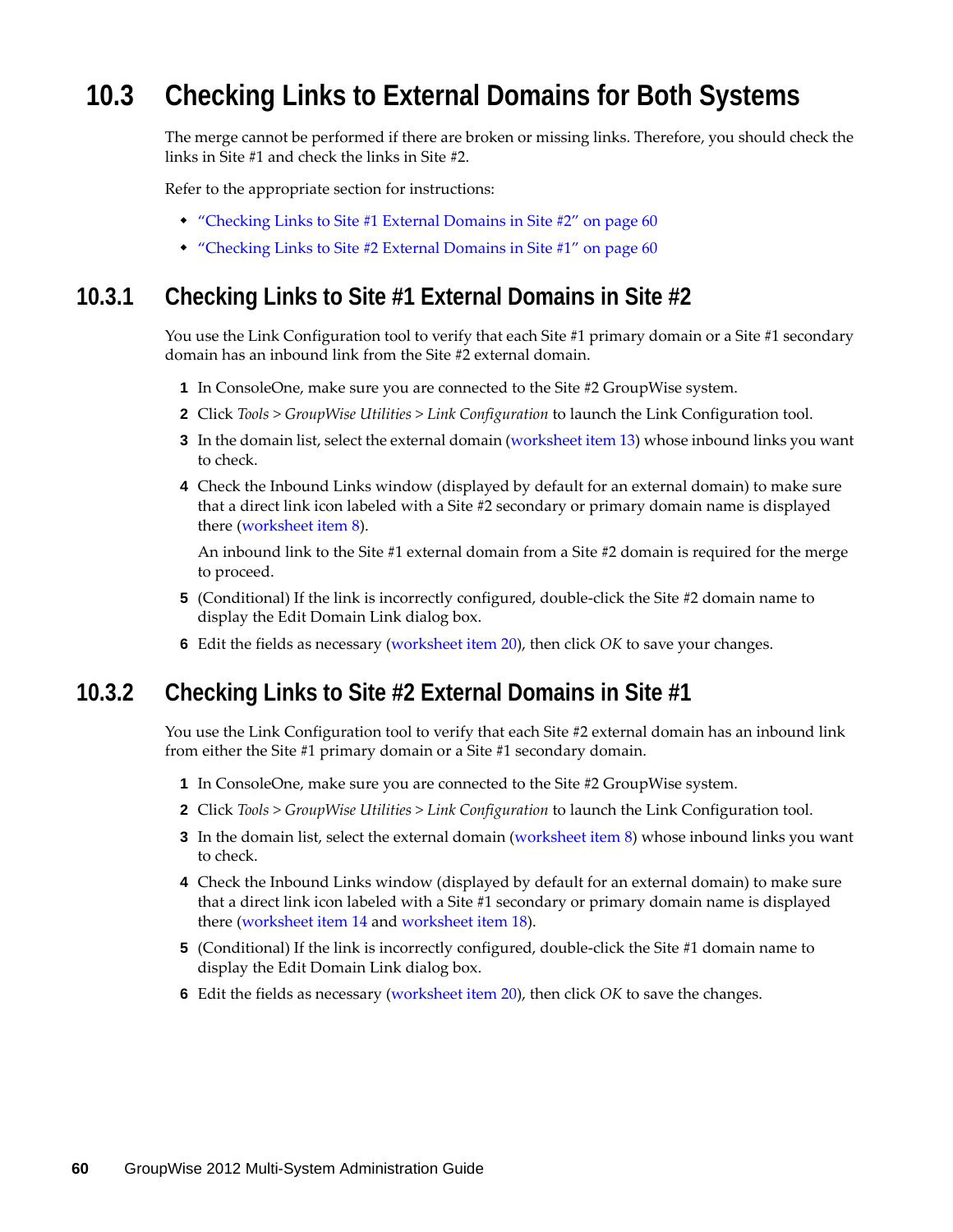# <span id="page-60-0"></span>**10.4 Creating Temporary Holding Directories**

This section applies only if the systems you are merging cannot be directly connected and you must use temporary database copies ([worksheet](#page-48-3) item 4).

You need to create temporary holding directories where you can place copies of the Site #2 wpdomain.db files for the primary and secondary domains [\(worksheet](#page-49-3) item 8).

**1** For Site #2, create separate directories for the primary domain and each secondary domain.

You create these directories in Site #2 to accommodate releasing the secondary domains. Each wpdomain.db file must have its own temporary directory [\(worksheet](#page-51-1) item 21). Name the temporary directory so that you can keep track of which domain the database belongs to. One suggested strategy is to create a temporary directory and then create subdirectories in it that match the names of the primary and secondary domains.

- **2** Make a copy of each wpdomain.db file in its appropriate holding directory.
- **3** Make a copy of the gwdom.dc file from the domain subdirectory of your software distribution directory in each holding directory.

## <span id="page-60-1"></span>**10.5 Releasing Site #2 Secondary Domains**

- **1** In ConsoleOne, make sure you are connected to Site #2's primary domain (worksheet item 5).
- <span id="page-60-2"></span>**2** In the GroupWise View, right-click the secondary domain you want to release [\(worksheet](#page-49-3) item [8\)](#page-49-3), click *GroupWise Utilities > System Maintenance* to display the GroupWise System Maintenance dialog box.
- **3** Select *Release Secondary*, then click *Run* to launch the Release Domain Advisor.
- **4** In the Release Domain dialog box, click *Next*.
- **5** (Conditional) If the Rights Warning dialog box is displayed, make sure you have sufficient rights (see Section 9.1, "Setting Up [Administrator](#page-54-1) Rights," on page 55), then click *Next*.
- **6** Take care of any pending operations, then click *Next*.
- **7** In the Path to Domain dialog box, select the domain directory (if it is not already displayed), then click *Next*.
- **8** In the System Name dialog box, specify a name for the new GroupWise system that will be created for the released domain, then click *Next*.
- **9** In the Update eDirectory Objects dialog box, select *Yes* if you have access to the eDirectory tree in which the domain is located, then click *Next*.

or

If you don't have access to the domain's eDirectory tree, select *No*, then click *Next*. After you release the domain, you will need to send the released domain's database to someone who has access to the domain's eDirectory tree. He or she can then use the Graft GroupWise Objects utility to update the domain's objects in the eDirectory tree (see "Graft GroupWise Objects" in "GroupWise Utilities" in "System" in the *GroupWise 2012 Administration Guide*).

- **10** (Conditional) If you have not already done so, shut down the primary domain's MTA and the MTA that services the domain you are releasing, then click *Next*.
- **11** In the Ready to Release dialog box, click *Release* to start the release process.

When the process is finished, the Domain Successfully Released dialog box is displayed.

**12** Click *Done* to return to the GroupWise System Maintenance dialog box, then click *Close*.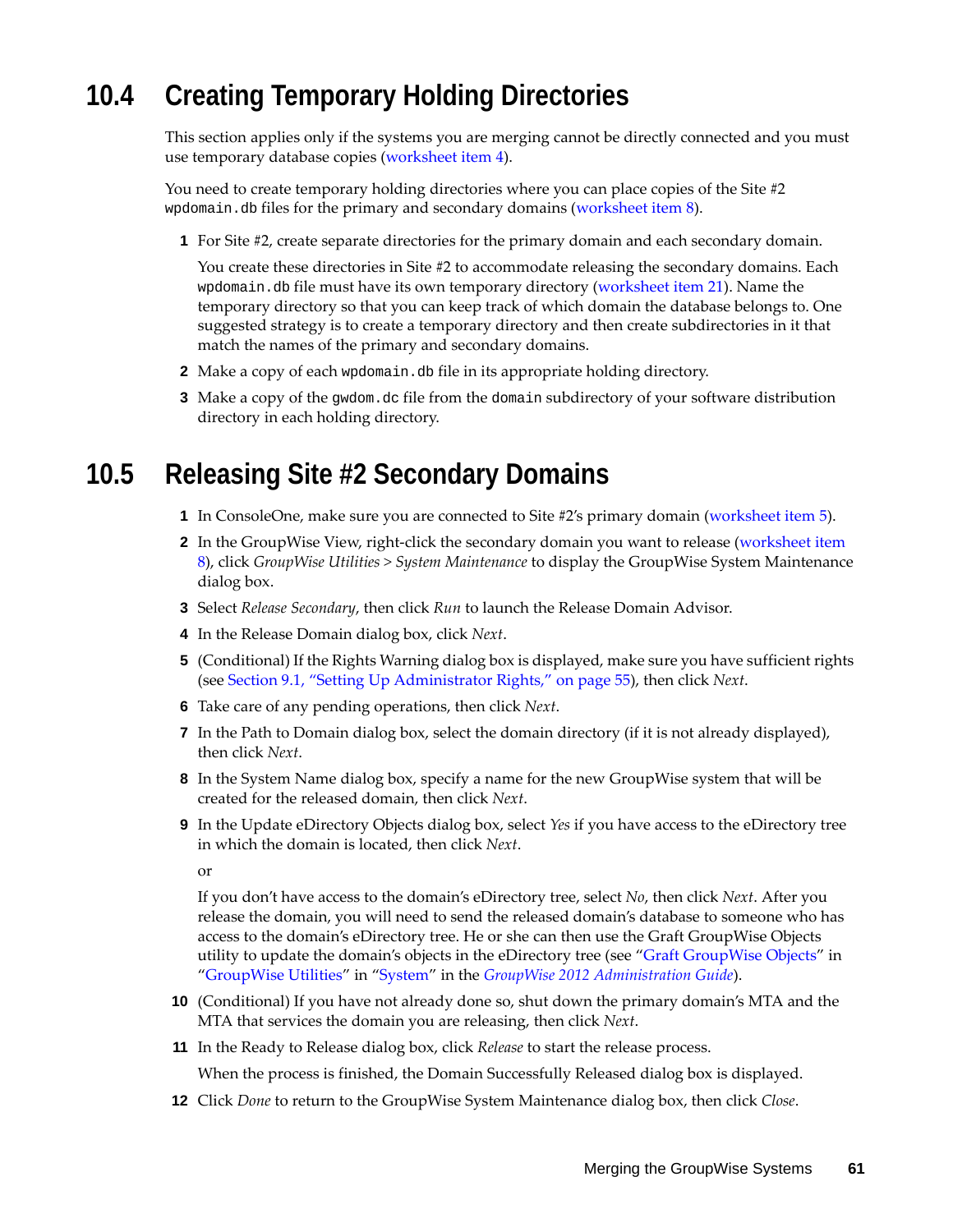The secondary domain has now been released to become its own GroupWise system. It is displayed as an external domain in Site #2.

- <span id="page-61-2"></span>**13** Restart the MTAs in case you need to take care of any pending operations for the next domain you release.
- **14** Repeat [Step 2](#page-60-2) through [Step 13](#page-61-2) for every Site #2 secondary domain you want to release [\(worksheet](#page-48-6) item 5 and worksheet item 10).

When you have released all of the Site #2 secondary domains, you are ready to proceed with merging the domains into Site #1. For more information, see [Section 10.8,](#page-62-0) "Merging a Site #2 Domain into Site #1," on [page 63](#page-62-0).

However, if the systems you are merging cannot be directly connected, you must first do the tasks under Section 10.6, "Sending Site #2 Databases to the Site #1 [Administrator,"](#page-61-0) on page 62 and [Section 10.7,](#page-61-1) "Receiving Site #2 Databases at Site #1," on page 62.

### <span id="page-61-0"></span>**10.6 Sending Site #2 Databases to the Site #1 Administrator**

This section applies only if the systems you are merging cannot be directly connected and you must use temporary database copies ([worksheet](#page-48-3) item 4).

Because your systems cannot be directly connected, you must send the Site #2 databases (including released secondary domains) to Site #1.

- **1** Create temporary holding directories on portable media, such as a disk, removable drive, or tape, to match the names of the temporary holding directories you created in Site #2 (worksheet item 21).
- **2** (Conditional) If you are not the administrator for Site #1, make a record of the directory name for each database, indicating whether that database is a primary or secondary domain (worksheet item 6).
- **3** Copy the databases and gwdom.dc files into their temporary holding directories.
- **4** Send the portable media to the Site #1 administrator.

## <span id="page-61-1"></span>**10.7 Receiving Site #2 Databases at Site #1**

This section applies only if the systems you are merging cannot be directly connected and you must use temporary database copies ([worksheet](#page-48-3) item 4).

**1** (Conditional) If you created temporary holding directories to accommodate the Site #2 system databases, copy the files from the media to your server (worksheet item 21).

You will use these directories as the location for the merge of the Site #2 domains to Site #1.

- **2** Keep the portable media from Site #2 as an archival copy.
- **3** When you have copied all of the databases and gwdom.dc files to temporary directories, proceed with merging the domains into Site #1. For more information, see [Section 10.8,](#page-62-0) "Merging a Site #2 [Domain](#page-62-0) into Site #1," on page 63.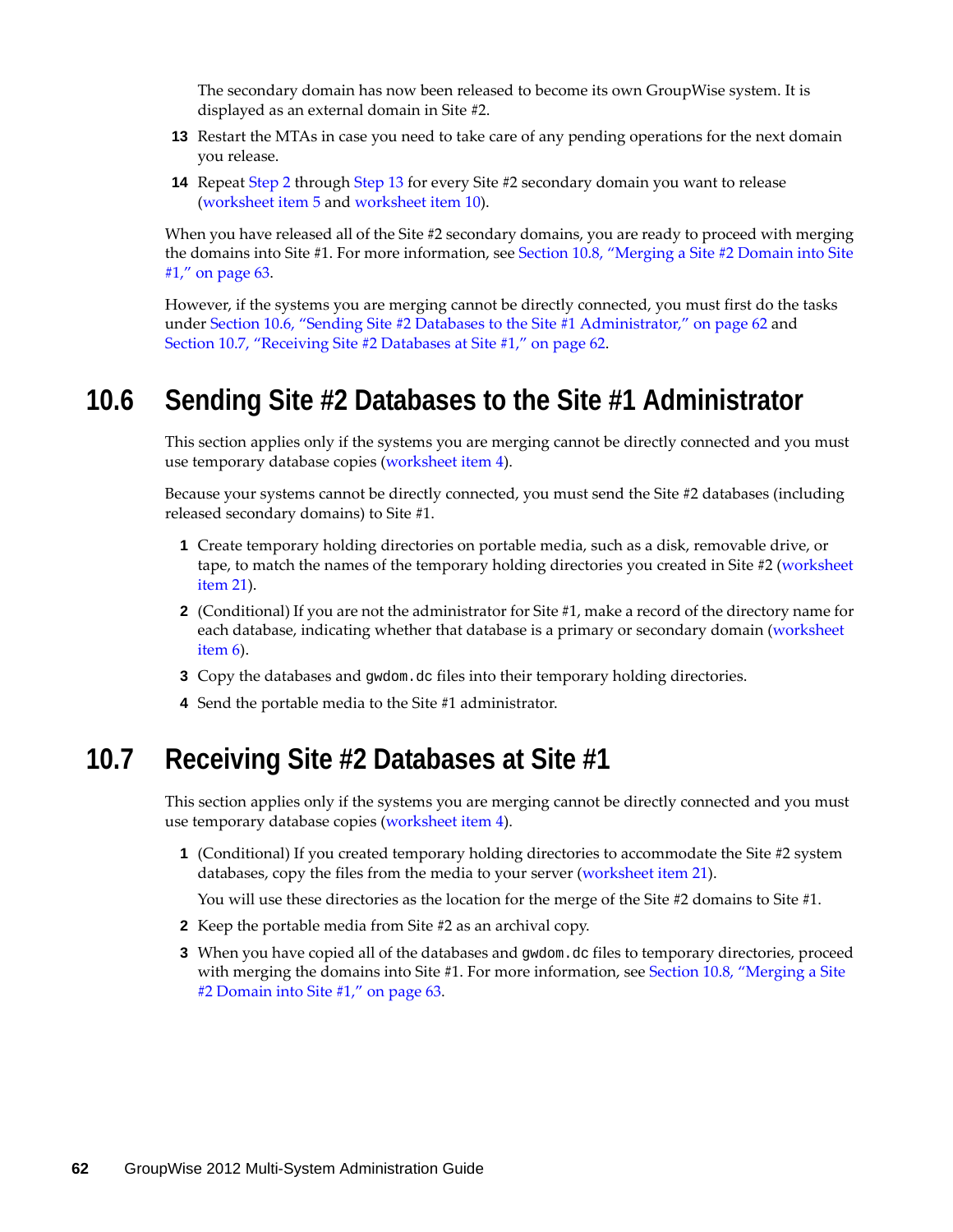# <span id="page-62-0"></span>**10.8 Merging a Site #2 Domain into Site #1**

- **1** In ConsoleOne, make sure you are connected to Site #1.
- <span id="page-62-2"></span>**2** In the GroupWise View, right‐click the Site #2 external domain that you want to merge into Site #1, then click *System Maintenance* [\(worksheet](#page-48-6) item 5 and worksheet item 10).
- **3** Verify that *Merge External Domain* is selected, then click *Run* to start the Merge Domain Advisor.
- **4** In the Merge Domain into System dialog box, click *Next*.
- **5** (Conditional) If the Rights Warning dialog box is displayed, make sure you have sufficient rights (see Section 9.1, "Setting Up [Administrator](#page-54-1) Rights," on page 55), then click *Next*.
- **6** In the Path to Domain dialog box, specify the path to the directory containing the domain's database ([worksheet](#page-51-1) item 21), then click *Next*.
- **7** In the Merge External Systems dialog box, click *Yes* to indicate that you want the Site #2 domain to include information about its defined external systems, then click *Next*.

This refers to systems, not domains. These are created for external synchronization.

This information includes the definition and links for Site #1.

**8** In the Update eDirectory Objects dialog box, select *Yes* if you have access to the eDirectory tree in which the domain is located, then click *Next*.

or

If you don't have access to the domain's eDirectory tree, select *No*, then click *Next*. After you merge the domain, you need to send the merged domain's database to someone who has access to the domain's eDirectory tree. He or she can then use the Graft GroupWise Objects utility to update the domain's objects in the eDirectory tree (see "Graft GroupWise Objects" in "GroupWise Utilities" in "System" in the *GroupWise 2012 Administration Guide*).

- **9** (Conditional) If you have not already done so, shut down the primary domain's MTA and the MTA that services the domain you are merging, then click *Next*.
- **10** In the Ready to Merge Domain dialog box, click *Merge* to begin the merging process. When the process has completed, the Domain Successfully Merged dialog box is displayed.
- <span id="page-62-3"></span>**11** Click *Done* to exit the Merge GroupWise Domains Advisor.

The merged Site #2 domain now appears as a secondary domain in Site #1.

**12** Repeat [Step 2](#page-62-2) through [Step 11](#page-62-3) to merge any other external domains (that is, the secondary domains that you have released from Site #2) [\(worksheet](#page-48-6) item 5 and worksheet item 10).

### <span id="page-62-1"></span>**10.9 Merging the Next GroupWise System**

If you selected *Yes* for [worksheet](#page-48-4) item 1, use the worksheet you completed for the next GroupWise system to be merged and begin with [Section 10.1,](#page-56-1) "Creating External Domains for Both Systems," on [page 57.](#page-56-1)